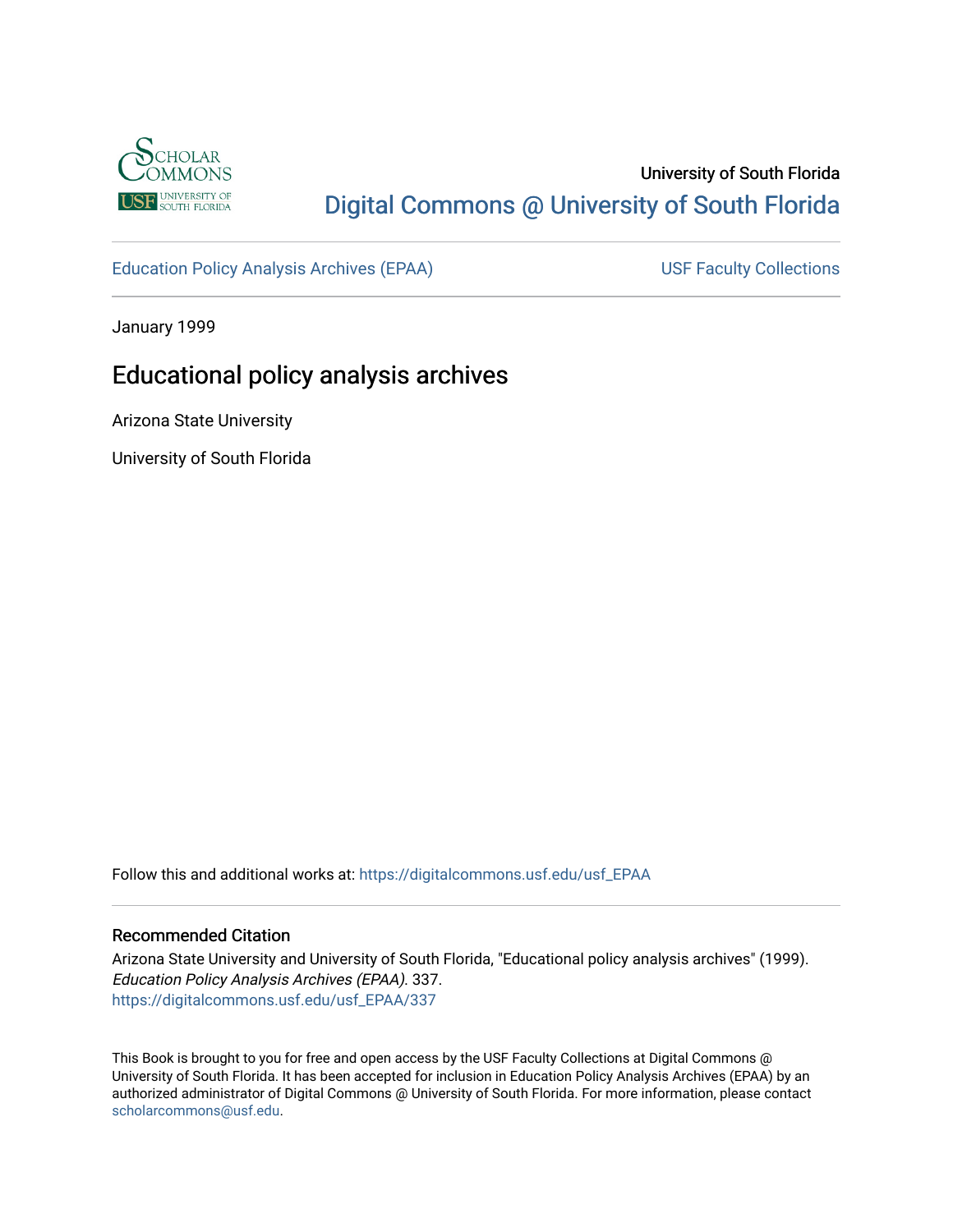# **Education Policy Analysis Archives**

**Volume 7 Number 1 January 14, 1999 ISSN 1068-2341**

A peer-reviewed scholarly electronic journal Editor: Gene V Glass, College of Education Arizona State University

Copyright 1999, the **EDUCATION POLICY ANALYSIS ARCHIVES**. Permission is hereby granted to copy any article if **EPAA** is credited and copies are not sold.

Articles appearing in **EPAA** are abstracted in the *Current Index to Journals in Education* by the ERIC Clearinghouse on Assessment and Evaluation and are permanently archived in *Resources in Education*.

### **Ethnic Segregation in Arizona Charter Schools**

**Casey D. Cobb University of New Hampshire**

## **Gene V Glass Arizona State University**

**[The editorial review and decisions on this article were the responsibility of Anthony G. Rud Jr. of the Editorial Board.]**

#### **Abstract**

 Among the criticisms of charter schools is their potential to further stratify schools along ethnic and class lines. This study addressed whether Arizona charter schools are more ethnically segregated than traditional public schools. In 1996-97, Arizona had nearly one in four of all charter schools in the United States. The analysis involved a series of comparisons between the ethnic compositions of adjacent charter and public schools in Arizona's most populated region and its rural towns. This methodology differed from the approach of many evaluations of charter schools and ethnic stratification in that it incorporated the use of geographic maps to compare schools' ethnic make-ups. The ethnic compositions of 55 urban and 57 rural charter schools were inspected relative to their traditional public school neighbors.

Nearly half of the charter schools exhibited evidence of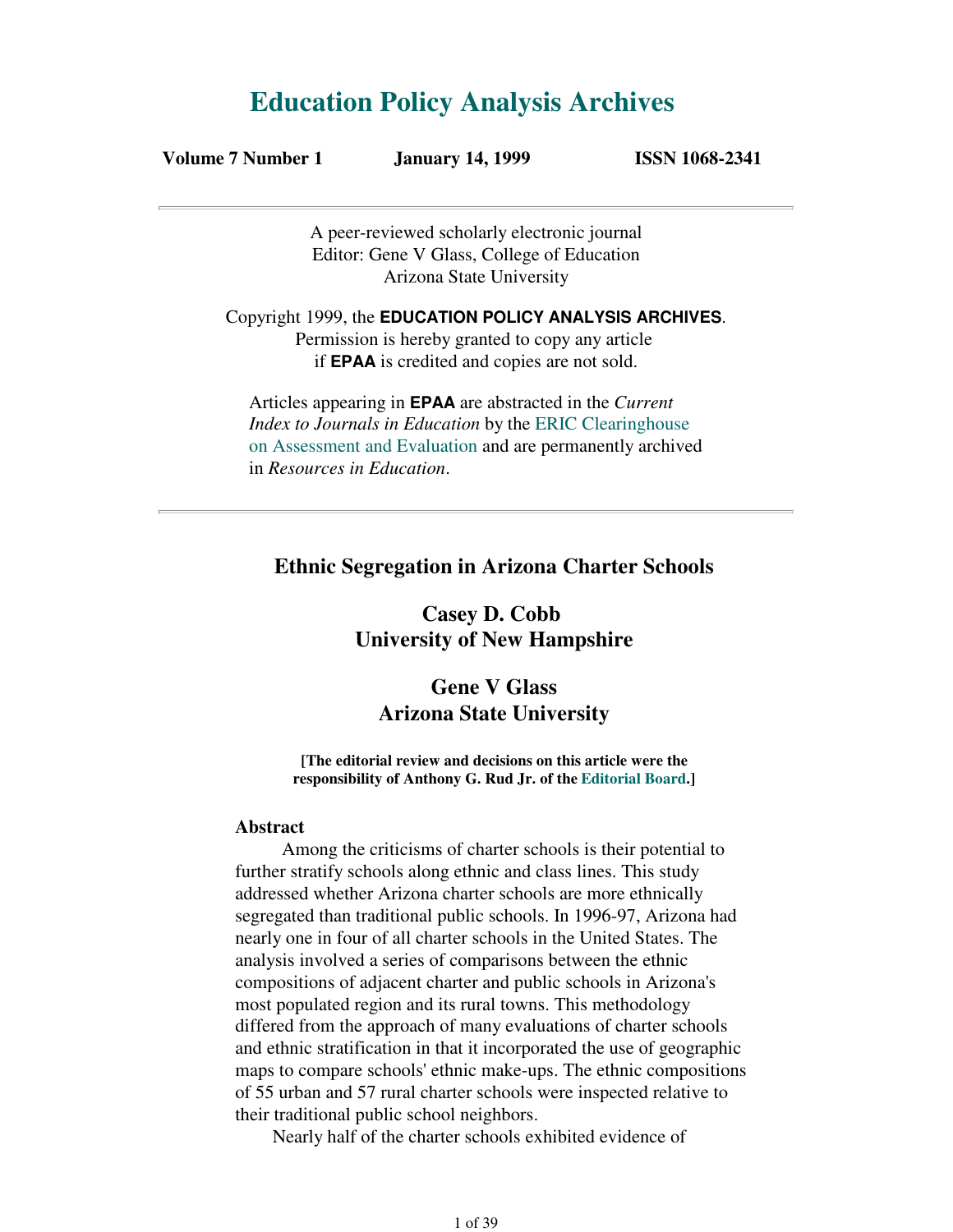substantial ethnic separation. Arizona charter schools not only contained a greater proportion of White students, but when comparable nearby traditional public schools were used for comparison, the charters were typically 20 percentage points higher in White enrollment than the other publics. Moreover, the charter schools that had a majority of ethnic minority students enrolled in them tended to be either vocational secondary schools that do not lead to college or "schools of last resort" for students being expelled from the traditional public schools. The degree of ethnic separation in Arizona schools is large enough and consistent enough to warrant concern among education policymakers.

## **Introduction**

 School choice arguably has become the most significant education policy issue of this decade. Choice programs such as vouchers, charter schools, open enrollment, and tuition tax credits continue to be discussed and debated at all levels of government and society. Charter schools are clearly at the forefront of the school choice movement, enjoying widespread public and legislative approval. Indeed, as of June 1998, 32 states have enacted legislation permitting the establishment of publicly funded charter schools.

 Among the criticisms of school choice programs, and hence, charter schools, is their potential to further stratify schools along racial, socioeconomic, and other class-based lines (see e.g., Corwin & Flaherty, 1995; Elmore, 1987; O'Neil, 1996; Wells, 1993; Wells & Crain, 1992; Willms, 1986;). For instance, numerous commentators have expressed concern that charter schools will "skim" predominantly White, privileged students from public schools (see e.g., Buechler, 1996; Elmore, 1986; Fitzgerald, Harris, Huidekoper & Mani, 1998; Lee & Croninger, 1994; Wells, 1993). Were this to be true, charter schools could be found culpable of contributing to the re-segregation of America's schools. It is similarly plausible that charter schools could "cream" students of color, resulting in ethnically concentrated schools of choice. Given the novelty of charter schools and obstacles to obtaining relevant data, few empirical analyses have addressed these matters.

 Proponents of charter schools consistently report that charters serve a proportionate (or sometimes higher) percentage of minority students in comparison to traditional public schools. Opponents say these data fly in the face of common sense-- that parents will tend to choose schools that predominantly serve children from backgrounds and class orientations similar to their own.

 This study addresses two major questions within the context of ethnic stratification. First, is there evidence that charter schools are "skimming" White students? And second, are Arizona charter schools more ethnically concentrated than traditional public schools? The answers to these questions will help determine more generally if Arizona charter legislation (A.R.S. § 15-181) has resulted in increased ethnic segregation among its publicly funded schools.

### **Related Literature**

#### **Charter Schools and Ethnic Stratification**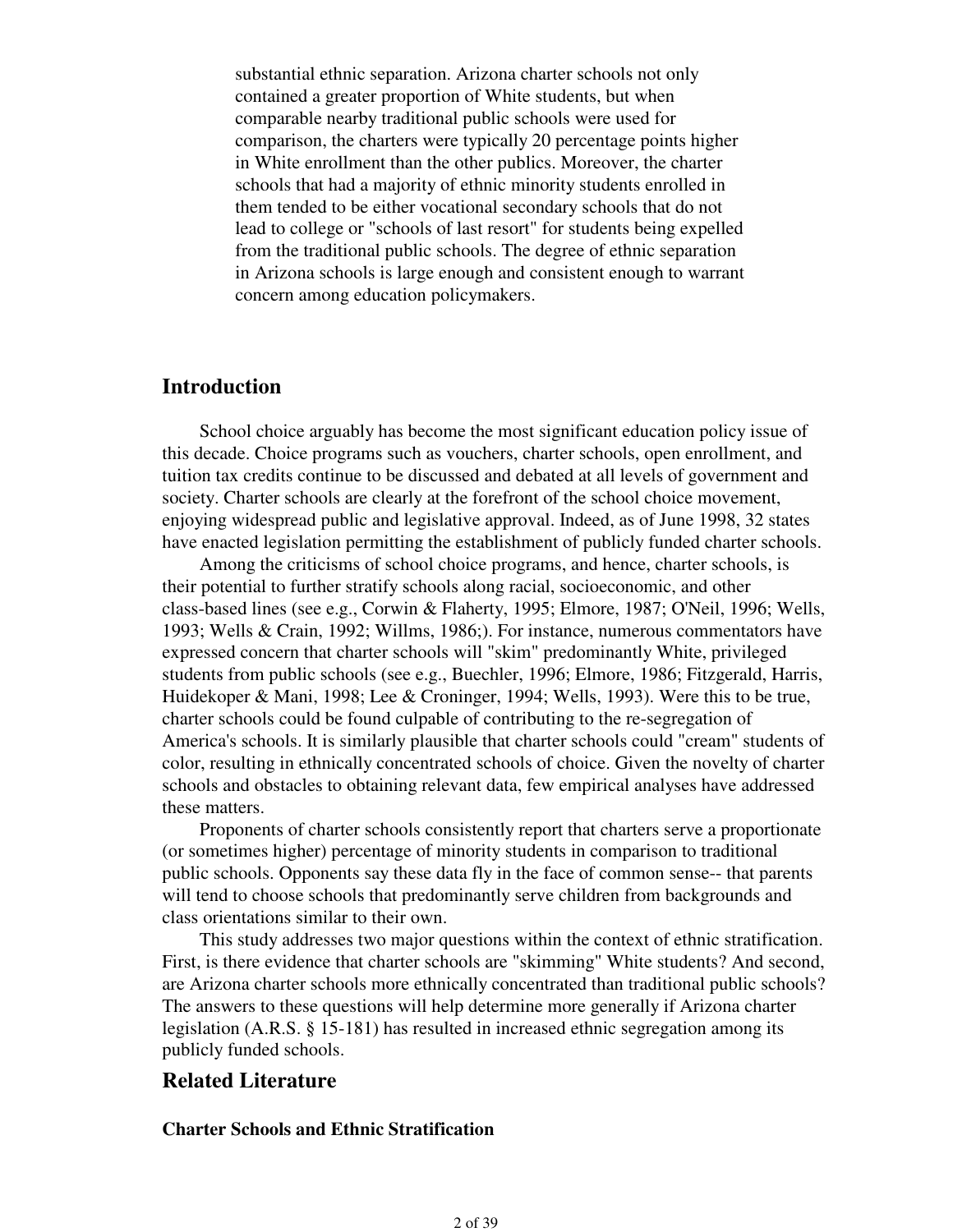Several major charter school evaluations and policy reports concluded that the ethnic compositions of charter schools are in line with those of traditional public schools. Buechler (1996) reviewed various surveys, newspaper and magazine articles, research reports, and policy briefs from across the nation in compiling the 1996 report *Charter Schools: Legislation and Results after Four Years*. He summarized:

As a group, the schools serve a student population comparable to the overall public school population in terms of race and socioeconomic status--not an elite population of upper-middle-class white students, as some had feared. Indeed, many charter schools have been designed explicitly to serve at-risk students. .... If anything, charter schools serve a more underprivileged student population than regular public schools do. (Buechler, 1996, pp. 26-27)

 *A Study of Charter Schools: First-Year Report*, a comprehensive national evaluation sponsored by the U.S. Department of Education Office of Educational Research and Improvement, reported similar findings: "Charter schools have, in most states, a racial composition similar to statewide averages or have a higher proportion of students of color" (U.S. Department of Education, 1997, p. 24). This conclusion was based on state-by-state enrollment comparisons between a total of 214 charter schools and 21,656 public schools in ten states. Data were collected from the 1993-94 National Center for Education Statistics Common Core of Data. Charter schools in Michigan, Minnesota and Massachusetts served a higher percentage of predominantly (i.e., greater than 80%) minority students than did public schools. In contrast, charters in Arizona, California and Colorado enrolled a higher percentage of White (i.e., greater than 80%) students than did public schools. Overall, 95 of the 214 (44.4%) charter schools in the sample served student populations that were at least 80% White, while 45 charters (21.0%) enrolled student populations that were at least 80% minority.

 On behalf of the Colorado Department of Education, the Clayton Foundation evaluated 24 Colorado charter schools in 1997 (Fitzgerald et al., 1998). Evaluators compared the percentages of students of color enrolled in charter schools with those of their sponsoring districts. Five charter schools out of the 24 served roughly (plus or minus two percentage points) the same percentage of students of color as their sponsoring districts. Four charters served a greater percentage of students of color than their sponsoring districts. In only one instance did the percentage of students of color (0.0%) served by the charter fall outside the range of percentages for district schools. The report concluded that, overall, charters enrolled racially diverse student populations.

 Southwest Regional Laboratory published *Freedom and Innovation in California's Charter Schools* in the Fall of 1995. Surveying 54 of the 66 operating charter schools in California, evaluators asked administrators to estimate the percentages of racial and ethnic minorities that their schools served. To establish a comparison group, administrators were also asked to name nearby public schools that their students would have most likely attended had they not attended their charter school. Of the 83 public comparison schools identified by charter school administrators, 46 returned surveys that contained information on student characteristics. A comparison of the enrollments between charter schools and public schools led the evaluators to conclude that "the data do not support the hypothesis that charter schools are less racially balanced than nearby comparison schools" (Corwin & Flaherty, 1995, p. 112). Almost half of both the samples exhibited student populations comprising 50% or greater minorities. Further, only one in five charter schools served less than 20% minorities, an amount consistent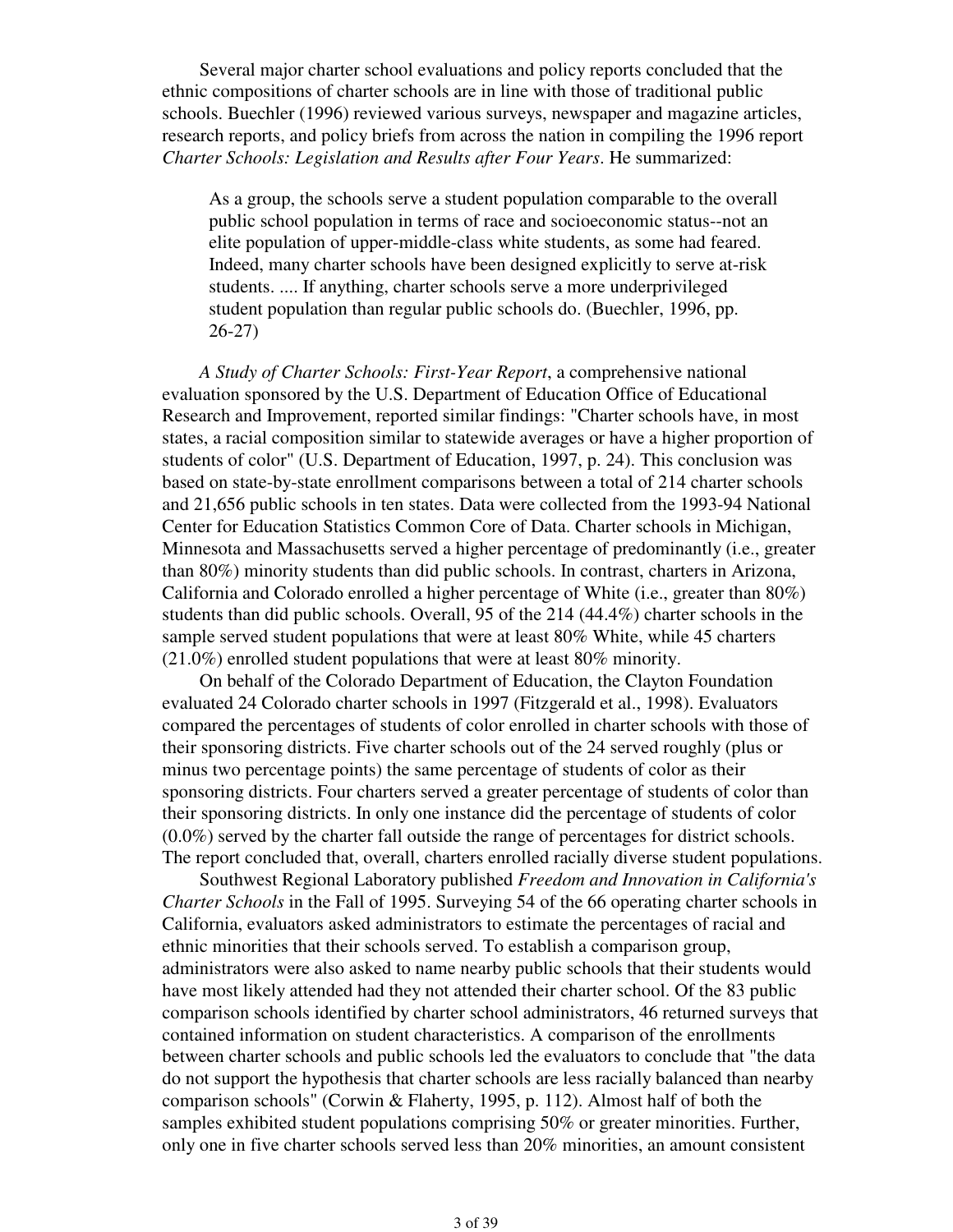with the comparison group.

 An evaluation of Texas charter schools provided evidence of ethnic clustering (Taebel et al., 1997). Of the 17 charter schools in the study, nine were 90% or higher ethnic minority. Eight of these had curricula designed to serve at-risk students. The non-at-risk schools enrolled over three-fourths of all White students served by the charter cohort.

#### *Exclusionary Admissions Practices*

 There is some concern that selective admissions policies could contribute to racial imbalances among schools. The Colorado Department of Education (Fitzgerald et al., 1998) found no evidence, at least "on the surface," of exclusionary practices. All, save for one, of the 24 charter schools in the study used some random process, such as a lottery, or a first-come-first-served policy to admit students. The lone exception was the Stargate Charter School, which targeted gifted and talented students. For students qualifying as intellectually or academically gifted, the school allocated the first 100 seats--with reserved race and gender slots based on district percentages--on a first-come-first-served basis. The remaining 50 seats were allocated by lottery. Interestingly, Stargate enrolled 12% students of color in a district with schools that ranged from a low of 12% to a high of 60% minority enrollment.

 Fieldworkers for the U.S. Department of Education (1997) conducted several telephone surveys, site interviews, and focus groups with charter school directors. Of those surveyed by phone, nearly three-quarters indicated that applications for admission exceeded capacity. For those schools with waiting lists, 39% reported using some random selection process, 41% employed a first-come-first-served policy, 10% used some combination of these policies, and the remaining 10% used some "other" [emphasis in the original] process. Although the evaluators did not find evidence of explicit discriminatory admissions practices, they remarked in an endnote:

More subtle processes of selecting students, however, may be at work. Intensive field research in subsequent years should allow us to probe deeper into selection processes. For example, we will want to ask, in situations where it is possible, whether charter schools actively seek out students from diverse ethnic or racial backgrounds. The research team documented several cases where the schools do reach out actively, but we cannot report definitive data at this time. (U.S. Department of Education, 1997, p. 47)

 Nine of seventeen Texas charter schools exhibited acute cases of racial distinctiveness (Taebel et al., 1997). Evaluators attributed the enrollment imbalance to four factors, two of which were a first-come-first-served admissions policy and word-of-mouth marketing. Indeed, parents cited word-of- mouth as the most influential form of advertising. The evaluators commented:

While it is reassuring to know that parents share such information with one another, there is a danger of exclusion when recruitment is a function of whom you know. "Friend or relative" communication networks also tend to be homogeneous with respect to race and class. Relying solely on this kind of communications for student recruitment means that those who come first may be racially and socioeconomically similar to the existing student body. (p. 97)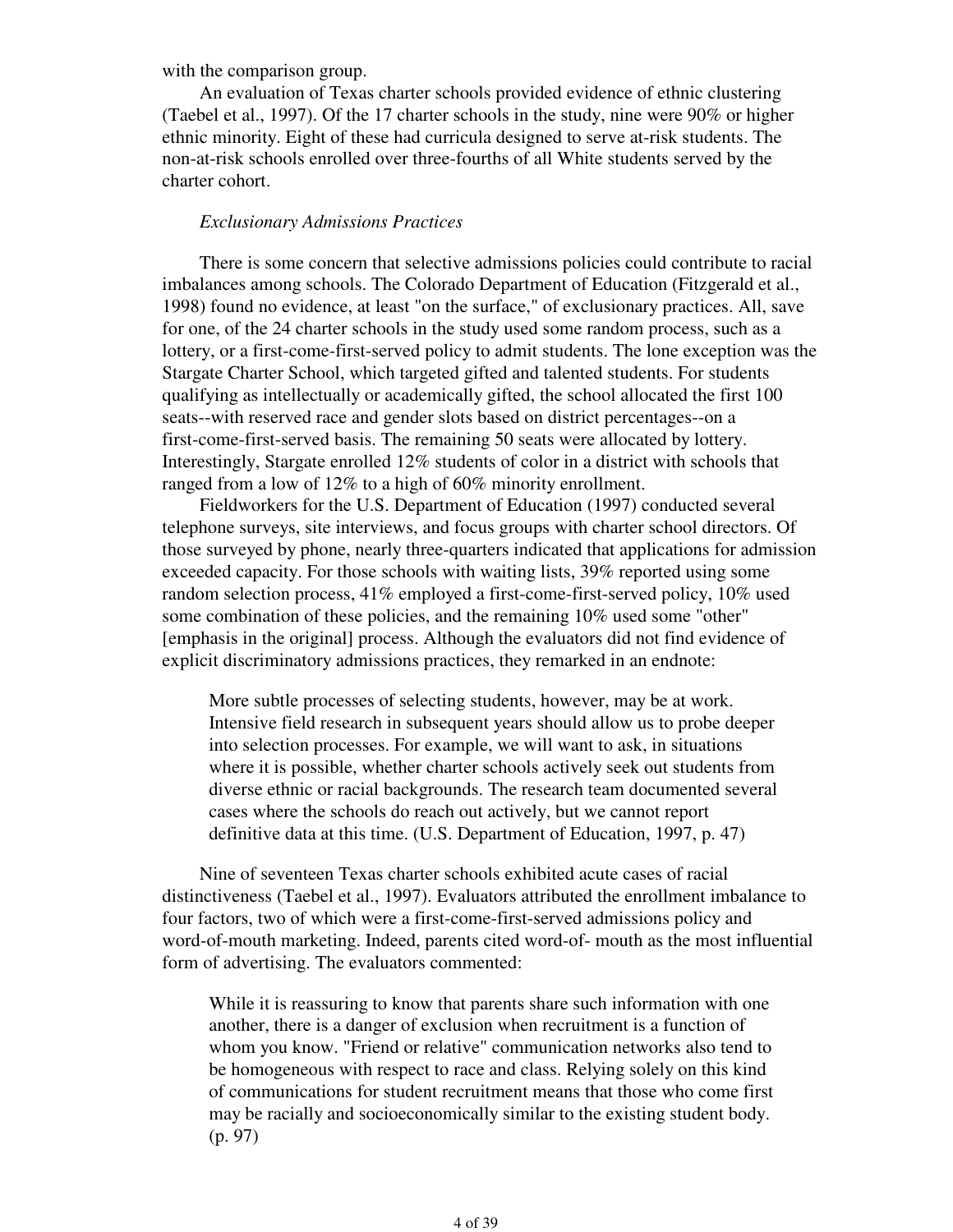It is not uncommon for charter schools to require parents to sign formal "involvement" agreements to participate in their child's instructional programs. Such contracts have the potential to serve as sorting mechanisms, excluding parents who may be willing but are practically unable to fulfill such commitments. Corwin and Flaherty (1995) noted poignantly, "Although charter schools were created to allow parents greater choice in the kinds of schools their children attend, parent contracts seem to give schools greater choice over the kinds of parents they choose to serve" (p. 105).

 Becker, Nakagawa, and Corwin (1995) asked 28 charter school administrators in California what factors they considered in accepting new students. Twenty-five percent indicated that an "essential" determinant was that the "parent or guardian will participate in requested ways" (p. 18). From their original sample of 34 charter schools, 27 (79%) reported using parent involvement contracts.

#### *Methodological Issues*

 Many of the national policy reports and evaluations lack the sophistication and rigor necessary to draw valid conclusions about the possible segregating effect of charter schools. In the first, there is great risk in making sweeping statements about charter schools given the variability in state charter school laws. Some states carefully regulate the admissions process while others do not. States also differ widely in terms of the restrictions on the number and types of charters to be awarded. For example, legislation in over a third of the charter states either encourages or requires a portion of charter schools to appeal to the needs of at-risk youth (Buechler, 1996).

 Second, data aggregated at the state and even district level mask variation among schools. For instance, the U.S. Department of Education (1997) reported that in 1995-96, Arizona charter schools served 20.2% Hispanic students while the public schools served 27.6%. These aggregated data cannot speak to the variability in the percentage of Hispanics served within either segment. Several charter and public schools in Arizona are ethnically concentrated, but this information is shrouded in grossly aggregated statistics.

 Finally, difficulty in obtaining accurate data is a common complaint among charter school researchers. This is not altogether surprising, as by design one of the major advantages of charter schools is to free them from burdensome record keeping responsibilities. For example, Corwin and Flaherty (1995) asked traditional public and charter school administrators to estimate the percent of minorities that their school enrolled within very broad ranges (i.e., between 0-19%, 20-49%). Obviously, imperfect data attenuate the strength of evaluators' conclusions.

#### **School Choice and Social Stratification**

 Given the dearth of empirical studies that address charter schools and ethnic stratification, the literature review was broadened to include studies on school choice and social stratification. Considerably more research has been conducted in this area.

 Since the United Kingdom passed public school choice legislation in 1980, it has served as the focus for many studies on parental choice (Willms, 1996). Adler, Petch, and Tweedie (1989) asked over 600 parents in Scotland to identify their criteria for choosing a school. They found that few parents emphasized educational considerations, such as curriculum or test results. Instead, their main reasons for choosing a school were based on social factors, such as school climate and general reputation, as well as with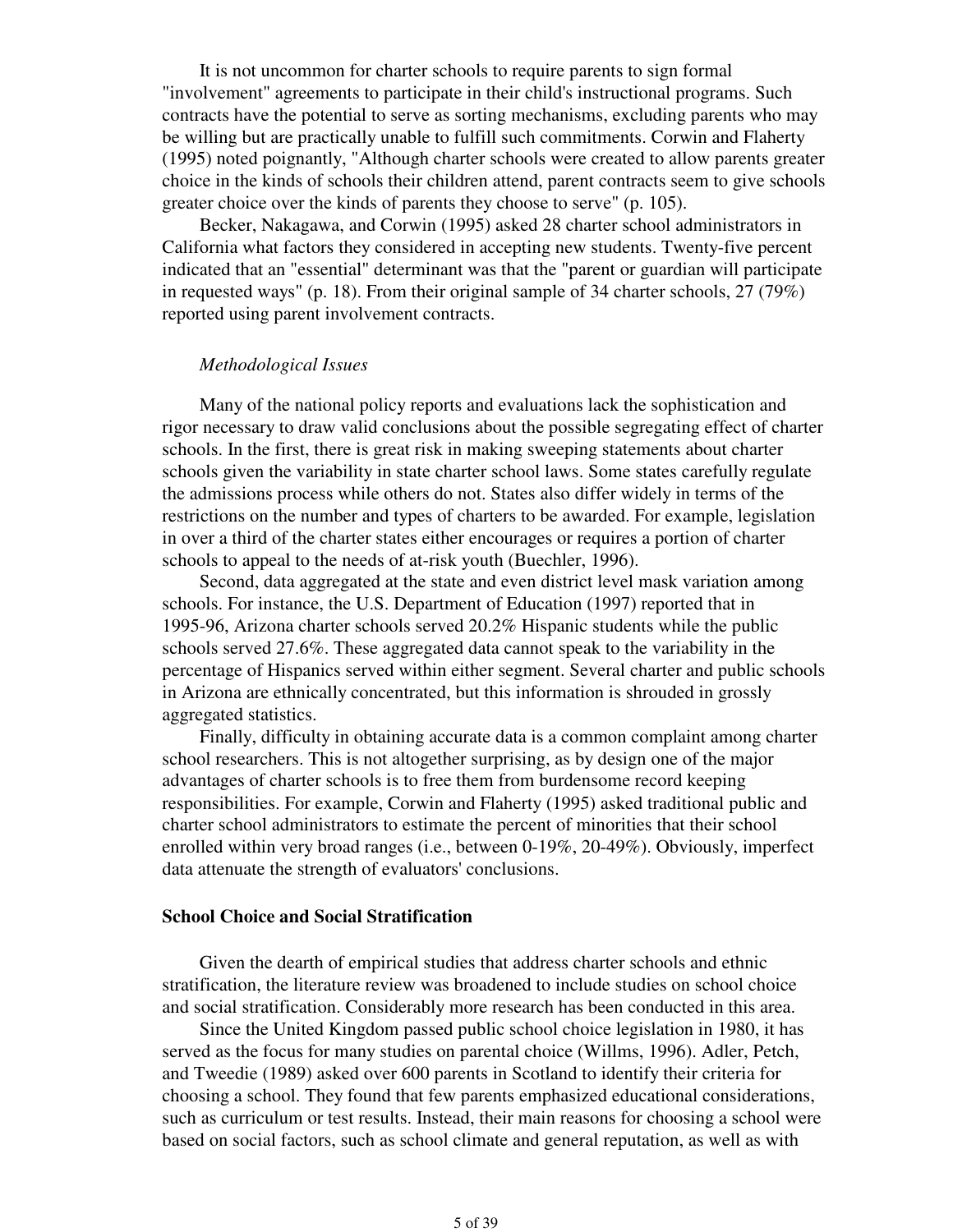practical issues, such as proximity.

 Witte (1993) interviewed 171 parents who participated in the Milwaukee Choice Program in 1991. Although the most emphasized criteria for selecting a school was perceived educational quality, 75% of the parents considered the "other children in chosen school" to be an important or very important factor in their decision. Incidentally, 80% deemed location of chosen school important or very important.

 Based on a nationally-representative sample of secondary students in the U.K., Echols, McPherson, and Willms (1990) reported that choice schools tended to serve populations of above average socioeconomic class. In addition, those parents who exercised choice were relatively more educated and belonged to a higher social class. Willms (1996) conducted a more sophisticated longitudinal analysis to investigate the extent to which Scottish communities had become socially segregated. He reported that "there was clearly greater propensity to exercise choice among higher social class and better educated parents" (p. 142) and that "parents choosing within the state sector disproportionately chose schools with higher mean SES than other state-sector schools" (p. 143).

 Based on a nationally representative sample of secondary students in the U.K., Echols, McPherson, and Willms (1990) reported that choice schools tended to serve populations of above average socioeconomic class. In addition, those parents who exercised choice were relatively more educated and belonged to a higher social class. Willms (1996) conducted a more sophisticated longitudinal analysis to investigate the extent to which Scottish communities had become socially segregated. He reported that "there was clearly greater propensity to exercise choice among higher social class and better educated parents" (p. 142) and that "parents choosing within the state sector disproportionately chose schools with higher mean SES than other state-sector schools" (p. 143). Whitty (1997) conducted an extensive review of school choice research in England, New Zealand, and the United States. Within the English system, Whitty observed that parental choice did not lead to a "truly diversified system" (p. 14) and Walford (1992) concluded that choice will "discriminate in particular against working class children and children of Afro-Caribbean descent" (p. 137). A major study on school choice in New Zealand reported similar polarizing effects. Whitty (1997) ultimately summarized, "...my conclusion from the evidence we have to date is that, far from being the best hope for the poor, as Moe (1994) suggests, the creation of quasi-markets is likely to exacerbate existing inequalities" (p. 5).

 A two-year study on school choice programs in New York, Philadelphia, Boston and Chicago revealed that minority students and students from low-income families were underrepresented by choice schools with selective admissions policies (Moore & Davenport, 1990). The authors reported:

In these school systems, school choice has, by and large, become a new improved method of student sorting, in which schools pick and choose among students. In this sorting process, black and Hispanic students, low-income students, students with low achievement, students with absence and behavior problems, handicapped students, and limited-Englishproficient students have very limited opportunities to participate in popular-options high schools and programs. Rather, students at risk are disproportionately concentrated in schools where their fellow students are minority, low-income, and have a variety of learning problems. (p. 188)

#### **Methods**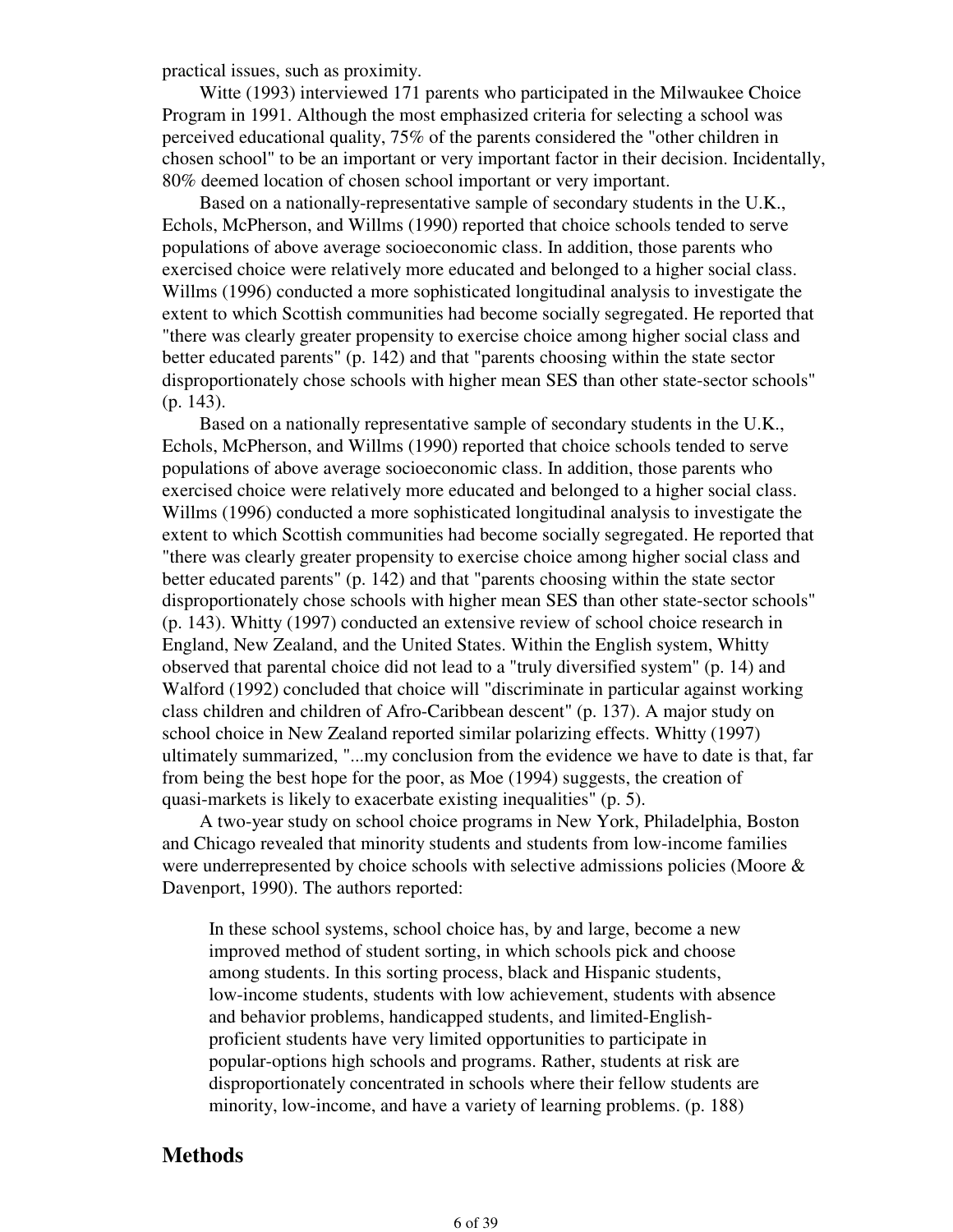#### **Data Sources**

 October enrollment data disaggregated by race and ethnicity, gender, and grade level for the years 1994-1997 were obtained from the Arizona Department of Education (ADE) School Finance Division for all public elementary and secondary schools in Arizona. The same data were acquired from the ADE for charter schools for the years 1995-1997. Enrollment figures in these schools comprise the entire corpus of data.

 All public schools, including charter schools, are required to report October 1 enrollments by race and ethnicity, gender, and grade level (John Eickman, personal communication, May 26, 1998). The racial and ethnic codes used by the ADE are White, Black, Hispanic, American Indian or Alaskan Native, and Asian or Pacific Islander.

 The ADE collected October enrollment data from 51 charter school sites in 1995 (charter schools' inaugural year), 132 in 1996, and 137 in 1997. Although one would assume that the number of charter schools reporting enrollment data would represent the total number of operating charters for that year, this is not the case. Conversations with several members of the ADE failed to confirm precise numbers of operating charter schools. Charter schools open and close during the year, and do not necessarily open in the year that they are granted, thus making it difficult to maintain exact numbers of operating charters. Best estimates from ADE dated lists of charter schools are displayed in Table 1.

## **Table 1 Number of Charters Reporting Enrollment Data and Estimated Number of Operating Charters**

| Year | <b>No. Reporting Data</b> | <b>Est. No. Operating</b> |
|------|---------------------------|---------------------------|
| 1995 | 51                        | 51                        |
| 1996 | 132                       | 135                       |
| 1997 | 137                       | 215                       |

 Most notable are the October enrollment data submitted by charter schools for 1997, which deviate substantially from the often reported 240 to 260 operating charter schools in the third year of their existence. (The 1997 October enrollment data were collected by the ADE as late as May 15, 1998, which allowed sufficient time for schools to report. The ADE Charter Schools Handbook mandates that all schools report these data by October 31 of each year.) To obtain the number of operating charter schools in the 1997-98 school year, a team of researchers (the author, Gregg Garn and Linda Brock-Nelson) queried the 250 charter schools listed by the ADE as of March 23, 1998. Results indicated that at most 215 charter schools were in operation in the Spring of 1998. Thus, 1997-98 charter school enrollment data used here represents roughly two-thirds of the population of operating charter schools.

 Schools not classified as regular public schools (e.g., accommodation schools, vocational and technical schools not operated by public school districts, and the like) were removed from the analysis. For instance, 34 of these non-traditional schools that served 6,100 students were eliminated from the 1996 data set.

 Digital map data of metropolitan Phoenix street grids, census tracts, and zip code boundaries were acquired from the data archives of the Arizona State University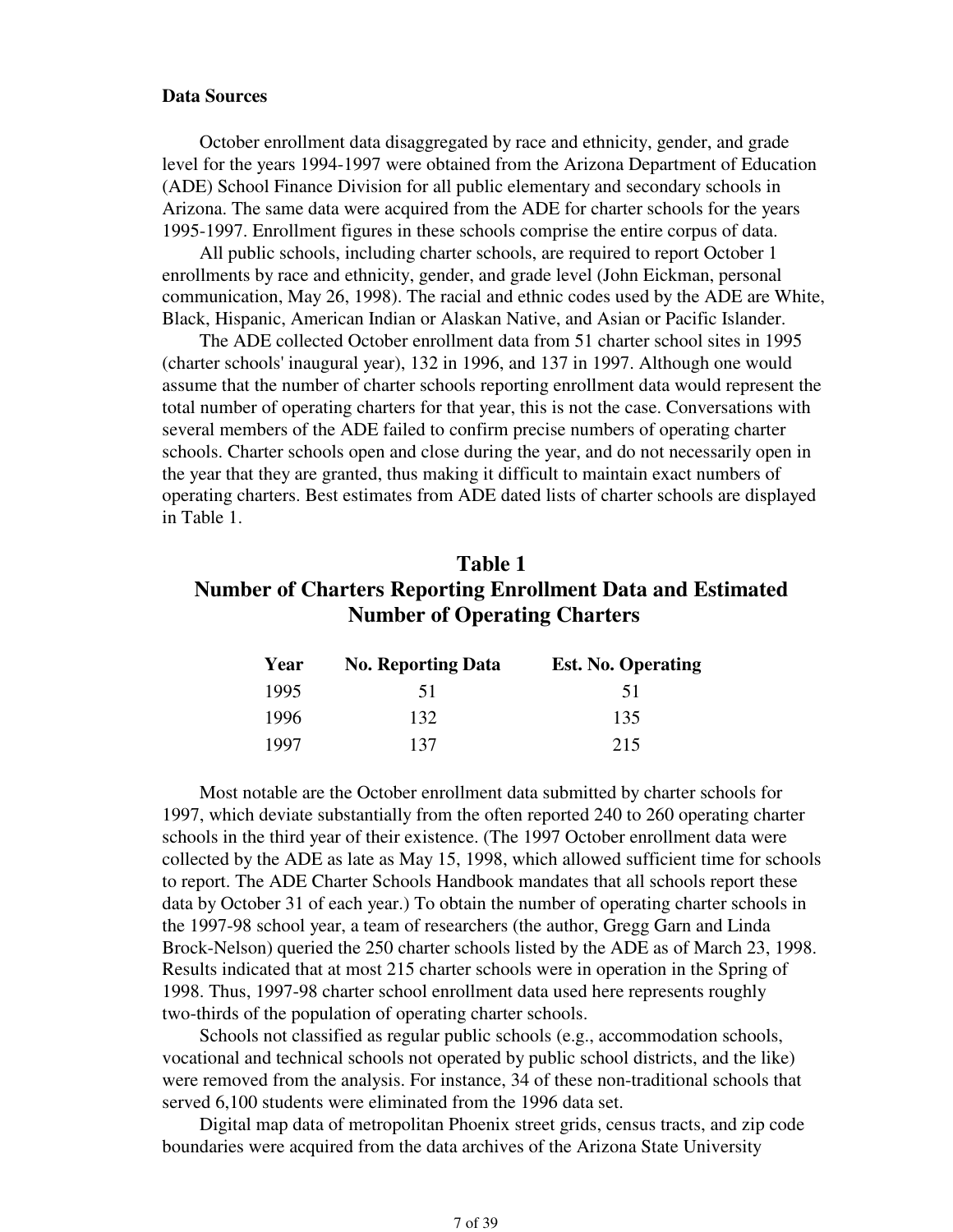Geographic Information Systems (GIS) Laboratory. Site addresses of charter and traditional public schools were obtained from the ADE School Finance Division. In those instances where addresses were absent or in a form that did not indicate geographic location, the ADE School Report Card website (http://sais.ade.state.az.us/rcweb/) or direct inquiries to schools provided street addresses. In all, 586 addresses were geocoded onto a digital map using Arcview. Initially, about three-fourths of the addresses were successfully matched by Arcview. The remaining 136 addresses were manually plotted by reference to the 1998 edition of the *Phoenix Metropolitan Street Atlas*. Lastly, selected census data were acquired from the Maricopa Association of Governments (MAG). These data were collected by MAG as part of the 1995 Special Census of Maricopa County.

#### **Procedures**

 ADE October enrollments for the years 1995-1997 were aggregated by year for all schools. First, ethnic distributions were compared between charter and traditional public schools. Then, for reasons explained later, comparisons were made after removing reservation charter schools.

 The remainder (to be sure, the core) of the analysis involved a series of comparisons between the ethnic compositions of adjacent charter and public schools in Arizona's most populated region and its rural towns. This methodology differs from the approach of many evaluations of charter schools and racial stratification in two major respects. First, it examines the potential for ethnic separation at the disaggregated level of school. Second, for half of the charter schools, explicit comparisons are made within the context of geographic maps.

 To see the ethnic separation in Arizona charter schools, one must examine the geography of the situation. The crucial question is not what percents of ethnic groups either are or are not in charter schools; rather, the crucial question is how are ethnic groups distributed between propinquitous charter and traditional public schools. This question is addressed differently in small rural places and in large metropolitan areas. In the former, because attendance catchment areas are small, it is sufficient merely to list small towns that have charter schools and compare their ethnic composition to the traditional public school or schools in the same town. In the case of large metropolitan areas, it is necessary to plot actual maps of these areas and inspect the ethnic distributions of adjacent charter and traditional public schools.

 Attempts to depict the magnitude of differences among schools' ethnic compositions while holding constant size and grade level through various statistical measures prove problematic. Popular measures of level of segregation, such as the Dissimilarity Index, and measures of equity, such as the Gini coefficient or Lorenz Curve, are highly sensitive to numbers of students in schools. The relative smallness of charter schools makes comparisons via these types of measures questionable. Moreover, within this context, these indices are simply powerless to detect between-school segregation. No statistical technique can aptly discern differences among urban schools as completely as maps.

 These analyses are exploratory (Tukey, 1977), not confirmatory. It is impossible in advance of studying these data in detail to specify individual "hypotheses" to test. Hence the exploratory nature of these analyses. There are no significance tests here simply because there is no sampling of a probabilistic sort that could give meaning to any probabilistic inferences. Absent also are correlational techniques such as multiple regression analysis, which decontextualize the data and do not provide adequate means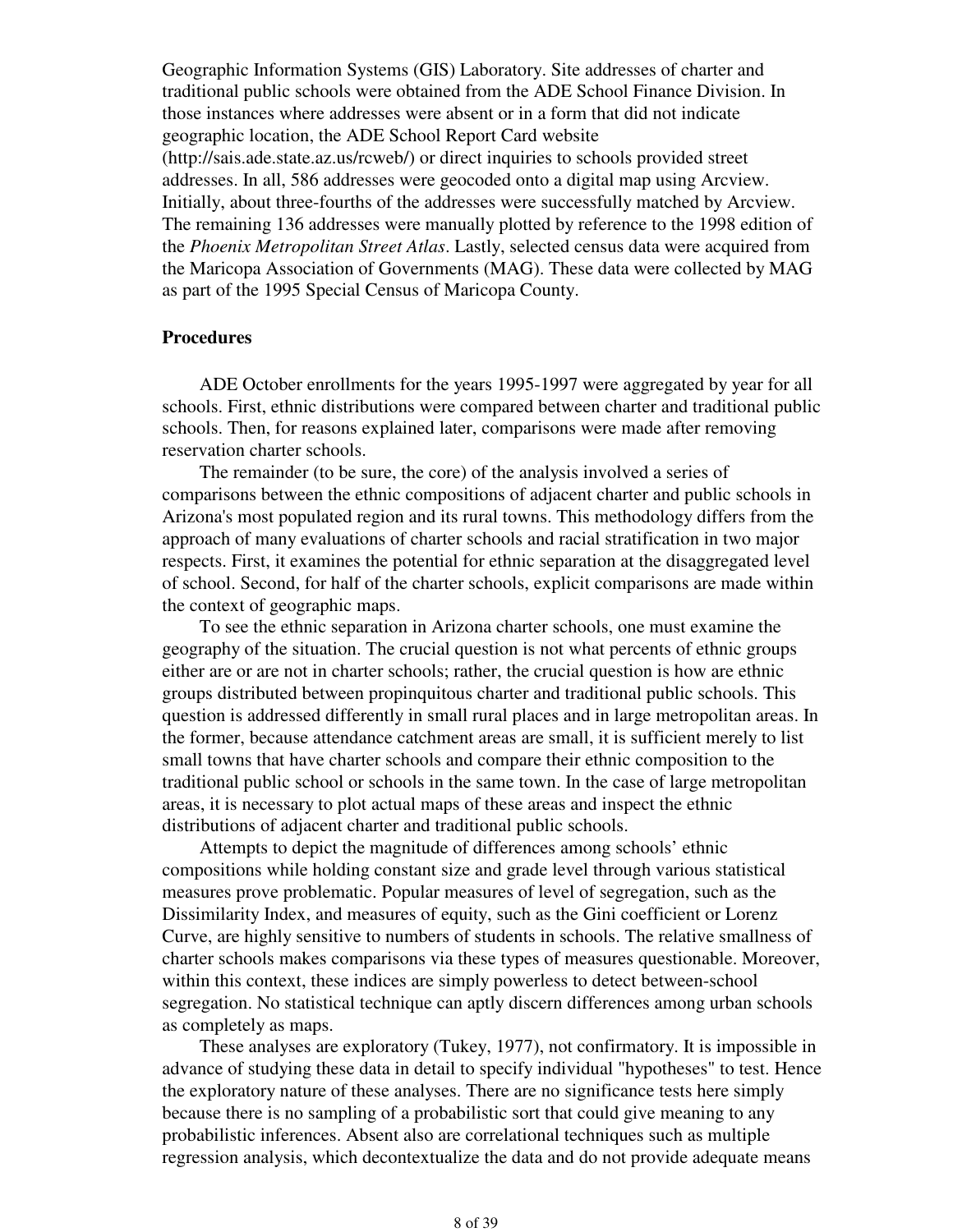to detect the existence of a phenomenon, if it exists; further, they are difficult for laypersons to interpret.

#### *Map Analysis of Urban Charter Schools*

 Using Arcview, pertinent Arcview coverage and shape files, and ADE school address data, charter and traditional public schools were plotted onto a digital map of metropolitan Phoenix. Each school was virtually linked to 1996 October enrollment data. The 1997 data were not plotted because they were not available at the time, and even so, were not nearly as complete as the 1996 data.

 Data were available for 55 charter and 518 traditional public schools in metropolitan Phoenix. Metropolitan Phoenix accounts for nearly 60% of Arizona's population. In the Fall of 1996, metropolitan Phoenix was home to about half (47%) of the 132 charter schools in the state.

 Arizona is demographically unique in that two urban centers account for the majority of its populace. Metropolitan Phoenix and the city of Tucson comprise over three-fourths of the state's population. In the interest of time, and considering that metropolitan Phoenix is over three times as populated as Tucson and is home to far more charter schools, Tucson was excluded from the analysis.

 The exploratory nature of the map analysis ultimately led to a systematic approach with which to search for ethnic separation. The ethnic composition of every charter school in metropolitan Phoenix was compared to that of nearby traditional public schools of comparable grade levels. This spatial analysis was done using maps that ranged in coverage from 5 to 28 square miles. In some areas, multiple charter and multiple public schools coexisted. In others, a single charter school was located in the vicinity of five or six public schools. Judgments were made as to the presence and degree of ethnic separation primarily on the basis of the magnitude of difference in the proportion of White students enrolled. Typically, occurrences of ethnic separation were documented in instances where the magnitude of difference was 15% or greater. Multiple schools of various sizes, grade levels, distances apart, and ethnic distributions complicated matters, but were factors all of which were carefully considered. The nature of "nearby" is what remains to be unpacked and will surely be contested by those who advance other explanations of the findings discovered here. Judging whether a traditional public school is "nearby" a charter school and hence may serve as a comparison of enrollment data is a complex judgment not captured simply by geographic distance (i.e., miles separation), school district boundaries or other obvious and easily specified criteria. For example, canals, cultural factors like the fact that Mesa is Mormon in many areas, sections of cities isolated by freeways or mountains, and differences in population densities must be simultaneously considered when making these judgments.

 For the most part, the analysis relied on the maps prima facie. But there is doubtless a story behind each picture that could not be told here. Given the large number of charters addressed by this study, it seemed unreasonable to try to account for all potential alternative hypotheses (that is, alternative to attributing ethnic separation to a charter school). In ambiguous instances or otherwise where deemed useful, additional information was provided to supplement the face value information provided by the maps. Certainly, the core of the analysis was spatially and numerically based, but where applicable, ancillary evidence provided further explanation.

 The map analysis spawned a less comprehensive but more clearly specifiable and readily interpretable matched comparison analysis. The nearest public school or schools,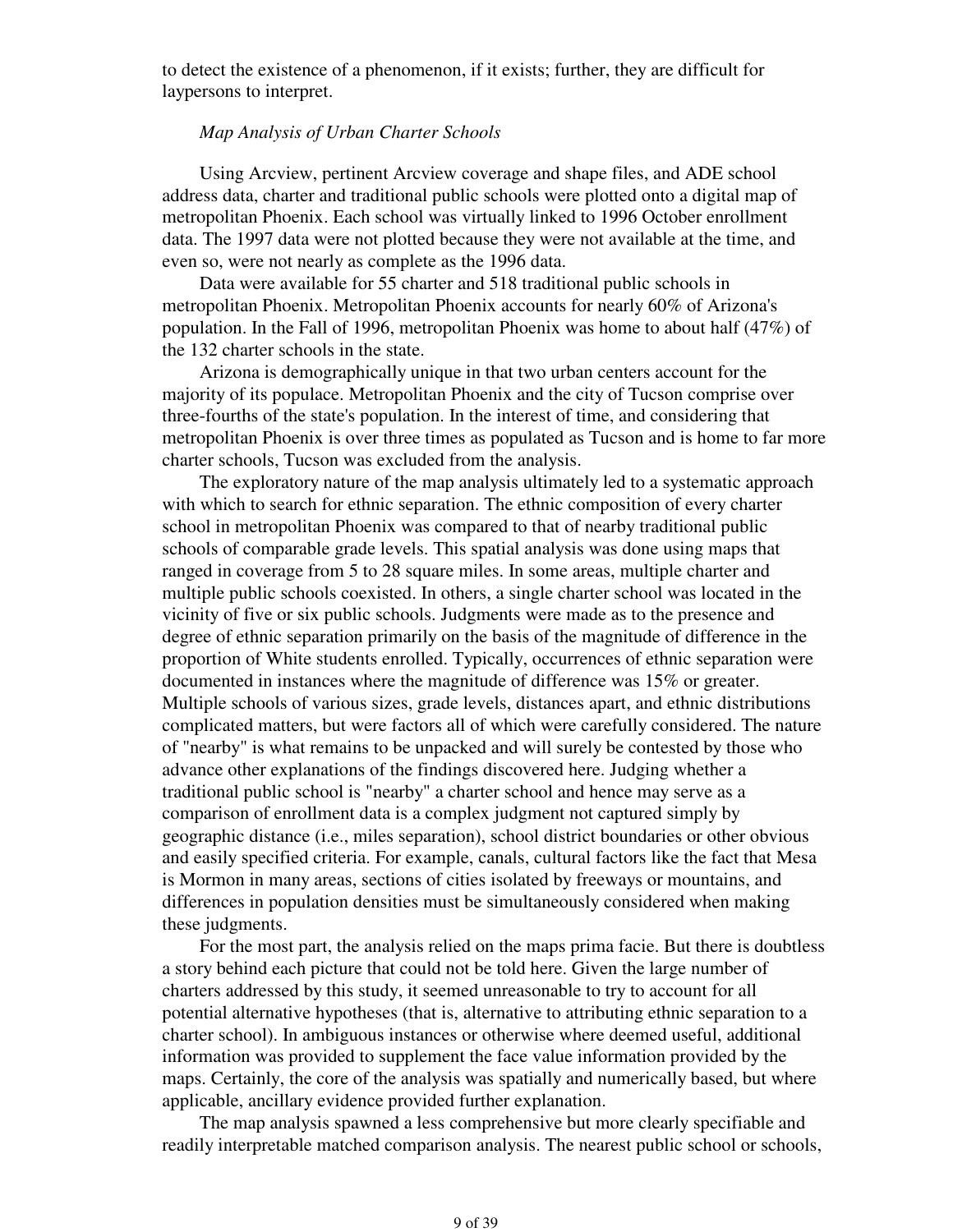again of comparable grade level, were matched with each charter school. The geographically related comparison group was chosen in preference to a random sample of public schools in Maricopa County because it controls, in effect, for geographic location and ethnic composition of the immediate region. Indeed, a random sample would not be prudent because charter schools do not locate under the same conditions that traditional public schools do. In those cases where the grade range of a charter school was not mirrored by a nearby public school, public schools that "covered" the grade levels were combined. For example, for a K-12 charter school, the nearest K-5, 6-8, and 9-12 public schools collectively served as the matched comparison. In all, the ethnic distributions of 55 matched pairs were inspected. In addition, charter and public comparison schools were grouped into three categories: schools below 30% White, over 70% White, and in between 30-70% White.

 Lastly, mere surface level exploration of the data raised suspicion of a relationship between the educational mission of charters and their ethnic make-up. This triggered the categorization of secondary level charters into either college prep or voc-ed programs. Classifications were primarily based on self-described school missions, organizations and philosophies, and instructional programs found in the 1996 online ADE School Report Cards (http://sais.ade.state.az.us/rcweb/). Descriptors such as "at-risk," "school-to-work," and "tech-prep" placed schools in the voc-ed category. Indicators of a more mainstream or college-bound program (e.g., "academic college preparatory," "college prep," or "accelerated learning") designated schools as college prep.

#### *Analysis of Small Town Charter Schools*

 The rural data are inclusive of small towns that contain public schools and at least one charter school. This straightforward analysis compared charter schools to traditional public schools of the same grade level. Additionally, the analysis that explored the relationship between educational program and ethnic composition among urban charters was repeated for the rural cohort. A total of 57 rural charter and 88 public schools (which included several reservation schools) from 36 rural Arizona towns was examined.

 In sum, the ethnic compositions of 55 urban and 57 rural charter schools were inspected relative to their traditional public school neighbors.

### **Results**

 Tables 2-4 present aggregated ethnic distributions of charter and traditional public schools for the years 1995-1997. Across all years, charter schools enrolled a considerably higher proportion of Black students than traditional public schools. In contrast, Hispanic students were significantly underrepresented in charter schools. For instance, in 1996, Hispanic students participated in charter schools at half the rate at which they participated in traditional public schools. That same year witnessed a three-fold increase in American Indian charter school participation over their presence in traditional public schools. This is commented on below. Also notable are the percentages of White students served by charter and traditional public schools, which differed only marginally for the first two years. By the third year of their operation, however, charter schools enrolled a higher percentage of White students than the traditional public schools. (An important caveat: it should be noted once again that for reasons unknown the charter school enrollment data for 1997 were much less complete than for the prior years.)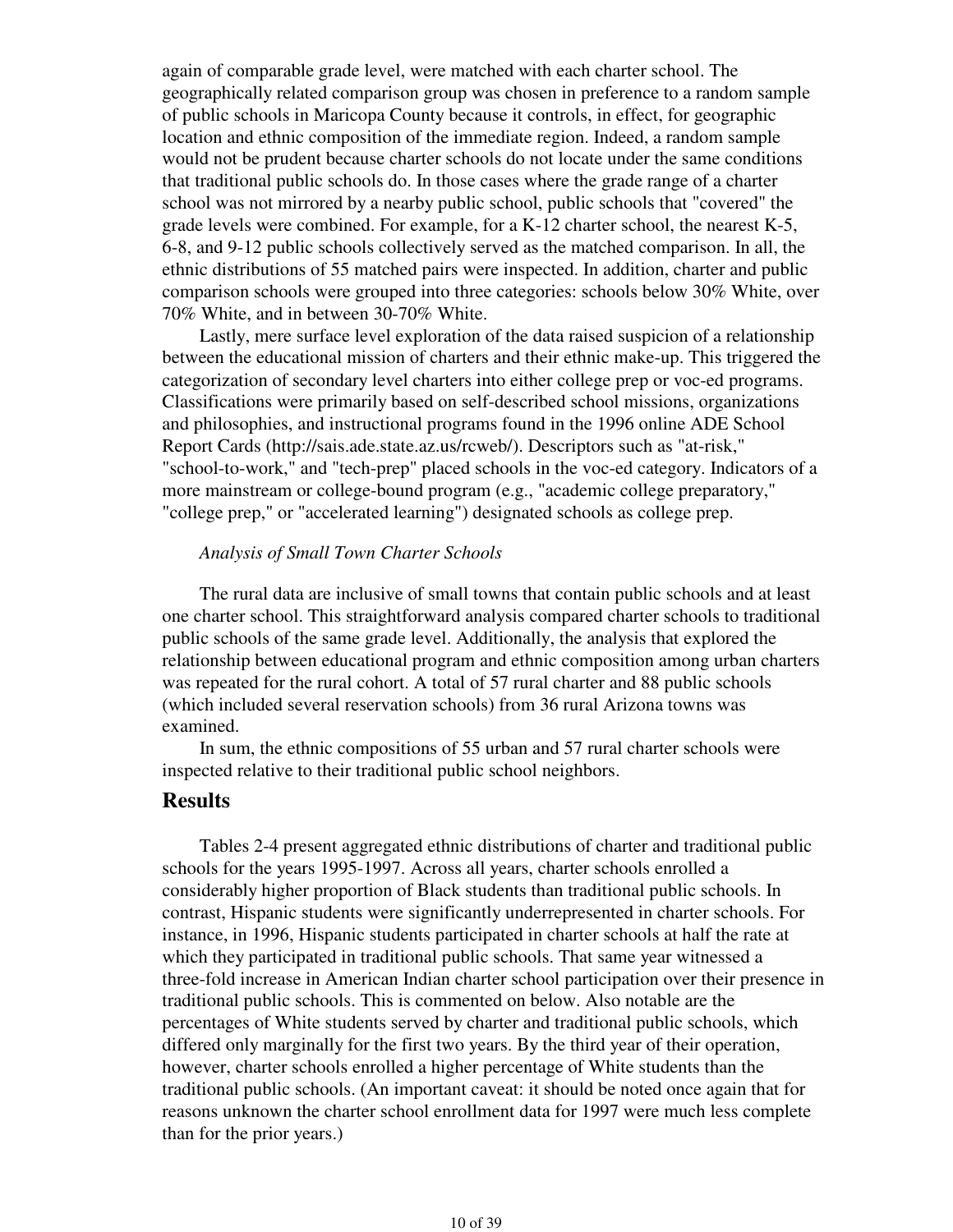# **Table 2 1995 Ethnic Compositions of Arizona Schools**

|                  |         | <b>Trad. Public Students</b><br>$(n=1159)$ |       |        |
|------------------|---------|--------------------------------------------|-------|--------|
| <b>Ethnicity</b> | No.     | $\%$                                       | No.   | $\%$   |
| White            | 434,473 | 57.6%                                      | 3,718 | 59.9%  |
| <b>Black</b>     | 31,132  | 4.1%                                       | 631   | 10.2%  |
| Hispanic         | 222,751 | 29.5%                                      | 1,215 | 19.6%  |
| Am. Indian       | 52,868  | 7.0%                                       | 564   | 9.1%   |
| Asian            | 12,957  | 1.7%                                       | 79    | 1.3%   |
| All              | 754,181 | 100.0%                                     | 6,207 | 100.0% |

Note. Due to rounding, percents do not sum exactly to 100.0%

# **Table 3 1996 Ethnic Compositions of Arizona Schools**

| <b>Ethnicity</b> |         | <b>Trad. Public Students</b><br>$(n=1148)$ |        |          |
|------------------|---------|--------------------------------------------|--------|----------|
|                  | No.     | $\%$                                       | No.    | $\%$     |
| White            | 440,894 | 56.8%                                      | 9,776  | 55.2%    |
| <b>Black</b>     | 32,264  | 4.2%                                       | 1,251  | 7.1%     |
| Hispanic         | 236,475 | 30.4%                                      | 2,919  | $16.5\%$ |
| Am. Indian       | 53,527  | 6.9%                                       | 3,567  | 20.1%    |
| Asian            | 13,712  | 1.8%                                       | 213    | $1.2\%$  |
| All              | 776,872 | 100.0%                                     | 17,726 | 100.0%   |

Note. Due to rounding, percents do not sum exactly to 100.0%

# **Table 4 1997 Ethnic Compositions of Arizona Schools**

|                  |         | <b>Trad. Public Students</b><br>$(n=1181)$ |        |        |
|------------------|---------|--------------------------------------------|--------|--------|
| <b>Ethnicity</b> | No.     | $\%$                                       | No.    | $\%$   |
| White            | 440,887 | 55.9%                                      | 11,804 | 61.4%  |
| <b>Black</b>     | 33,521  | 4.3%                                       | 1,176  | 6.1%   |
| Hispanic         | 245,528 | 31.1%                                      | 3,442  | 17.9%  |
| Am. Indian       | 53,905  | $6.8\%$                                    | 2,484  | 12.9%  |
| Asian            | 14,461  | 1.8%                                       | 307    | 1.6%   |
| All              | 788,302 | 100.0%                                     | 19,213 | 100.0% |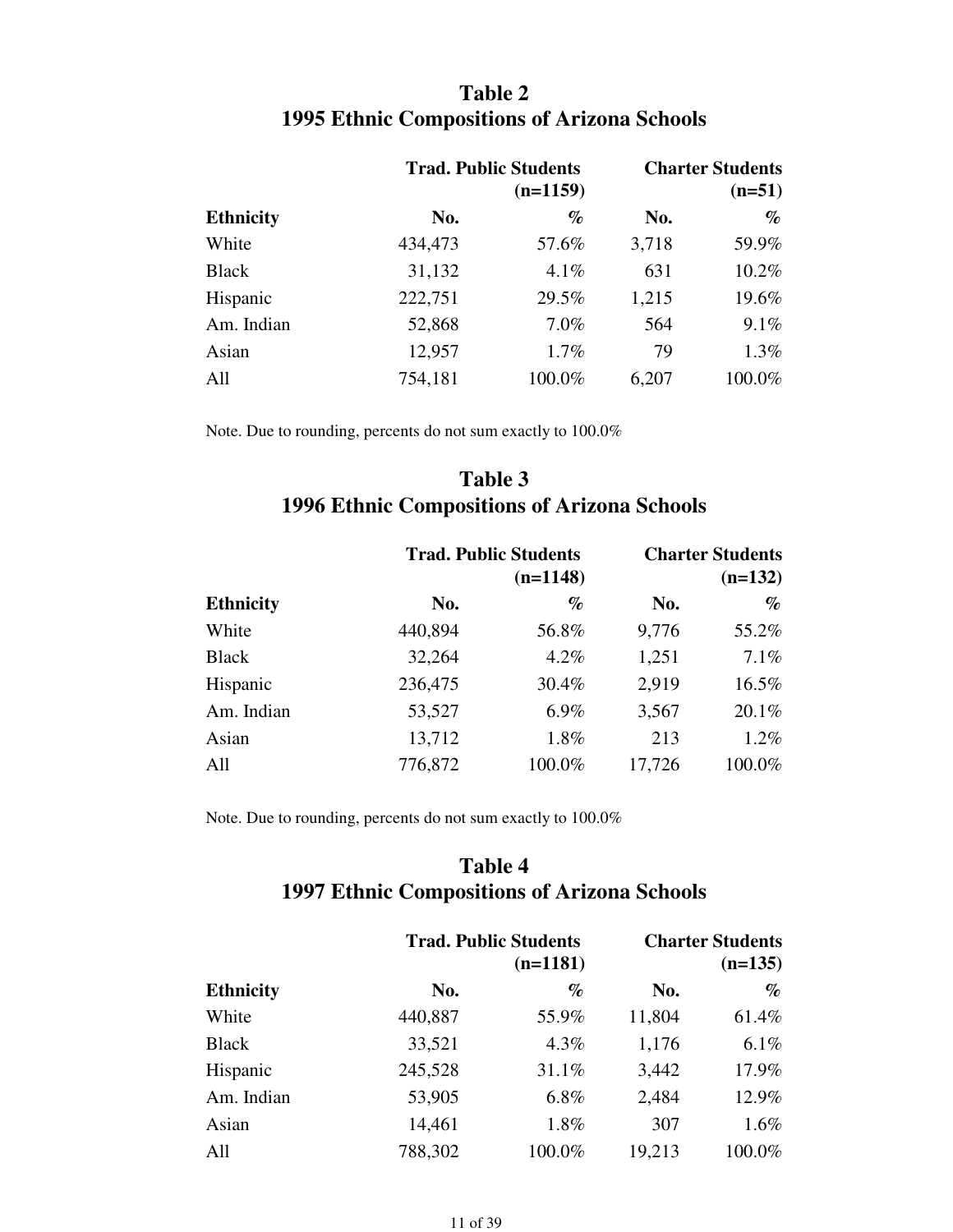Note. Due to rounding, percents do not sum exactly to 100.0%

 Some questions have been raised about the nature of charter schools on American Indian reservations. Nearly all of them are converted from erstwhile reservation schools that were formerly funded by BIA or other federal programs. Given their geographic isolation and virtually unchanged condition, reservation charter schools do not offer genuine educational alternatives for students in those communities.

 If the reservation schools are removed from Tables 2-4 (i.e., if all schools for which the American Indian percent of students is 93% or greater are taken out) the data are even more revealing of the segregation trend emerging in the charter schools. For 1996, the difference in the percentage of White students attending charter and traditional public schools widened nearly ten-fold after removing the reservation schools (see Tables 3 and 6). For 1997, the difference nearly doubled (see Tables 4 and 7).

## **Table 5 1995 Ethnic Compositions of Arizona Schools with Reservation Schools Removed**

|                  |         | <b>Trad. Public Students</b><br>$(n=1105)$ |       |        |
|------------------|---------|--------------------------------------------|-------|--------|
| <b>Ethnicity</b> | No.     | $\%$                                       | No.   | $\%$   |
| White            | 434,074 | 59.6%                                      | 3,718 | 64.8%  |
| <b>Black</b>     | 31,117  | 4.3%                                       | 631   | 11.0%  |
| Hispanic         | 222,675 | 30.6%                                      | 1,215 | 21.2%  |
| Am. Indian       | 27,543  | 3.8%                                       | 91    | 1.6%   |
| Asian            | 12,928  | 1.8%                                       | 79    | 1.4%   |
| All              | 728,337 | 100.0%                                     | 5,734 | 100.0% |

Note. Due to rounding, percents do not sum exactly to 100.0%

## **Table 6 1996 Ethnic Compositions of Arizona Schools with Reservation Schools Removed**

|                  |         | <b>Trad. Public Students</b><br>$(n=1092)$ |        |        |
|------------------|---------|--------------------------------------------|--------|--------|
| <b>Ethnicity</b> | No.     | %                                          | No.    | $\%$   |
| White            | 440,519 | 58.7%                                      | 9,760  | 67.0%  |
| <b>Black</b>     | 32,250  | 4.3%                                       | 1,248  | 8.6%   |
| Hispanic         | 236,409 | 31.5%                                      | 2,916  | 20.0%  |
| Am. Indian       | 27,202  | 3.6%                                       | 446    | 3.1%   |
| Asian            | 13,683  | 1.8%                                       | 208    | 1.4%   |
| All              | 750,063 | 100.0%                                     | 14,578 | 100.0% |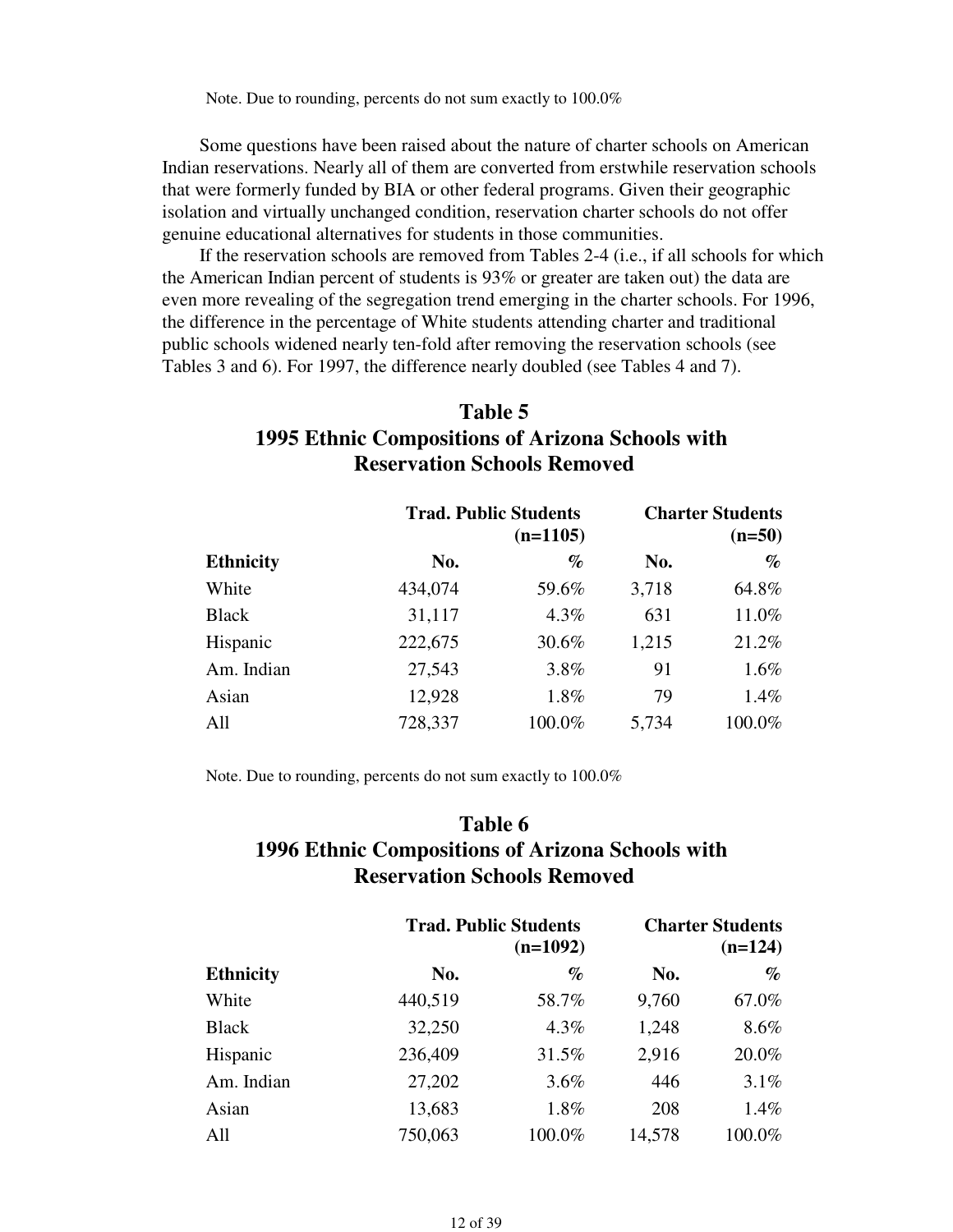Note. Due to rounding, percents do not sum exactly to 100.0%

## **Table 7 1997 Ethnic Compositions of Arizona Schools with Reservation Schools Removed**

|                  |         | <b>Trad. Public Students</b><br>$(n=1124)$ |        |        |
|------------------|---------|--------------------------------------------|--------|--------|
| <b>Ethnicity</b> | No.     | $\%$                                       | No.    | $\%$   |
| White            | 440,521 | 57.8%                                      | 11,792 | 68.4%  |
| <b>Black</b>     | 33,511  | 4.4%                                       | 1,176  | 6.8%   |
| Hispanic         | 245,453 | 32.2%                                      | 3,440  | 19.9%  |
| Am. Indian       | 28,068  | 3.7%                                       | 533    | 3.1%   |
| Asian            | 14,441  | 1.9%                                       | 304    | 1.8%   |
| All              | 761,994 | 100.0%                                     | 17,245 | 100.0% |

Note. Due to rounding, percents do not sum exactly to 100.0%

 Finally, not only are the charter schools disproportionately White, the trend to become even more White can be seen by inspecting all three years' data (see Table 8). (Once again, the 1997 data should be interpreted with caution as these are curiously incomplete.)

## **Table 8 Percent White Students in Charters (Excluding Reservation Schools)**

| Year | % White |
|------|---------|
| 1995 | 64.8%   |
| 1996 | 67.0%   |
| 1997 | 68.4%   |

 Aggregated data, like those presented above, are powerless to illuminate potential ethnic separation at the level of school. For instance, in 1996, well over half (56.3%) of the Black students attending charter schools were served by just three schools. As the data are explored even more (here, and in subsequent analyses), the trend toward ethnic stratification becomes clearer. The map and small town analyses provide the best opportunity for discovering ethnic separation in urban and rural communities if it exists.

#### **Maps of Urban Charter Schools**

 Nineteen maps (Figures 1-19) of sections of metropolitan Phoenix contain 34 different charter and 128 different traditional public schools. The maps averaged a charter-to-traditional school ratio of 1:5.2. Together, they covered 220 non-duplicated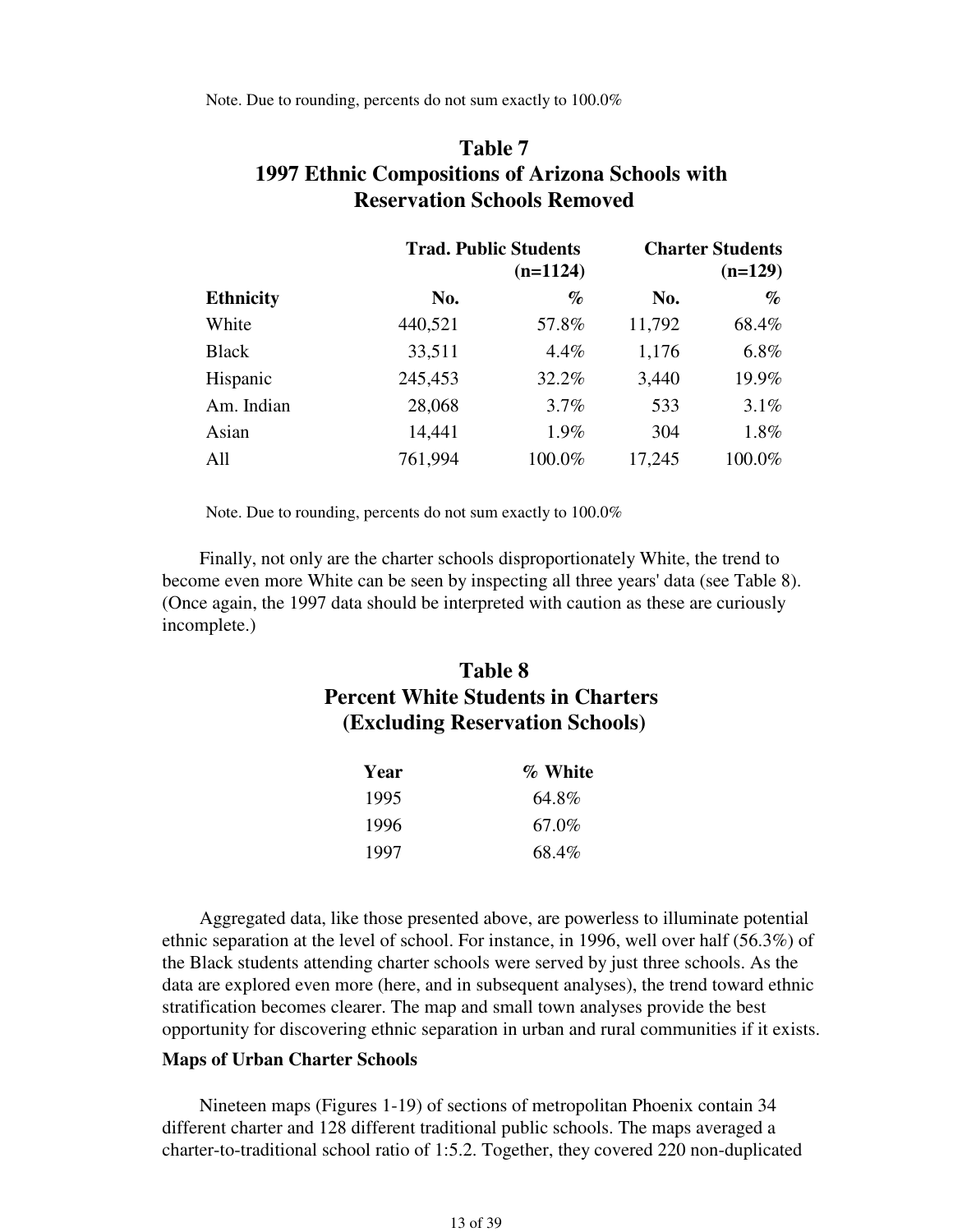square miles in six cities.

 The maps are rich with information, conveying spatial relationships among schools and unique geographic properties such as canals, rivers, and major streets and highways. They include the following school information: proportion of White students (in three instances the proportion of Black students), name, size, and approximate grade level. Most cases permitted grade level comparisons. Finally, though not every charter school on the following maps is implicated, every map provides evidence of ethnic separation on the part of a charter or charter schools.

 Figure 1 displays three proximal Villa Montessori charter schools that collectively enrolled over 300 students. The Main and Meadowbrook Campuses are converted private schools and have been in operation for 30 and 7 years, respectively. The Campbell Campus opened as a charter school in 1996. The neighborhood that surrounds the three charter schools consists of a mix of lower to middle class residential homes.

 Interestingly, and paradoxically in view of Montessori School origins in the slums of Rome, Italy, (and in view of the 1993 position statement of the American Montessori Society that a Montessori classroom must have a "heterogeneous group of students"



Figure 1. Proportion of White students in east Phoenix elementary-middle schools (1996)

[http://www.seattleu.edu/~jcm/montessori/key\_concepts.html]), these schools served predominantly White populations in an ethnically rich community. Indeed, the five traditional public schools of comparable grade level that form a half circle beneath the charter schools (all within two miles) ranged from 18% to 43% White. The most distant elementary school on the map is 74% White, a lower percentage than exhibited by any of the three charter schools (83%, 89%, and 90% White). In response to an early release of the above map, some defenders of charter schools remarked that they see no reason that a Montessori school that was historically White would not remain so after becoming a charter school. Conversely, critics of charter schools could point out that the data in the above map represent a failure of parents of non-White students to make market choices in what is alleged to be a market driven system.



Figure 2. Proportion of White students in central

 The area of Phoenix represented by Figure 2 is predominantly ethnic minority. Indeed, every traditional elementary school within this nine square mile region was under 40% White; six schools were below 15% White. At the K-4 Khlasa Montessori charter school, though small relative to neighboring traditional elementary schools, at least 8 of 10 students were White.

Phoenix elementary schools ('96) Figure 3 presents the rare instance in which there are more charter schools than traditional public schools though they are small and the vast majority of students in the area attend traditional public schools. This region, which is inclusive of downtown Phoenix, is predominantly ethnic minority. Two of the charter high schools (Arizona School for the Arts and Intelli-School) were considerably more White than the public secondary schools in the area. Arizona School for the Arts was over 3 1/2 times and Intelli-School was over 2 1/2 times as White as North High School. North High School serves as a better public comparison school than either Metro Tech or Desiderata, as these are both non-traditional schools and, further, Desiderata enrolled only 59 students.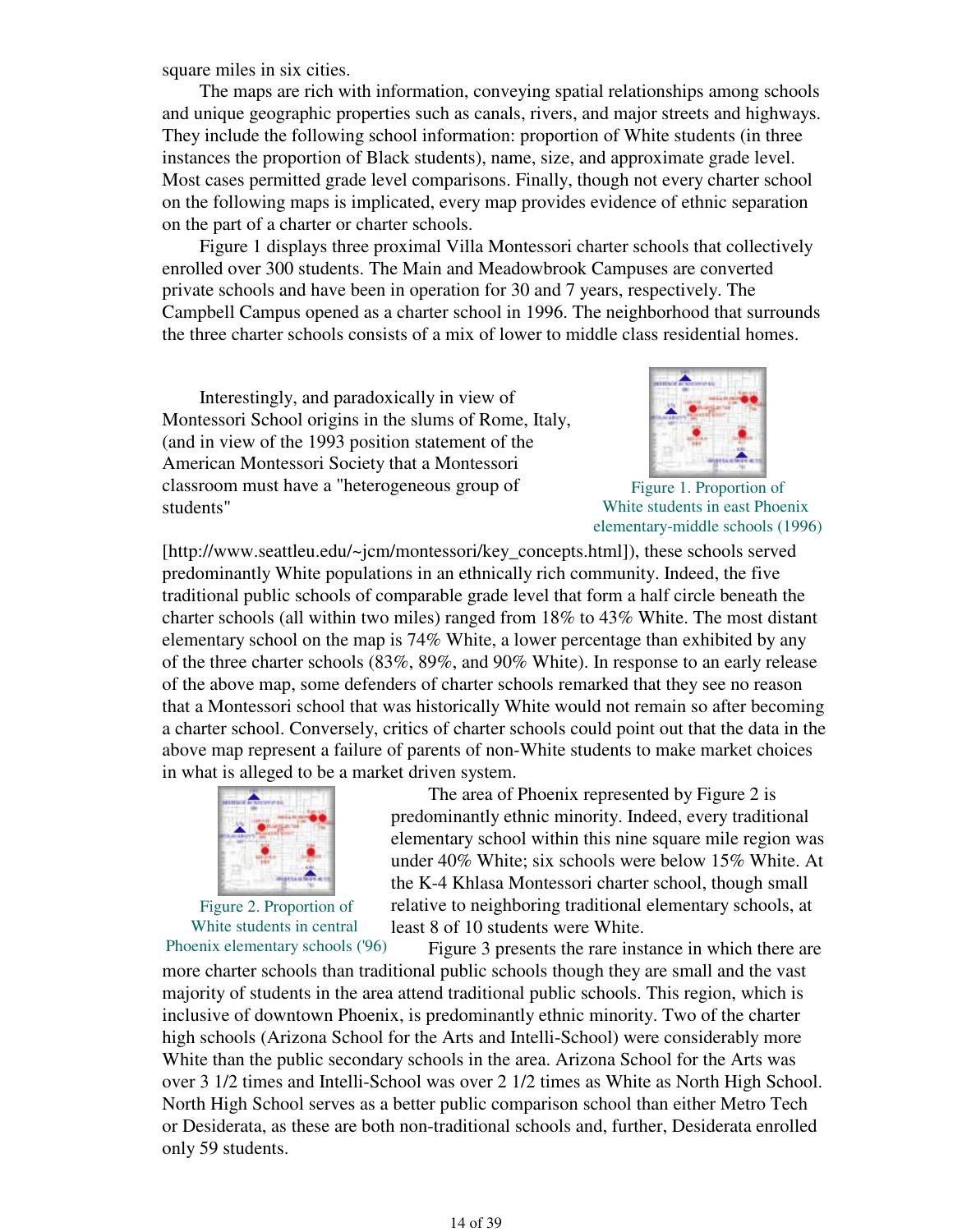Of the four remaining charter schools, three shared similar ethnic distributions with nearby public schools. The Academy of Lifelong Learning charter school enrolled too few students (i.e., 10 students) to be considered as a contributor to ethnic separation.



 There is a good possibility that the Arizona School for the Arts drew students from beyond the 13 square mile area encompassed by Figure 3, and perhaps even beyond the 20,000-student, 30%-White district within which it is located. But even beyond this map, the major public high schools within roughly a ten-mile radius of the School for the Arts show

Figure 3. Proportion of White students in central percents White enrollment of, in ascending order of distance, Phoenix high schools ('96) 34%, 31%, 17%, 11%, 31%, 67%, 83%, 23%, 66%, 71%, 65%, 52%, 76%, 89%, 37%, 81%, 80%, and 60%. Only one of these schools enrolled as high a percentage of White students as did the Arizona School for the Arts, and this was located on the other side of Squaw Peak Mountain in a vastly different (economically) neighborhood. If the White students at the Arizona School for the Arts were indeed coming from predominantly White districts, they were undertaking very long commutes.

traditional public schools (which ranged from 1% to 31% Black). Black students in central Figure 4 represents roughly the same section of Phoenix as depicted by Figures 2 and 3. In this case, however, the proportion of Black students enrolled in schools of all grade levels is the primary basis for comparison. Most notable is the predominance of Black students in the Future Developers and Performers charter school (92% of 270 students were Black) relative to the Figure 5 illustrates a similar scenario. These are instances of



Figure 4. Proportion of Phoenix schools ('96)

ethnic separation in which the charter school has a higher proportion of ethnic minorities.

 ABC Alternative Learning Center, although only two-thirds White, was substantially more White than the nearby traditional public schools of the same grade level (see Figure 6). The six elementary and middle schools that surround ABC enrolled White students at about half that rate, on average.



Figure 5. Proportion of

 The area represented by Figure 7 is a highly segregated region, Hispanic in the upper left corner of the map and Black in the center and to the right. No traditional public school at any grade level enrolled as high a percentage of Black students as Teen Choice Leadership (82% Black, 247 students in grades K-8). The school with the next highest

Black students in north central Phoenix schools ('96) Martin Luther King, Jr. percentage of Blacks, School, was 16% points less (66% Black, 613 students in grades K-4). The percentage of Blacks for the eight remaining traditional public schools within roughly a one-mile radius from Teen Choice Leadership were: 5%, 16%, 16%, 16%, 23%, 31%, 34%, and 62%.



Figure 6. Proportion of White students in north central Phoenix elementary-middle schools ('96)



Figure 7. Proportion of

 Figure 8 shows the Gateway Community charter high school (70% White) amidst eight traditional public elementary and middle schools. Not shown are the three nearest public high schools, Arcadia (83% White), Tempe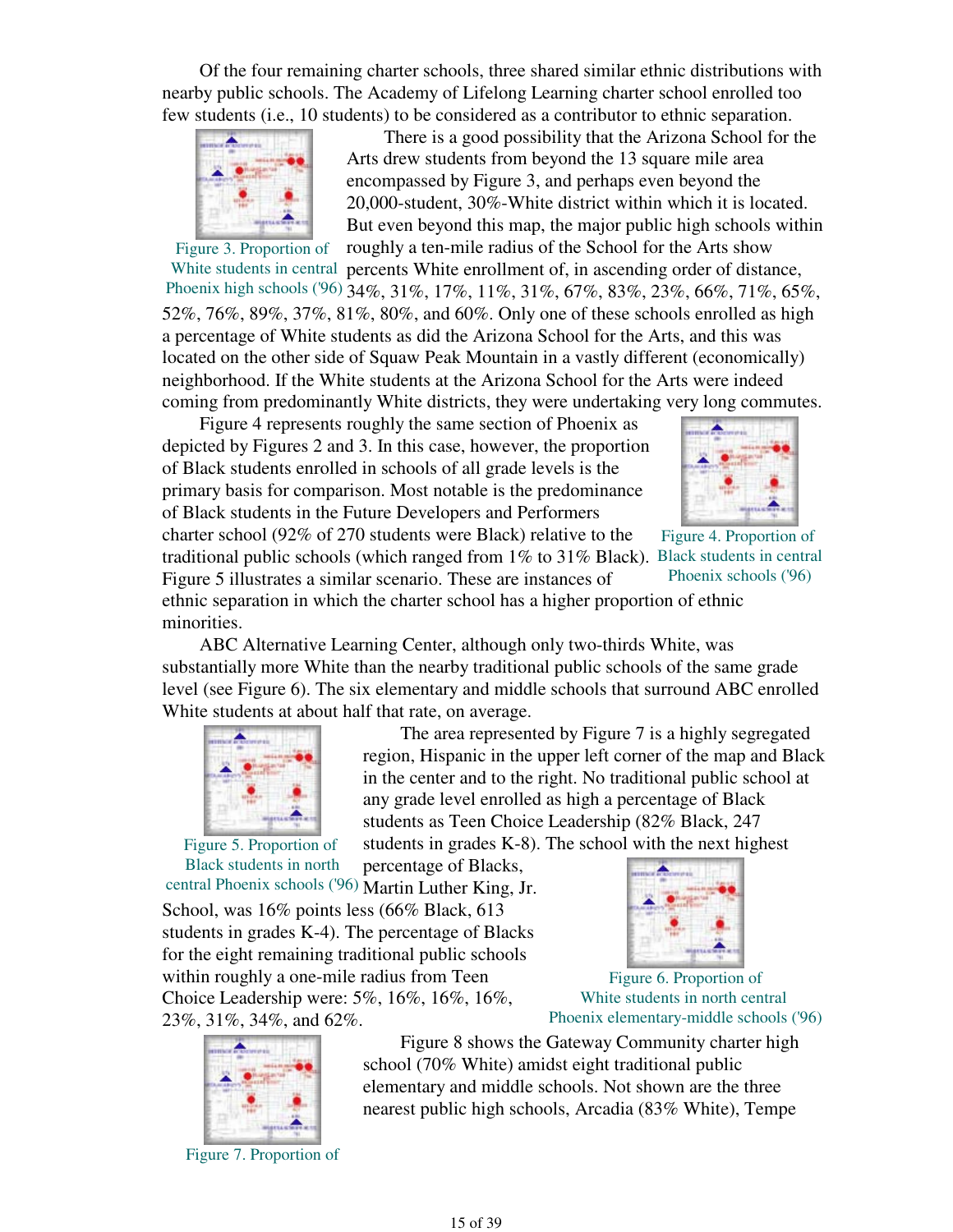Black students in south (52% White), and North (25% White). They were not shown

central Phoenix schools ('96) due to their scattered and distant locations from Gateway. Based on proximity, Arcadia would be the best comparison high school (a four-mile drive from Gateway). But given this distance, Tempe (5.2 miles) and North (5.8 miles) should not be excluded from comparison. The proportion of White students among these schools varied to the point where simultaneous comparison to all three left the situation unresolved.



Figure 8. Proportion of White students in southeast Phoenix schools ('96)

 In any case, the map was included because the eight propinquitous schools, though serving students from lower grade levels, reflect the ethnic composition of the region. The two public schools that flank Gateway were 6% and 13% White. The percentage of White students at Gateway is inconsistent with those of nearby schools, which is perhaps suggestive of ethnic separation.

 It is reasonable to assume that, given its sponsorship by and physical location within Gateway Community College, Gateway Community High School drew at least some students from distances well beyond its immediate area. It is likely that at least some of the students were children of parents who attend or work at the Community College--parents who probably lived in all areas of the Valley. That said, there is roughly 35 square miles of area surrounding Gateway Community High School (excluding the airport and its adjacent industrial development) where there is no high school. Technically, Gateway is located within the boundaries of the Phoenix Union High School District, which is 30% White. Indeed, it would take quite an effort on the part of parents to transport their children on an almost daily basis to Gateway Community High School.

 Most of Scottsdale is so homogeneously White that ethnic separation could not occur. The southern section, however, is at least partly ethnic minority and thus is subject to possible ethnic stratification. Figures 9 and 10 present scenarios in which this possibility is realized.



 Figure 9 depicts three charter schools that together span grades K-8. Two of these appear to contribute to ethnic separation (Villa Montessori and Scottsdale Horizons). Indeed, no public school on the map enrolled as high a proportion of Whites as either Scottsdale Horizons or Villa Montessori. Scottsdale Horizons

White students in south Scottsdale served 226 students in grades K-8, 87% of which were elementary-middle schools ('96) White. The nearest traditional public schools that span the same grades are Yavapai Elementary (62% White) and Supai Middle (73% White). Both are less than a mile away from Scottsdale Horizons.

 Villa Montessori, a K-2 school, enrolled only 36 students, 11% of which were ethnic minority. Neighboring Tonalea Elementary (only one- half mile away) enrolled 608 students, 25% of which were ethnic minority.

 The two schools in Figure 10 are the only two secondary schools in an area that covers at least 30 square miles. The 262-member New School for the Arts charter school clearly served a higher percentage of White students than the traditional public high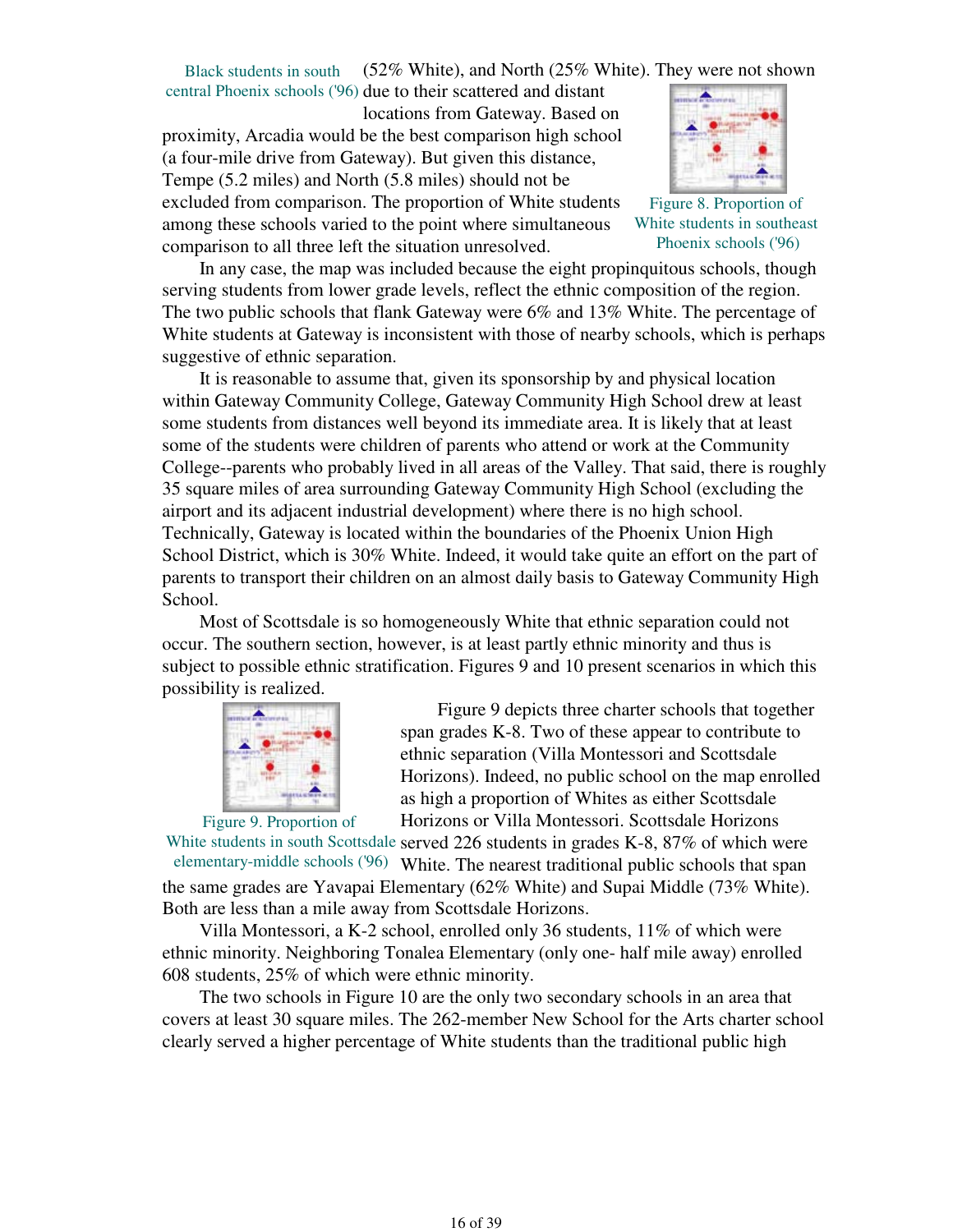school (91% compared to 76% White).

 A parent of a former student at the New School for the Arts reported that the school had previously assessed a registration and equipment fee. The student elected to focus her studies on photography, which required an equipment fee of around \$600. Although this has not been formally verified (the parent claims to possess the receipt), if true, such practices serve to exclude families of lower socioeconomic status. Moreover, to the extent that there is a relationship

between ethnicity and socioeconomic status, such practices may serve to exclude students from particular ethnic backgrounds. These practices have not been found to be unconstitutional, however.



 In Figure 11, Montessori Day Public is Whiter than any of the nine other elementary schools. The percent White for the five nearest public elementary schools, in order of proximity, are 76%, 60%, 41%, 49%, and 78%.

Tempe Prep Academy charter school is located less than a

Figure 11. Proportion of quarter mile from Fees Middle School (see Figure 12). Fees White students in Tempe Middle School served nearly three times elementary schools ('96) the proportion of ethnic minority students than did Tempe Prep. No other middle schools are located in this 25 square mile area.

 Figure 13 consists of the three major public high schools in Tempe, a small public alternative high school, and a large-sized charter school. Seventy percent of the 295 students at Arizona



Career Academy were White; fifty-two percent of the 1359 students at the nearest traditional public high school (Tempe High School) were White. Arizona Career Academy was 10% points more White than either McClintock or Marcos De Niza High School.

Figure 13. Proportion of White students in Tempe which Copper Canyon Academy is ethnically segregated relative In Figure 14, it is difficult to judge the degree, if any, to

high schools in ('96) to surrounding public schools. If Copper Canyon is

simultaneously compared to the 11 public schools of comparable grade levels, conclusions are elusive. Comparison of the percentage of White students to those schools to the north of Copper Canyon (specifically, north of Northern Avenue) do not indicate any evidence of ethnic separation. In contrast, comparison to the traditional

public schools to the south does, as Copper Canyon enrolled a higher percentage of White students than all but one of the schools (60% compared to 41%, 45%, 22%, 44%, 50%, 20%, and 67%).

 The group to the south may be a more appropriate comparison group for two reasons. First, this cluster of schools is nearest to Copper Canyon. In fact, the closest four schools, which are all nearly within 1 1/2 miles,

were 41%, 45%, 22%, and 44% White. Second, Copper Canyon is located within the boundaries of the Glendale Elementary District, which is on average slightly under 50% White. The schools to the north reside in the Peoria Unified District, which is 78% White. This is not to say that students who lived within the Peoria District attendance boundary did not or could not attend Copper Canyon Academy. To be sure, Copper



Figure 12. Proportion of White students in Tempe middle schools ('96)





Figure 14. Proportion of White students in south Glendale elementary-middle schools ('96)



Figure 10. Proportion of White students in south Scottsdale high schools ('96)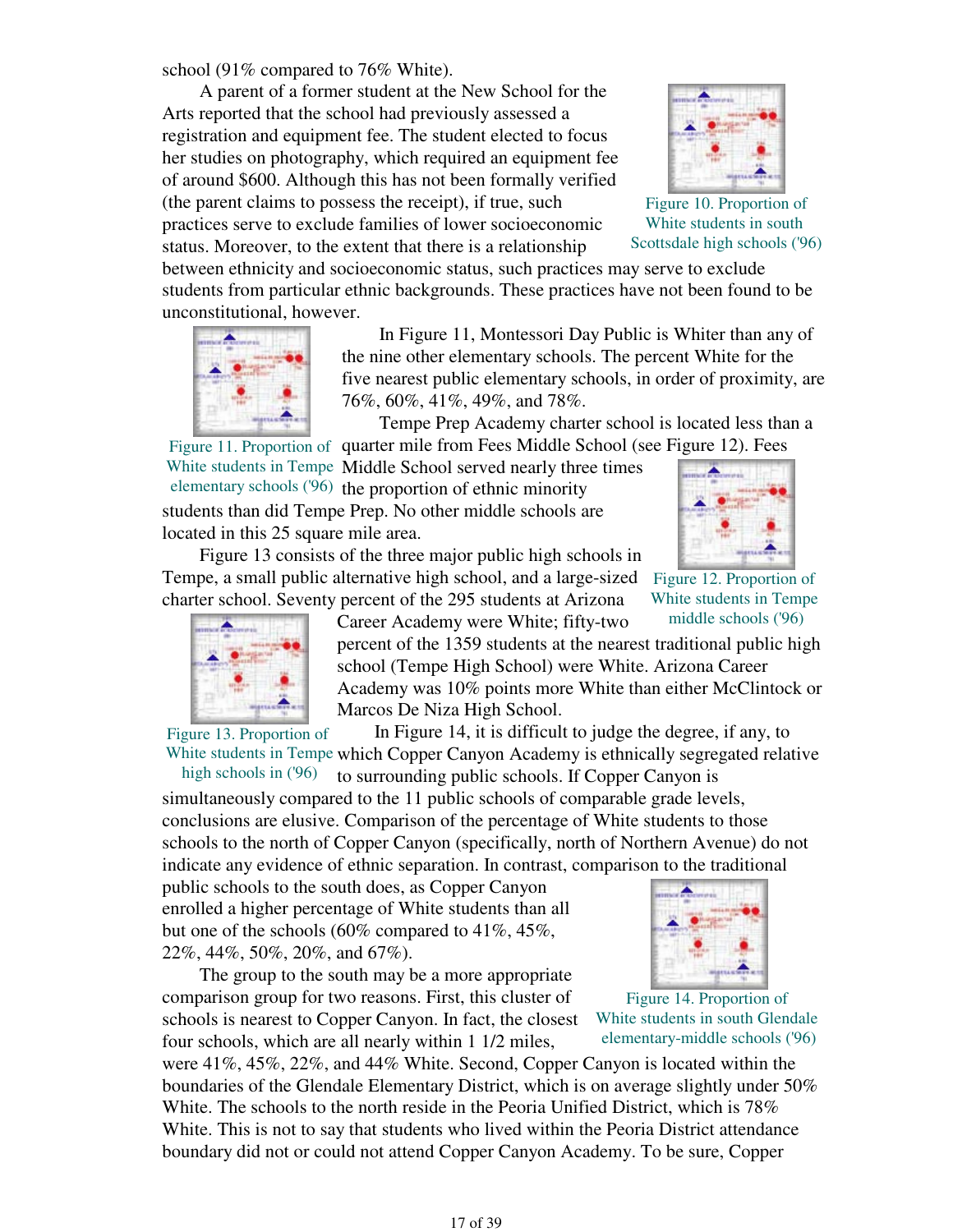Canyon is situated in the northern part of the Glendale Elementary District, and thus close to the Peoria District border. But under the assumption that Copper Canyon enrolled the majority of its students from the district in which it is located, the Glendale Elementary District is the appropriate comparison group. Indeed, it is quite plausible that parents from the Glendale District elected not to enroll their children in one of the several district schools but instead enrolled them in the charter located within their district.

 If not for the anomalous Franklin public schools in Figure 15, one could rather easily confirm ethnic separation on the part of Mesa Arts Academy. So termed "anomalous" because the Franklin West and 7&8 schools (which are located on the same site) enrolled an extraordinarily high percentage of White students given their location in



an ethnically mixed area. The census tract which encompasses Franklin West, Franklin 7&8, and Mesa Arts Academy was 37% White in 1995. The census tract that encompasses Arizona Career Academy, Intelli-School, Heritage Academy, and Mesa Vista High School was 59% White.

Figure 15. Proportion of White students in west Mesa

elementary-middle schools ('96) an area that was predominantly ethnic minority? For one, How could the Franklin public schools be so White in the Mesa School District open enrollment policy allows parents to choose among public schools, and the prestigious Franklin schools are an especially popular choice. There is a distinct lofty status attached to these schools, and it has been said by more than one individual that they are similar to private schools. At least in part, this explains how a public school that is 80-90% White is located in a neighborhood that is principally ethnic minority. In essence, the Franklin schools appear to contribute to ethnically separating students; however, they are an aberration among the public schools in that area. The remaining public schools are (more) ethnically representative of the community in which the charter school academies reside.

 Removing the anomalous Franklin schools for the moment, the comparison between Mesa Arts Academy charter school and its immediate public school neighbors (71% White to 46% and 29% White) strongly suggests ethnic separation. The Sequoia charter school is treated separately in Figure 18.

 In Figure 16, it is difficult to assess the degree of ethnic separation on the part of some of the charters because the two nearest public comparison high schools, which exhibit disparate levels of White enrollment, are located well to either side of the cluster

of charter schools. Slightly over two miles to the west is Westwood High (63% White, 2451 students) and four miles to the east (not shown) is Mesa High (75% White, 2714 students). Actually, the closest high school is Mesa Vista High School, but this is a small alternative school, and thus perhaps not the best comparison.

 Due to their high proportions of White students, assessing the degree of ethnic separation was less of a



Figure 16. Proportion of White students in west Mesa middle-high schools ('96)

problem for two of the charter high schools. The largest charter high school in the group, Heritage Academy (95%), was more White than Mesa Vista High (41%), Westwood High (63%), and Mesa High (75%). Intelli-School (73%) was more White than Mesa Vista High (41%) and Westwood High (63%).

The Benjamin Franklin Charter School in Mesa enrolled 244 students in grades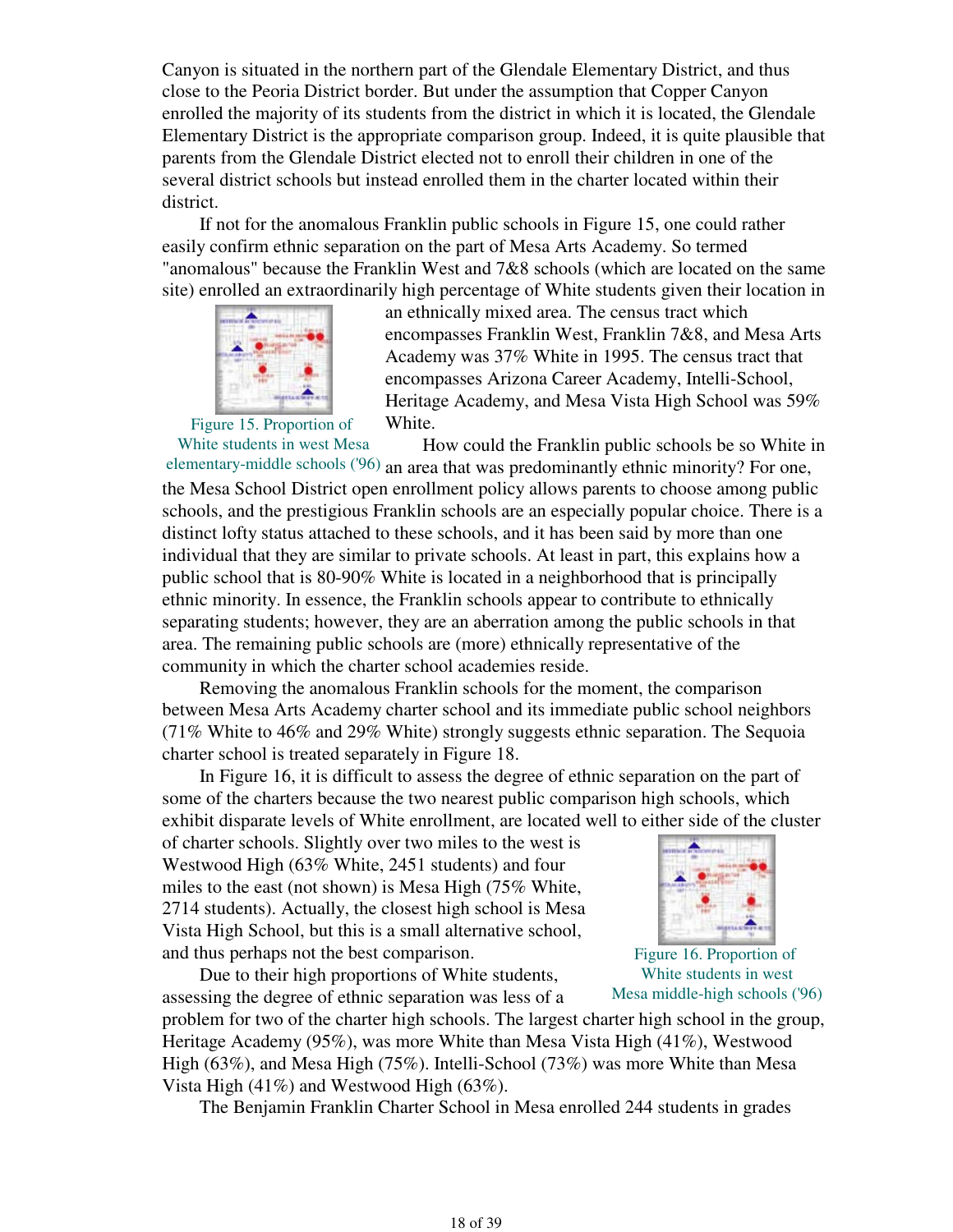K-4; virtually all students were White (see Figure 17). The nearest public school, the



Figure 17. Proportion of

Lehi School, is less than three-fourths of a mile away. It served 755 students in grades K-6, of which 56% were White. The next nearest public elementary schools equidistantly flank Benjamin Franklin (Whitman School and MacArthur School). These schools were 54% and 92% White, respectively. A discrepancy of this magnitude between two comparison schools seemingly of equal

White students in northwest Mesa elementary schools ('96) comparative value was cause for further exploration.

 Given the close proximity of the Lehi and Benjamin Franklin schools, an inspection of their enrollments over time seemed fitting. Table 9 presents enrollments by selected ethnicities for both schools over a five-year period.

### **Table 9**

## **Enrollment Trends by Selected Ethnicities for Neighboring Public and Charter Schools**

|              | 1993 | 1994 | 1995 | 1996 | 1997 |
|--------------|------|------|------|------|------|
| No. White    | 497  | 486  | 456  | 426  | 415  |
| No. Hisp     | 101  | 100  | 130  | 139  | 118  |
| No. Am Ind   | 156  | 157  | 174  | 175  | 159  |
| % White      | 64%  | 64%  | 59%  | 56%  | 59%  |
| No. Students | 781  | 761  | 779  | 755  | 704  |

#### **Lehi Public School (P-6)**

### **Benjamin Franklin Charter (K-4) a)**

|              | 1993 | 1994 | 1995     | 1996 | 1997 |
|--------------|------|------|----------|------|------|
| No. White    |      |      | 147      | 235  | 226  |
| No. Hisp     |      |      | 6        | 4    | 9    |
| No. Am Ind   |      |      | $\Omega$ |      |      |
| % White      |      |      | 93%      | 96%  | 91%  |
| No. Students |      |      | 158      | 244  | 248  |

a) Opened in Fall of 1995

 The numbers of Hispanics and American Indians remained relatively stable across the five years. The number of Whites at Lehi changed little from 1993 to 1994, but after 1994, a declining trend emerged. The number of White students dropped from 486 in 1994 (the year prior to the opening of the charter school) to 426 in 1996. This decline in the number and percentage of White students was concomitant with the opening of a 93% White charter school less than three-fourths of a mile away. Although the decline in White students at Lehi does not account for the number of Whites that attended Benjamin Franklin, there is cause for suspicion. A phone call to the Lehi School contact person confirmed that Lehi has lost students to Benjamin Franklin.

Incidentally, the number of White students enrolled at MacArthur was the same in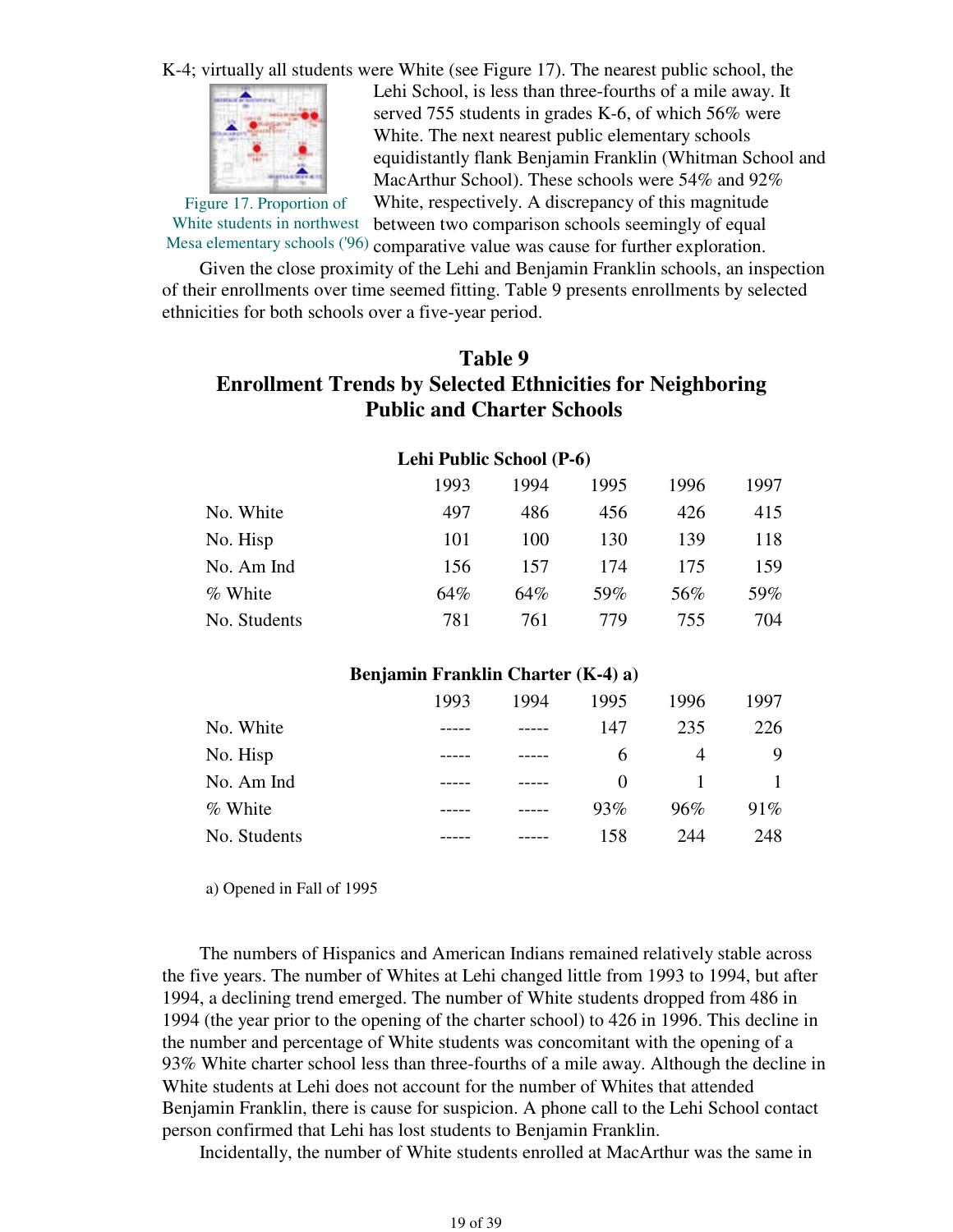1997 as it was in 1995. This is perhaps indicative of an absence of migration of White students to Benjamin Franklin (a finding that further erodes MacArthur's comparative value).

 Ninety percent of students at the K-12 Sequoia School were White (see Figure 18). Proximal schools enrolled a far lower percentage of White students (on the order of 15% to 60% lower). In an attempt to find evidence that White students migrated to Sequoia

from nearby public schools, Keller School enrollments were analyzed over time (see Table 10). (Only 1996 ADE data was available for Sequoia.) Most notable from Table 10 is the decline in the number of White students at Keller, especially the precipitous drop between 1996 and 1997. The number of Hispanic students enrolled at Keller remained stable across the five-year period. It remains uncertain whether this apparent

"White flight" flew in the direction of Sequoia. What is clear,



Figure 18. Proportion of White students in central Mesa schools ('96)

however, is that Sequoia is disproportionately White relative to surrounding public schools.

## **Table 10 Keller School (P-6) Enrollment Trends by Selected Ethnicities**

|              | 1993 | 1994           | 1995 | 1996 1997 |     |
|--------------|------|----------------|------|-----------|-----|
| No. White    | 660  | 654            | 628  | 606       | 533 |
| No. Hisp     | 182  | 170            | 181  | 182       | 195 |
| % White      |      | 74\% 75\% 71\% |      | $69\%$    | 67% |
| No. Students | 892  | 875            | 881  | 874       | 797 |
|              |      |                |      |           |     |



Figure 19. Proportion of vocational school. Figure 19 shows two charter schools that enroll vastly different proportions of White students. Ethnic minority students participated in the Carmel Community Arts charter schools at about half the rate at which they participated in the PPEP TEC

White students in central PPEP TEC charter school served a higher percentage of

Chandler schools ('96) ethnic minority students than the nearest traditional public high school by 17%. In contrast, the Carmel Community Arts charter school enrolled a far higher percentage of White students as compared to the four nearby traditional public schools (82% compared to 36%, 24%, 63%, and 9% White).

#### **Matched Comparisons**

 Table 11 presents the results of the matched comparison analysis. The matched pairs are listed in descending order of the difference in the percentage of White students. Of the 55 matched pairs, 30 charter schools were more White than their public comparison school by an average of 27 percentage points. Twenty of these were 15 (or greater) percentage points more White than their public school neighbor. In contrast, only 2 public comparison schools enrolled more than 15 percentage points more White students than the matched charter school.

 Furthermore, after removing the ten pairs of schools in which ethnic separation could not occur (e.g., schools located in census tracts that were 90% or more White), the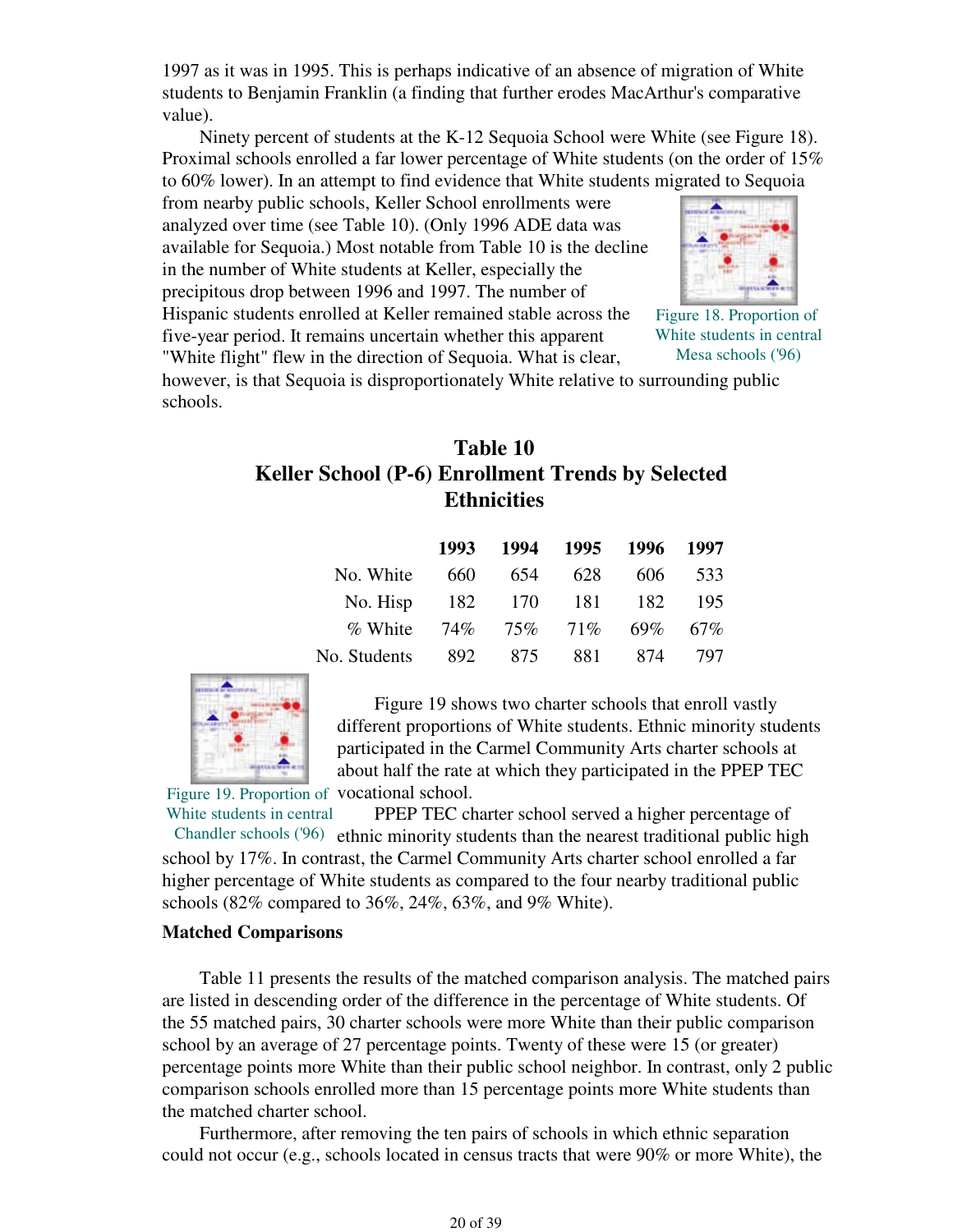trend toward ethnic separation becomes even more apparent. Instead of 20 of 55 (or 36%) charters that were 15% or more White than their public comparison school, the proportion increases to 20 of 47 (or 43%).

## **Table 11 Difference in Percent White for Matched Pairs of Metro Phoenix Schools (n=55)**

|         | <b>Nearest Public School(s)</b> |         | <b>Charter School</b> |           |                              |
|---------|---------------------------------|---------|-----------------------|-----------|------------------------------|
| % White | No. Stu.                        | % White | No. Stu.              | Level     | <b>Difference</b><br>% White |
| 12%     | 1380                            | 82%     | 51                    | EL        | 70%                          |
| 25%     | 2458                            | 89%     | 237                   | MS-HS     | 64%                          |
| 34%     | 419                             | 89%     | 74                    | EL        | 55%                          |
| 41%     | 248                             | 95%     | 281                   | MS-HS     | 54%                          |
| 43%     | 913                             | 90%     | 186                   | EL-MS     | 47%                          |
| 22%     | 916                             | 67%     | 137                   | EL-MS     | 45%                          |
| 25%     | 2517                            | 66%     | 89                    | HS        | 41%                          |
| 56%     | 755                             | 96%     | 244                   | EL        | 40%                          |
| 43%     | 913                             | 83%     | 41                    | EL        | 40%                          |
| 22%     | 1013                            | 60%     | 91                    | EL-MS     | 38%                          |
| 50%     | 1064                            | 83%     | 113                   | MS        | 33%                          |
| 41%     | 248                             | 73%     | 40                    | HS        | 32%                          |
| 64%     | 4657                            | 90%     | 752                   | K12       | 26%                          |
| 56%     | 4749                            | 82%     | 57                    | K12       | 26%                          |
| 41%     | 248                             | 66%     | 190                   | HS        | 25%                          |
| 25%     | 2458                            | 50%     | 10                    | HS        | 25%                          |
| 67%     | 1404                            | 87%     | 226                   | EL-MS     | 20%                          |
| 11%     | 3357                            | 30%     | 27                    | HS        | 19%                          |
| 52%     | 1359                            | 70%     | 295                   | HS        | 18%                          |
| 76%     | 1223                            | 91%     | 262                   | HS        | 15%                          |
| 75%     | 608                             | 89%     | 36                    | EL        | 14%                          |
| 25%     | 2458                            | 38%     | 32                    | HS        | 13%                          |
| 76%     | 371                             | 86%     | 174                   | EL        | 10%                          |
| 76%     | 860                             | 85%     | 176                   | EL        | $9\%$                        |
| 85%     | 1081                            | 92%     | 297                   | EL-MS     | 7%                           |
| 77%     | 2963                            | 83%     | 75                    | HS        | 6%                           |
| 93%     | 720                             | 98%     | 83                    | <b>MS</b> | $5\%$ <sup>a</sup>           |
| 89%     | 1029                            | 93%     | 109                   | MS-HS     | $4\%$ <sup>a</sup>           |
| 80%     | 4925                            | 82%     | 386                   | K12       | $2\%$                        |
| 92%     | 758                             | 93%     | 126                   | EL        | $1\%$ <sup>a</sup>           |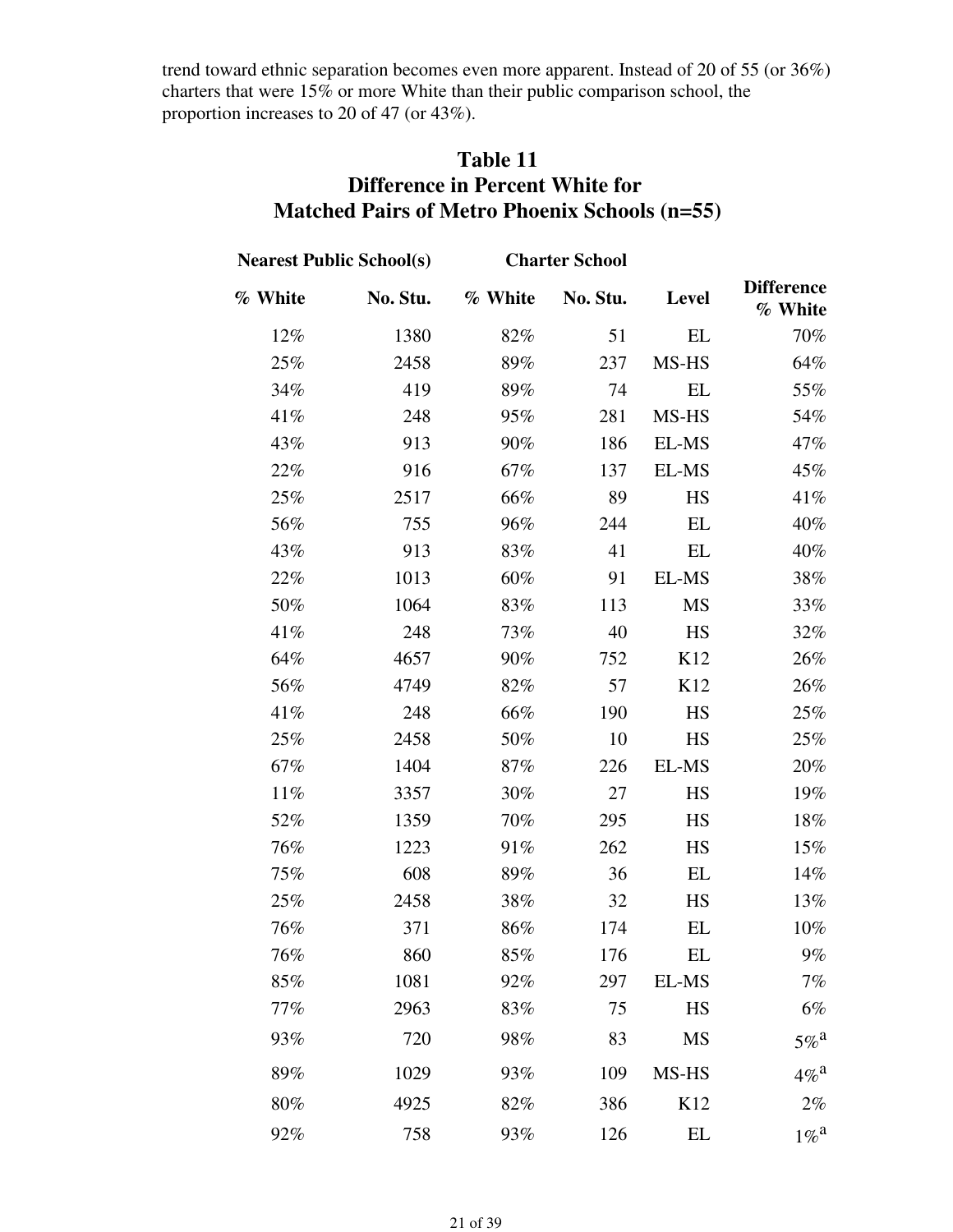| $0\%$ <sup>a</sup>   | EL-MS     | 137 | 93%    | 1385 | 93%   |
|----------------------|-----------|-----|--------|------|-------|
| $0\%$                | EL-MS     | 455 | 88%    | 1813 | 88%   |
| $0\%$                | EL-MS     | 152 | 84%    | 1908 | 84%   |
| $0\%$                | EL        | 69  | $1\%$  | 327  | $1\%$ |
| $-1%$                | MS-HS     | 175 | 87%    | 3261 | 88%   |
| $-1%$                | K12       | 247 | $2\%$  | 712  | 3%    |
| $-2%$                | HS        | 43  | 23%    | 2517 | 25%   |
| $-3%$                | K12       | 381 | 7%     | 3945 | 10%   |
| $-3%$                | EL-MS     | 270 | $1\%$  | 170  | 4%    |
| $-5\%$ <sup>a</sup>  | EL        | 169 | $88\%$ | 745  | 93%   |
| $-5%$                | EL        | 57  | 63%    | 812  | 68%   |
| $-5%$                | HS        | 125 | 20%    | 2517 | 25%   |
| $-6%$                | MS-HS     | 127 | 87%    | 2838 | 93%   |
| $-6%$                | EL-MS     | 73  | 74%    | 767  | 80%   |
| $-7\%$ <sup>a</sup>  | <b>MS</b> | 68  | 81%    | 693  | 88%   |
| $-9%$                | EL-MS     | 77  | 79%    | 493  | 88%   |
| $-9%$                | EL-MS     | 150 | 75%    | 851  | 84%   |
| $-10%$               | EL        | 97  | 79%    | 886  | 89%   |
| $-10\%$              | EL-MS     | 115 | 71%    | 591  | 81%   |
| $-11\%$ <sup>a</sup> | EL-MS     | 100 | 82%    | 1831 | 93%   |
| $-11\%$ <sup>a</sup> | <b>EL</b> | 44  | 82%    | 713  | 93%   |
| $-13%$               | HS        | 233 | 70%    | 1080 | 83%   |
| $-13%$               | EL-MS     | 269 | 4%     | 623  | 17%   |
| $-17%$               | HS        | 81  | 46%    | 2706 | 63%   |
| $-23%$               | K12       | 30  | 67%    | 5183 | 90%   |

<sup>a</sup> Charter school located in 1995 census tract greater than 90% White

 To examine these matched comparison data yet another way, the schools were grouped into three categories: schools greater than or equal to 70% White, schools less than or equal to 30% White, and those schools falling in between (see Tables 12 and 13). Clearly, these data show charter schools are more White than the public comparison group. Twenty-six of the public schools were equal to or greater than 70% White, compared to 38 of the charter schools. That is, two-thirds of the charter schools in metropolitan Phoenix were predominantly White; less than half of the public schools were predominantly White. Described in terms of students, 75% (6493/8676) of the students in metropolitan Phoenix charter schools were in schools that were 70% or more White. In comparison, only 45% (39576/87439) of the students in the public comparison group were in schools 70% or more White.

 Lastly, looking at Table 13 in isolation, the average sized charter school for the more integrated group (i.e., between 30% and 70% White) is well below half the average sized charter in either of the more segregated groups. Relative to students in the public comparison schools, charter students were more likely to be found in ethnically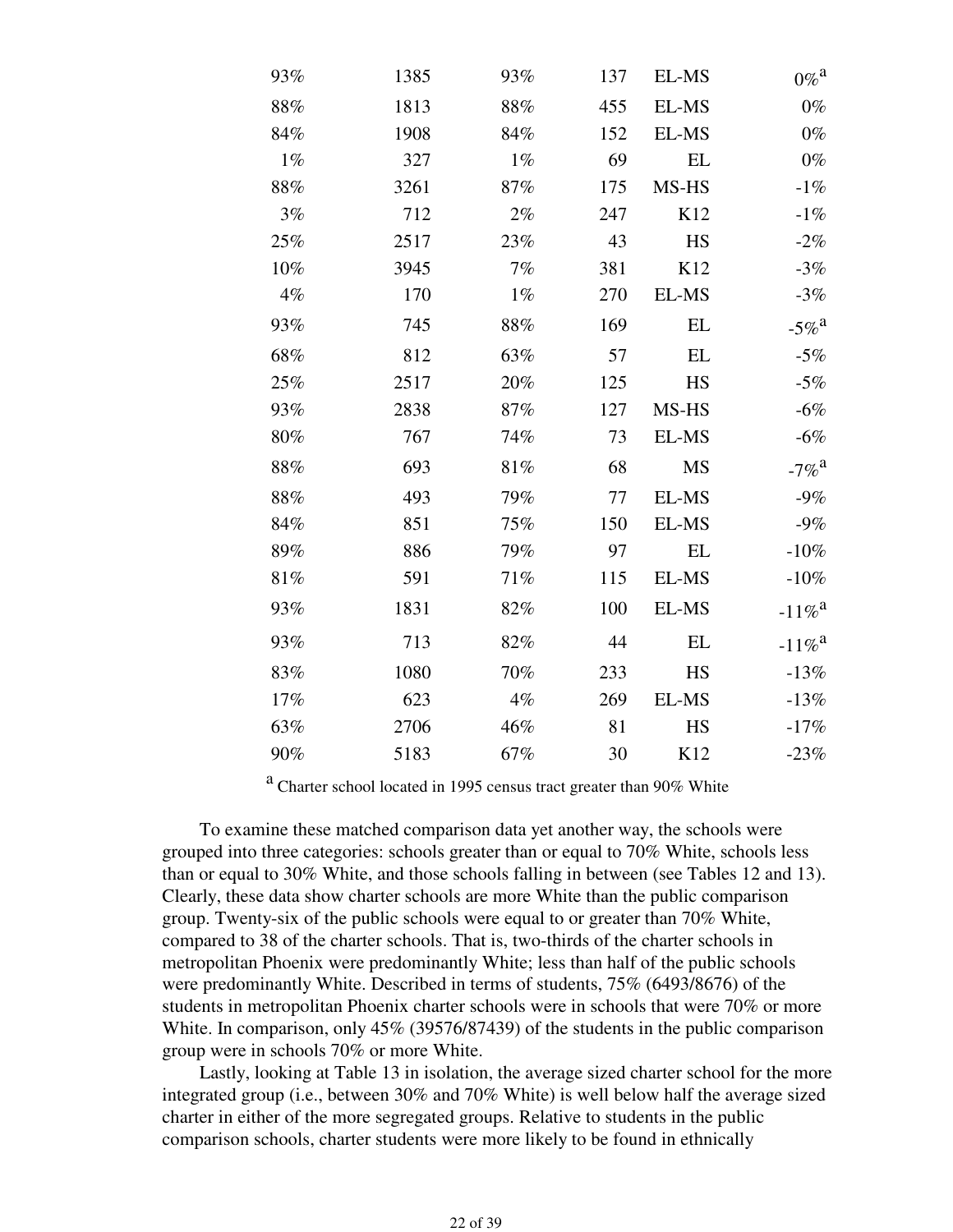| Table 12                                               |  |  |  |  |  |
|--------------------------------------------------------|--|--|--|--|--|
| <b>Metropolitan Phoenix Traditional Public Schools</b> |  |  |  |  |  |

| % White  | <b>No. Students</b> | No. Schools(a) Avg. Size |       |
|----------|---------------------|--------------------------|-------|
| $~10\%$  | 27,368              | 15                       | 1,440 |
| 30%-70%  | 20,495              | 14                       | 1,079 |
| $> 70\%$ | 39,576              | 26                       | 1,015 |
| Totals   | 87,439              | 55                       | 1,136 |

a) In instances where the charter school served a wide grade range (e.g., K-12), multiple traditional public schools were combined to serve as the comparison school. In these cases, ethnic percentages were weighted according to size of school.

## **Table 13 Metropolitan Phoenix Charter Schools**

| % White  | <b>No. Students</b> | <b>No. Schools</b> | Avg. Size |
|----------|---------------------|--------------------|-----------|
| $~10\%$  | 1,404               | 7                  | 201       |
| 30%-70%  | 744                 | 10                 | 77        |
| $> 70\%$ | 6,493               | 38                 | 171       |
| Totals   | 8,641               | 55                 | 157       |

*Educational Mission and Ethnicity*

 The educational missions of 22 metropolitan Phoenix charter schools that served grades 9-12 were identified as either college prep  $(n=12)$  or voc-ed  $(n=10)$ . (There were 25 secondary charter schools in all, but the mission of two schools was unclear and a reservation school was removed.) The high schools fell fairly naturally into voc-ed schools that were predominantly Hispanic and college prep academies that were largely White. The 12 charter schools with college-bound curricula enrolled a total of 1,865 students, 86% (1,601) of which were White. The 10 voc-ed charter schools served a total of 1,635 students, 62% (1,012) of which were ethnic minority. Consequently, the proportion of White students in urban, college-bound charter high schools was well over two times the proportion of White students in urban, non- college-bound charter high schools.

#### **Rural Small Town Charters**

 Looking at small towns in toto, there were 57 charter schools, 17 of which were under conditions that precluded ethnic separation. That is, they were either in ethnically homogeneous towns (e.g., Douglas--nearly 100% Hispanic, Nogales--nearly 100% Hispanic, Payson--nearly 100% White, and the like), or reservation schools, or insignificantly small schools. Of the remaining 40 charter schools in small towns with a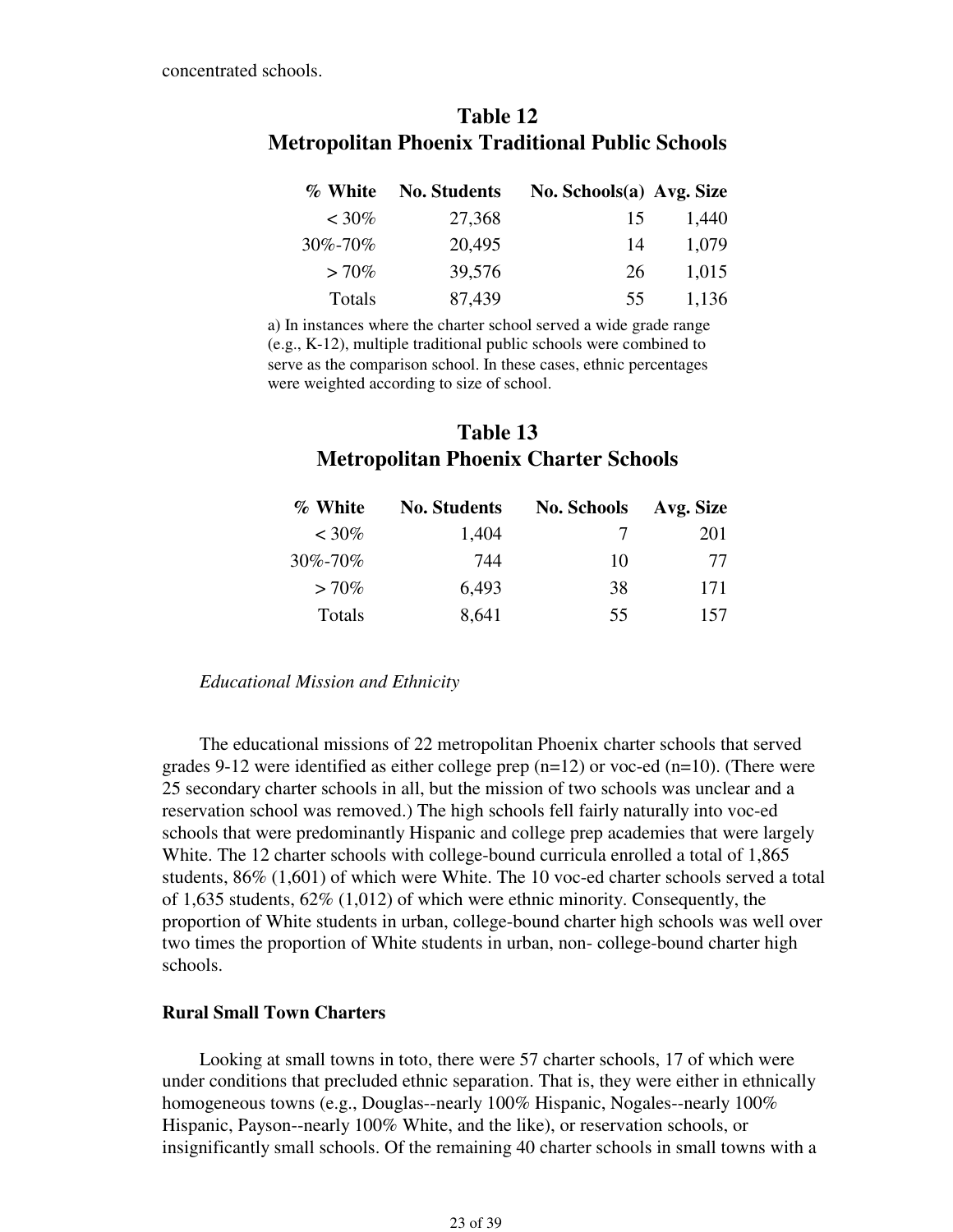variety of ethnic groups present, 18 showed significant segregation either into White college prep academies or Montessori elementary schools or voc-ed high schools. Six more appeared to be contributing to ethnic separation, and four more very small schools might contribute to segregation as well. Thus, a total of 28 rural charter schools out of 40 exhibited some degree of ethnic segregation.

#### *Educational Mission and Ethnicity*

 Eight of the eleven rural charter high schools in Table 14 can be loosely classified as either voc-ed or college prep schools. The six voc-ed high schools are seen to be on average 11% more Hispanic than the traditional high school (or schools) in the same town. The two college prep academies are seen to be on average 20% more White than the traditional high school (or schools) in the same town.

## **Table 14 1996 Ethnic Compositions of Rural Charter and Traditional Public Schools**

| <b>Town</b>       | <b>Type</b>       |                      | Level <sup>a</sup> No. Stu. | $\%$<br>White | $\%$  | $\%$<br>Hisp AmInd. | <b>School</b><br>(range % White) | <b>HS</b><br><b>Mission</b> |
|-------------------|-------------------|----------------------|-----------------------------|---------------|-------|---------------------|----------------------------------|-----------------------------|
| Avondale          | Trad.             | HS                   | 3793                        | 53%           | 37%   | $2\%$               | 2 schools (52%-54%)              |                             |
|                   | <b>Charter HS</b> |                      | 103                         | 27%           | 69%   | $0\%$               | <b>PPEP TEC</b>                  | $\nu$ oc-ed                 |
| <b>Bisbee</b>     | Trad.             | HS                   | 477                         | 54%           | 45%   | $0\%$               | 1 school                         |                             |
|                   | <b>Charter HS</b> |                      | 42                          | 26%           | 64%   | 7%                  | <b>PPEP TEC</b>                  | $\mathit{voc-ed}$           |
| <b>Bullhead</b>   | Trad.             | EL                   | 2662                        | 71%           | 26%   | $1\%$               | 4 schools $(63\% - 86\%)$        |                             |
| City              | <b>Charter EL</b> |                      | 72                          | 96%           | 3%    | $0\%$               | <b>Young Scholars</b>            |                             |
| Casa Grande Trad. |                   | EL                   | 3962                        | 40%           | 47%   | 7%                  | 8 schools (17%-62%)              |                             |
|                   | <b>Charter EL</b> |                      | 15                          | 73%           | 20%   | $0\%$               | <b>American Grade</b>            |                             |
|                   | Trad.             | HS                   | 2198                        | 44%           | 38%   | 14%                 | 1 school                         |                             |
|                   | <b>Charter HS</b> |                      | 65                          | 35%           | 57%   | 3%                  | <b>PPEP TEC</b>                  | $\nu$ oc-ed                 |
| Clarkdale         | Trad.             | EL-MS                | 396                         | 74%           | $9\%$ | 16%                 | 1 school                         |                             |
|                   |                   | <b>Charter MS-HS</b> | 117                         | 90%           | 6%    | 3%                  | Heritage Academy                 | college                     |
| Coolidge          | Trad.             | MS                   | 466                         | 36%           | 36%   | 18%                 | 1 school                         |                             |
|                   | <b>Charter MS</b> |                      | 60                          | 22%           | 27%   | 42%                 | McCray Academy                   |                             |
| El Mirage         | Trad.             | <b>MS</b>            | 618                         | 18%           | 77%   | $0\%$               | 1 school                         |                             |
|                   | <b>Charter MS</b> |                      | 15                          | 73%           | 7%    | $0\%$               | <b>Bennett Acad. West</b>        |                             |
| Elgin             | Trad.             | EL                   | 115                         | 88%           | 12%   | $0\%$               | 1 school                         |                             |
|                   |                   | <b>Charter EL-MS</b> | <b>20</b>                   | 100%          | $0\%$ | $0\%$               | Sonita Charter                   |                             |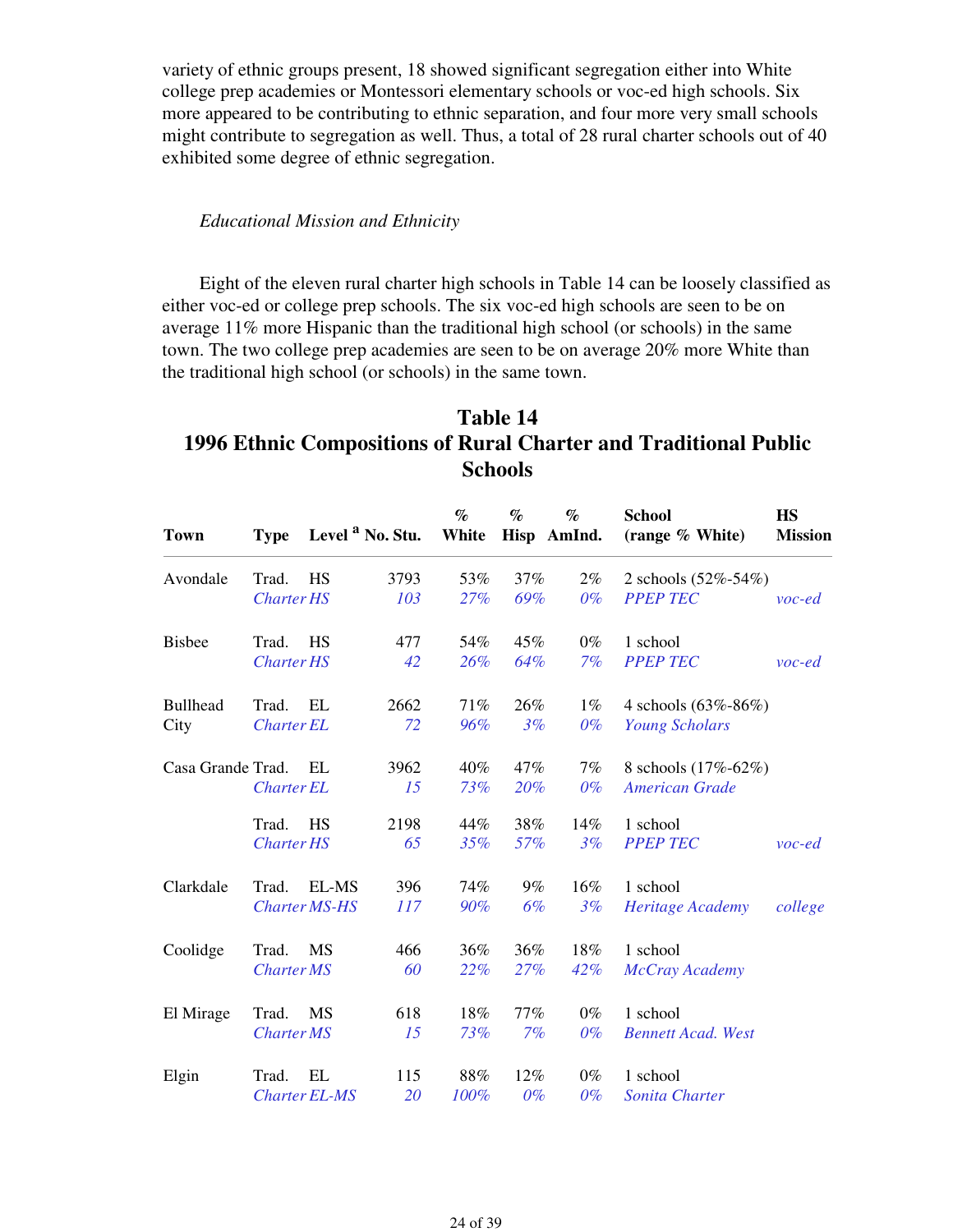| Flagstaff         | Trad.             | EL-MS                | 7953 | 62%  | 16%    | 18%   | 13 schools                 |             |
|-------------------|-------------------|----------------------|------|------|--------|-------|----------------------------|-------------|
|                   | <b>Charter EL</b> |                      | 150  | 87%  | 5%     | 6%    | $(20\% - 84\%)$            |             |
|                   | <b>Charter EL</b> |                      | 23   | 100% | $0\%$  | $0\%$ | <b>Pine Forest Charter</b> |             |
|                   | <b>Charter EL</b> |                      | 96   | 96%  | $1\%$  | 3%    | Montessori Sunny.          |             |
|                   |                   | <b>Charter EL-MS</b> | 56   | 79%  | 9%     | 7%    | Flagstaff Jr. Acad.        |             |
|                   |                   | <b>Charter EL-MS</b> | 46   | 89%  | $2\%$  | $2\%$ | Montessori                 |             |
|                   |                   |                      |      |      |        |       | Montessori                 |             |
|                   | Trad.             | <b>HS</b>            | 3141 | 65%  | 13%    | 19%   | 3 schools (58%-74%)        |             |
|                   | <b>Charter HS</b> |                      | 117  | 84%  | 6%     | 7%    | <b>Flagstaff Arts</b>      | college     |
| Kingman           | Trad.             | EL-MS                | 5193 | 87%  | $9\%$  | $2\%$ | 9 schools (77%-91%)        |             |
|                   |                   | <b>Charter EL-MS</b> | 353  | 93%  | 5%     | $0\%$ | Kingman Academy            |             |
| Lake Havasu Trad. |                   | MS-HS                | 2729 | 88%  | $9\%$  | $1\%$ | 2 schools (87%-88%)        |             |
|                   |                   | <b>Charter MS-HS</b> | 99   | 95%  | 5%     | $0\%$ | Lake Havasu Chrt.          | $\nu$ oc-ed |
| Page              | Trad.             | EL                   | 1417 | 26%  | $2\%$  | 72%   | 2 schools (20%-32%)        |             |
|                   | <b>Charter EL</b> |                      | 138  | 72%  | 1%     | 26%   | Lake Powell Acad.          |             |
|                   |                   |                      |      |      |        |       |                            |             |
| Prescott          | Trad.             | EL                   | 2250 | 86%  | $10\%$ | 3%    | 7 schools $(62\% - 91\%)$  |             |
|                   | <b>Charter EL</b> |                      | 103  | 90%  | 3%     | $0\%$ | <b>Franklin Phonetic</b>   |             |
|                   |                   | <b>Charter EL-MS</b> | 148  | 93%  | 3%     | $1\%$ | <b>AZ</b> Montessori       |             |
|                   |                   | <b>Charter EL-MS</b> | 129  | 95%  | $2\%$  | $2\%$ | <b>Skyview School</b>      |             |
|                   | Trad.             | MS-HS                | 2946 | 91%  | 6%     | 6%    | 3 schools (87%-95%)        |             |
|                   |                   | <b>Charter MS-HS</b> | 36   | 94%  | 0%     | 3%    | Mingus Mt. Acad.           | unclear     |
|                   |                   | <b>Charter MS-HS</b> | 547  | 77%  | 6%     | 15%   | Excel Ed. Ctr.             | unclear     |
| Queen             | Trad.             | EL-HS                | 1370 | 56%  | 42%    | $1\%$ | 4 schools $(52\% - 63\%)$  |             |
| Creek             | <b>Charter EL</b> |                      | 278  | 91%  | 5%     | 3%    | <b>Ben Franklin Chrt.</b>  |             |
| Safford           | Trad.             | EL                   | 1061 | 44%  | 43%    | $1\%$ | 2 schools (51%-56%)        |             |
|                   | <b>Charter EL</b> |                      | 49   | 96%  | $2\%$  | $0\%$ | Triumphant Learn.          |             |
|                   | <b>Charter EL</b> |                      | 61   | 25%  | 72%    | $0\%$ | Los Milagros               |             |
| St. Johns         | Trad.             | EL-MS                | 743  | 62%  | 29%    | $9\%$ | 2 schools $(61\% - 62\%)$  |             |
|                   |                   | <b>Charter EL-MS</b> | 52   | 90%  | 8%     | $0\%$ | <b>Discovery Academy</b>   |             |
| Yuma              | Trad.             | HS                   | 7543 | 31%  | 64%    | $2\%$ | 4 schools (25%-33%)        |             |
|                   | <b>Charter HS</b> |                      | 73   | 15%  | 79%    | $1\%$ | The Learning Ctr.          | no data     |
|                   | <b>Charter HS</b> |                      | 99   | 13%  | 77%    | $1\%$ | Ed. Opport. Ctr.           | $\nu$ oc-ed |
|                   | <b>Charter HS</b> |                      | 34   | 21%  | 71%    | $1\%$ | <b>Success School</b>      | $\nu$ oc-ed |
|                   |                   |                      |      |      |        |       |                            |             |

 $a<sup>a</sup>EL =$  elementary,  $MS =$  middle school,  $HS =$  high school

## **Summary of Urban and Rural Charter Schools**

 In total, the ethnic compositions of 112 of the 132 charter schools that reported data to ADE in 1996 were compared to nearby public schools. Fifty-five urban charters and 57 rural charters were examined. Ten urban and 17 rural charters were located in areas that were so homogeneous (or were reservation schools, or were extraordinarily small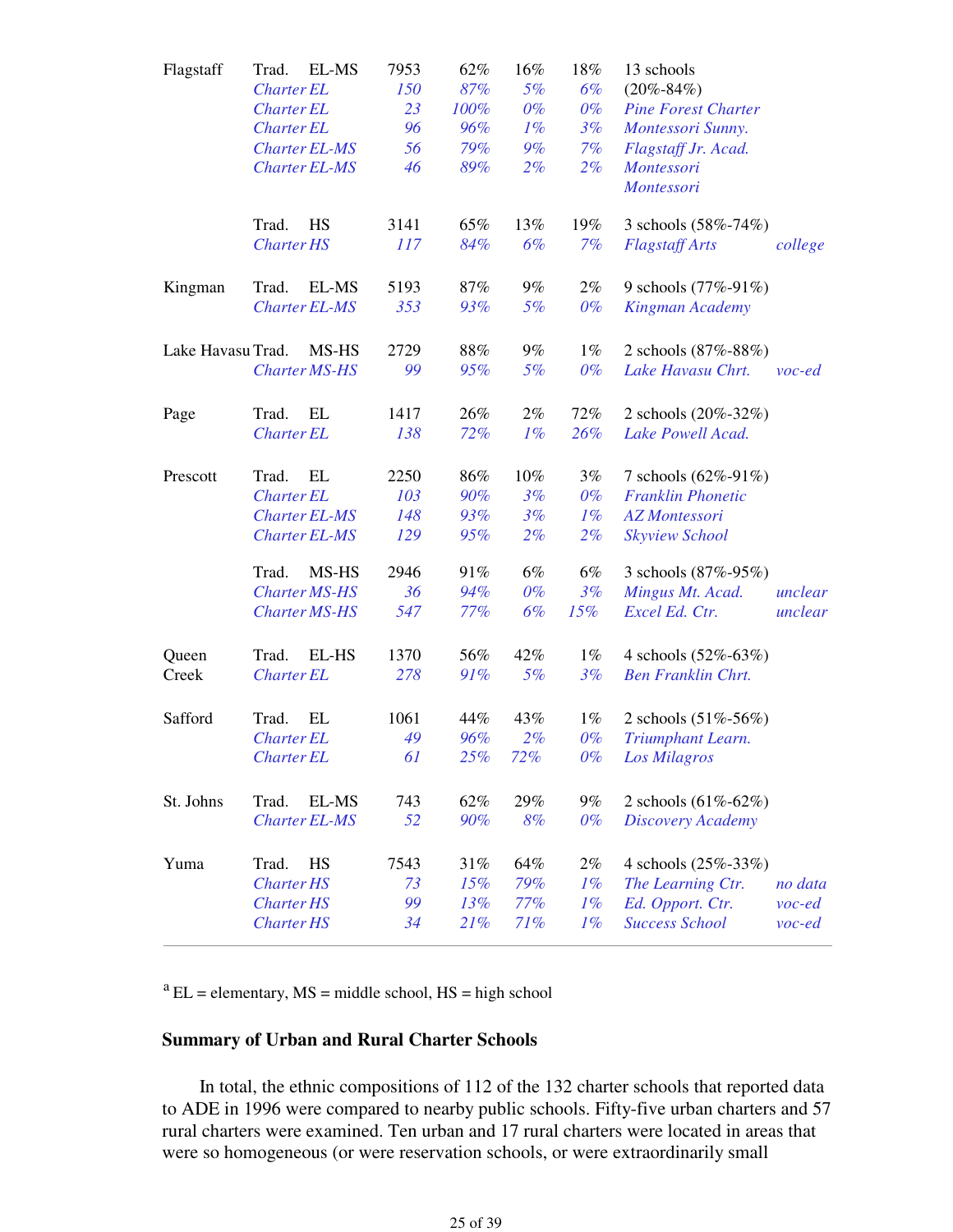schools) that ethnic separation was unlikely to occur, reducing the total number of charters that could potentially segregate to 85.

 Detailed lists of charter schools are presented in Tables 15 and 16. They are grouped into three categories: those that contributed to ethnic separation and those that were suspect of contributing (see Table 15), and those that did not (including those that simply were not eligible) (see Table 16).

 In all, 46% (21 urban, 18 rural) of the charter schools exhibited evidence of substantial ethnic separation. Adding those that were suspect of ethnic stratification raises the percentage to  $61\%$  (24 urban, 28 rural).

## **Table 15 1996 Charter Schools Contributing to Ethnic Separation**

|     | Significant                |             |     | Suspect                     |            |
|-----|----------------------------|-------------|-----|-----------------------------|------------|
|     | No.Stu. Ethnic Separation  | Source      |     | No. Stu. Ethnic Separation  | Source     |
| 74  | Meadowbrook Villa Mont.    | Figure 1    | 233 | <b>Gateway Community HS</b> | Figure 7   |
| 41  | Campbell Villa Mont.       | Figure 1    | 91  | Copper Canyon Acad.         | Figure 13  |
| 186 | Villa Montessori Main      | Figure 1    | 40  | Intelli-School #3           | Figure 14b |
| 51  | Khlasa Montessori Phx      | Figure 2    | 15  | American Grade School       | Table RT   |
| 270 | Future Devel. & Perform.   | Figure 3    | 15  | <b>Bennett Academy West</b> | Table RT   |
| 269 | <b>ATOP</b> Academy        | Figure 3b   | 20  | Sonita Charter              | Table 14   |
| 237 | AZ School for the Arts     | Figure 3    | 23  | Montessori Sunny.           | Table 14   |
| 89  | Intelli-School Phx         | Figure 3    | 353 | Kingman Academy             | Table 14   |
| 247 | Teen Choice Leadership     | Figure 5    | 99  | Lake Havasu Charter         | Table 14   |
| 137 | ABC Alt. Learning          | Figure 6    | 103 | Franklin Phonetic           | Table 14   |
| 226 | <b>Scottsdale Horizons</b> | Figure 8    | 148 | AZ Montessori               | Table 14   |
| 36  | Villa Montessori Scot.     | Figure 8    | 129 | <b>Skyview School</b>       | Table 14   |
| 262 | New School for the Arts    | Figure 9    | 547 | Excel Ed. Ctr.              | Table 14   |
| 174 | Montessori Day Public      | Figure 10   |     |                             |            |
| 113 | Tempe Prep Academy         | Figure 11   |     |                             |            |
| 295 | AZ Career Acad. Tempe      | Figure 12   |     |                             |            |
| 281 | Heritage Academy           | Figure 14ab |     |                             |            |
| 115 | Mesa Arts Academy          | Figure 14ab |     |                             |            |
| 752 | Sequoia School             | Figure 14ab |     |                             |            |
| 244 | Benjamin Franklin Mesa     | Figure 15   |     |                             |            |
| 57  | Carmel Commun. Arts        | Figure 17   |     |                             |            |
| 81  | PPEP TEC Chandler          | Figure 17   |     |                             |            |
| 103 | PPEP TEC Avondale          | Table 14    |     |                             |            |
| 42  | PPEP TEC Bisbee            | Table 14    |     |                             |            |
| 72  | <b>Young Scholars</b>      | Table 14    |     |                             |            |
| 65  | PPEP TEC Casa Grande       | Table 14    |     |                             |            |
| 117 | Heritage Academy Clark.    | Table 14    |     |                             |            |
| 60  | McCray Academy             | Table 14    |     |                             |            |
| 150 | <b>Pine Forest Charter</b> | Table 14    |     |                             |            |
| 96  | Flagstaff Jr. Academy      | Table 14    |     |                             |            |
| 56  | Montessori                 | Table 14    |     |                             |            |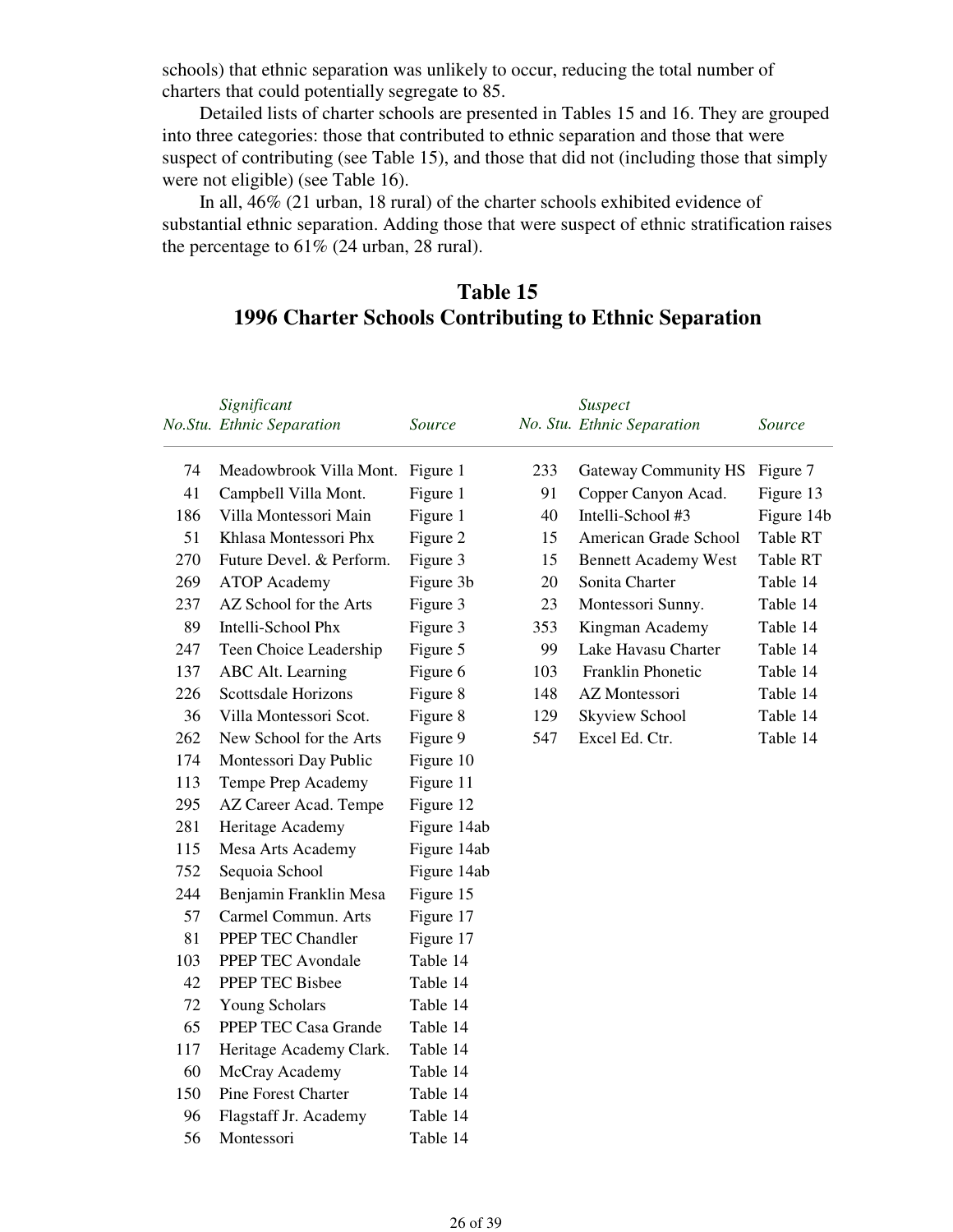| 46  | Montessori                 | Table 14 |
|-----|----------------------------|----------|
| 117 | <b>Flagstaff Arts</b>      | Table 14 |
| 138 | Lake Powell                | Table 14 |
| 278 | Benjamin Franklin QC       | Table 14 |
| 49  | <b>Triumphant Learning</b> | Table 14 |
| 61  | Los Milagros               | Table 14 |
| 52  | Discovery Academy          | Table 14 |
| 73  | The Learning Ctr.          | Table 14 |
| 99  | Ed. Opport. Ctr.           | Table 14 |

# **Table 16 1996 Charter Schools Not Contributing to Ethnic Separation (Including Ineligible Charters)**

|     | <b>No. Stu. Charter School</b> | Source/Type |
|-----|--------------------------------|-------------|
| 69  | Tertulia                       | Fig 3       |
| 43  | <b>Success School</b>          | Fig $3, 4$  |
| 125 | Call-A-Teen Center             | Fig 3, 4    |
| 32  | Mesa Learning Ctr.             | Fig 4       |
| 10  | Acad. Of Lifelong              | Fig 4       |
| 381 | Esperanza Mont.                | Fig $5$     |
| 27  | Victory High School            | Fig 5       |
| 73  | Edupreneurship                 | Fig 8       |
| 190 | AZ Career Acad. Mesa           | Fig 14b     |
| 57  | Ecotech Agricultural           | urban       |
| 75  | Intelli-School #2              | urban       |
| 176 | <b>Bright Beginnings</b>       | urban       |
| 386 | Horizon Charter                | urban       |
| 150 | AZ Montessori Glen.            | urban       |
| 152 | Montessori Ed. Ctr.            | urban       |
| 297 | Edu-Prize                      | urban       |
| 30  | Altern. Learning Chrt.         | urban       |
| 77  | Challenge Charter              | urban       |
| 68  | Bennett Academy*               | urban       |
| 175 | International Studies*         | urban       |
| 455 | Valley Academy Inc.*           | urban       |
| 97  | Horizon Chrt. Perf. Arts       | urban       |
| 109 | Kachina Jr/Sr High*            | urban       |
| 169 | Kachina Elem.*                 | urban       |
| 137 | Ventana Academic*              | urban       |
| 126 | Casy Country Day*              | urban       |
| 100 | Dragonfleye*                   | urban       |
| 44  | Gan Yeladeem*                  | urban       |
| 127 | Life School College Prep       | urban       |
| 83  | Foothills Academy*             | urban       |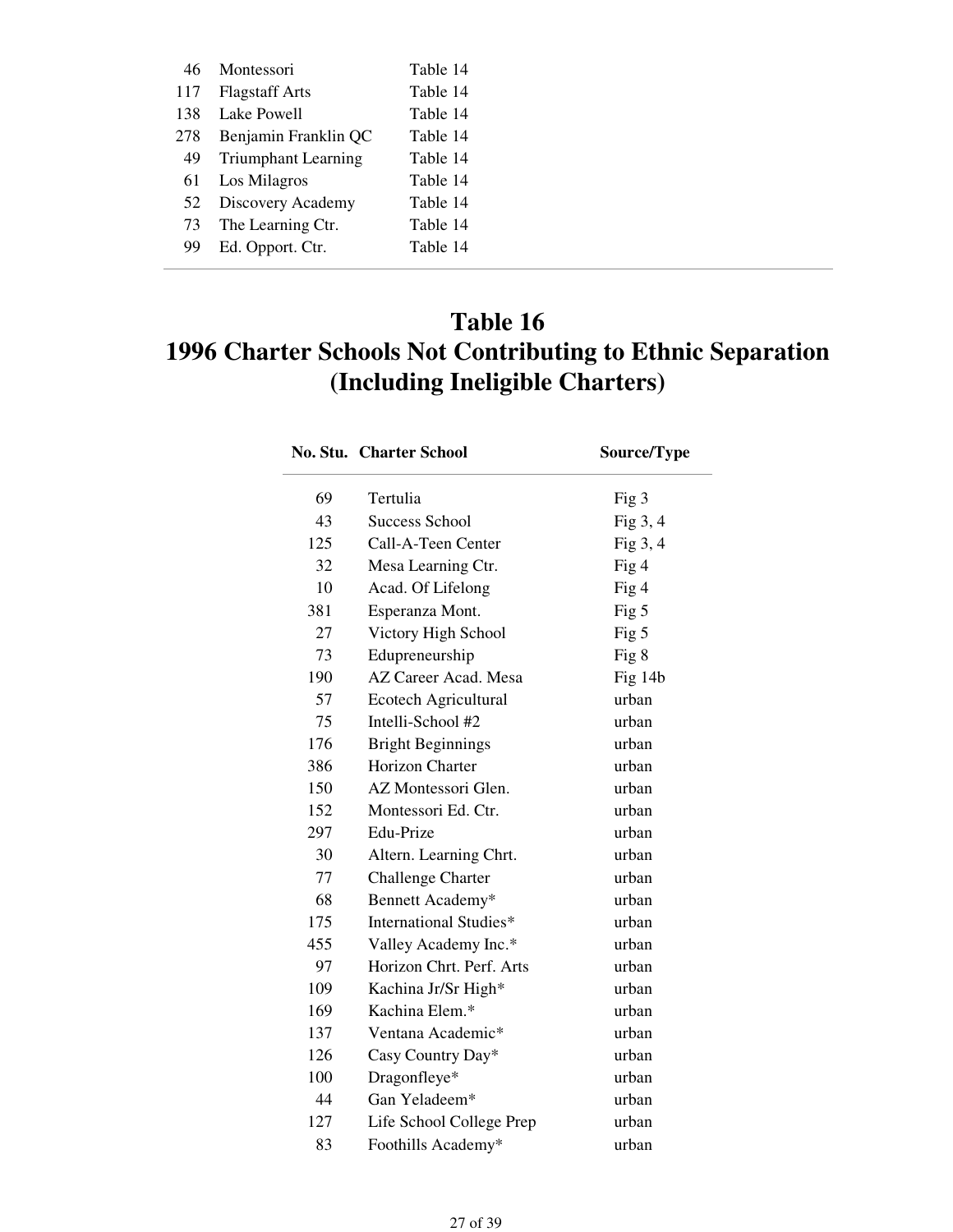| 36  | Mingus Mt. Academy       | Table 14 |
|-----|--------------------------|----------|
| 34  | Yuma Success School      | Table 14 |
| 18  | American Grade Sch. AJ   | rural    |
| 52  | Ashfork Middle School**  | rural    |
| 44  | San Luis Success School* | rural    |
| 25  | Somerton Success School  | rural    |
| 8   | Sedona Learning***       | rural    |
| 72  | Mingus Springs C.V.*     | rural    |
| 65  | Ctr. For Acad. Success*  | rural    |
| 81  | PPEP TEC Douglas*        | rural    |
| 387 | Greasewood Springs Gan.* | rural    |
| 131 | Hotevilla Bacav.*        | rural    |
| 494 | Hopi Jr/Sr High K.C.*    | rural    |
| 110 | Gila Crossing Charter*   | rural    |
| 48  | PPEP TEC Marana          | rural    |
| 129 | Pimeria Alta Learning.*  | rural    |
| 43  | Payson Ctr. for Success* | rural    |
| 60  | PPEP TEC San Luis*       | rural    |
| 108 | Sedona Charter           | rural    |
| 667 | Shonto Charter*          | rural    |
| 82  | Northern AZ Acad. SL*    | rural    |
| 70  | Center for Acad.         | rural    |
| 150 | PPEP TEC Sierra Vista    | rural    |
| 45  | <b>PPEP TEC Somerton</b> | rural    |
| 18  | Round Valley Alt. Chrt.  | rural    |
| 37  | Northern AZ Acad.Tayl.   | rural    |
| 461 | Greyhills Academy*       | rural    |
| 525 | Tol-Chii'kooh Chrt.*     | rural    |
| 63  | Northern AZ Acad. Win.   | rural    |
|     |                          |          |

\* Located in ethnically homogeneous region

\*\* No analogous

comparison school

\*\*\* Insignificantly small

## **Discussion and Conclusions**

 A critical assumption of the map analysis is that charter schools enroll their students from surrounding or nearby neighborhoods. This assumption permitted comparisons to proximal public schools, which, unlike charter schools, must adhere to specific attendance boundaries. How can one safely make this assumption when there are no attendance boundaries for charters?

 The reality is that students do not travel that far to attend charter schools. In 1997, only two charter schools provided transportation. Neither do many charter schools provide funding for transportation, and if they do, it is so modest and inconvenient (e.g., public transit passes) as to discourage large numbers from commuting. The \$174 per pupil per year that charter schools receive from the state for transportation--regardless of its provision--simply does not amount to enough money for the small charter schools to sponsor transportation for their students.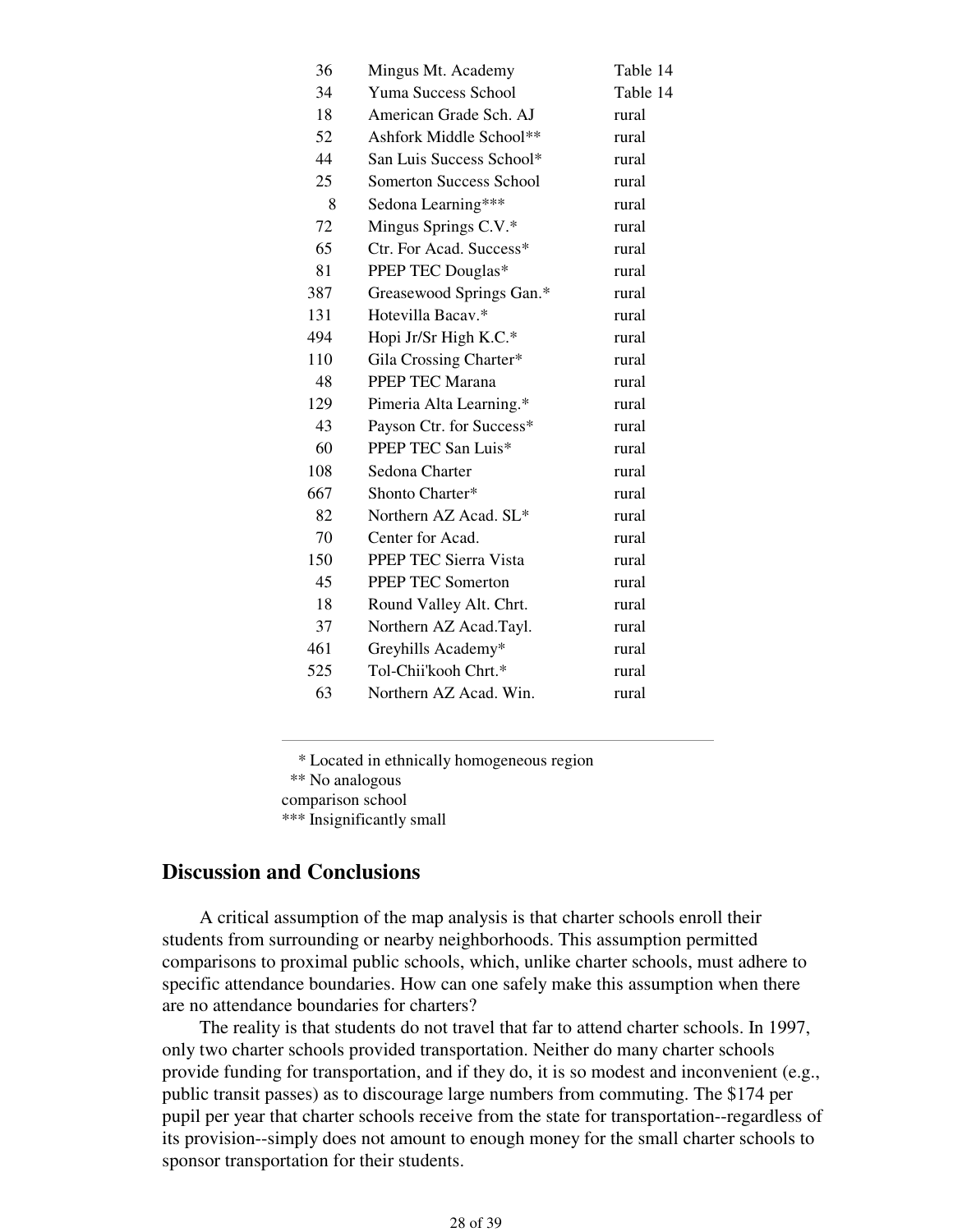Moreover, the maximum distances parents are willing to commute naturally bound their catchment areas. Indeed, there is empirical support for this claim. Under the Scotland choice program, parents considered the distance students must travel as a major part of their decision (Adler, Petch, & Tweedie, 1989). Correspondingly, parents in the Alum Rock, California voucher experiment were more concerned with proximity than with curriculum content when selecting schools (Bridge & Blackman, 1978).

#### **Discussion**

 The national and state evaluations which report that Arizona charter schools serve a proportion of ethnic minority students at a level consistent with or greater than the traditional public schools are off the mark. Their methods produce numbers and percentages in the aggregate, techniques that conceal potential evidence of ethnic separation at the level at which it should be measured. The general picture of Arizona's charter schools is that they are significantly more segregated than the traditional public schools. They not only contain a substantially greater proportion of White students, but when comparable nearby traditional public schools are used for comparison, the charters are typically 20 percentage points higher in White enrollment than the other publics. Moreover, the charters that have a majority of ethnic minority students enrolled in them tend to be either voc-ed secondary schools that do not lead to college or schools of last resort for students being expelled from the traditional public schools system.

 A good deal of Arizona charter schools present scenarios that lend credence to references of charters as "creaming" or "skimming" agents. Consider, for example, that four of the six non-reservation charter schools in the affluent and highly White city of Scottsdale were positioned in its least prosperous and most ethnically mixed neighborhoods--and three of these schools were more White than proximal public schools. Moreover, a handful of charter schools catered to particular minority groups. Consider that in 1996 three charter schools accounted for the majority of all Black charter students.

#### *Exclusionary Influences*

 Although Arizona's charter schools are required to admit all students for whom they have room, there is some degree of selectivity. Many charters exclusively target at-risk students or students who excel in the arts. To a significant degree, the shared characteristics by which students are presumably grouped extend beyond academic interest and ability, and toward ethnic background.

 Charters are required to maintain waiting lists that are moderated on a first-come-first-served basis. The waiting lists convey a notion of fairness and randomness about student admissions, but this notion loses its value as students on these lists become more ethnically homogeneous. The fairness of waiting lists occurs in a vacuum, and applies only to those who choose to be on them.

 Other subtle exclusionary practices that can vary across charters include charter-initiated parent contracts and the provision of transportation. Both shift costs on to parents, costs which not every parent can afford.

 The social consequences of choice in education are mediated by the policies under which choice operates. Depending on the degree of public oversight, choice can serve contradictory purposes. Consider two extreme scenarios. Under regulated conditions, choice can correct for severe levels of segregation and ensure the stable integration of schools (e.g., controlled open enrollment plans, magnet programs). Minneapolis,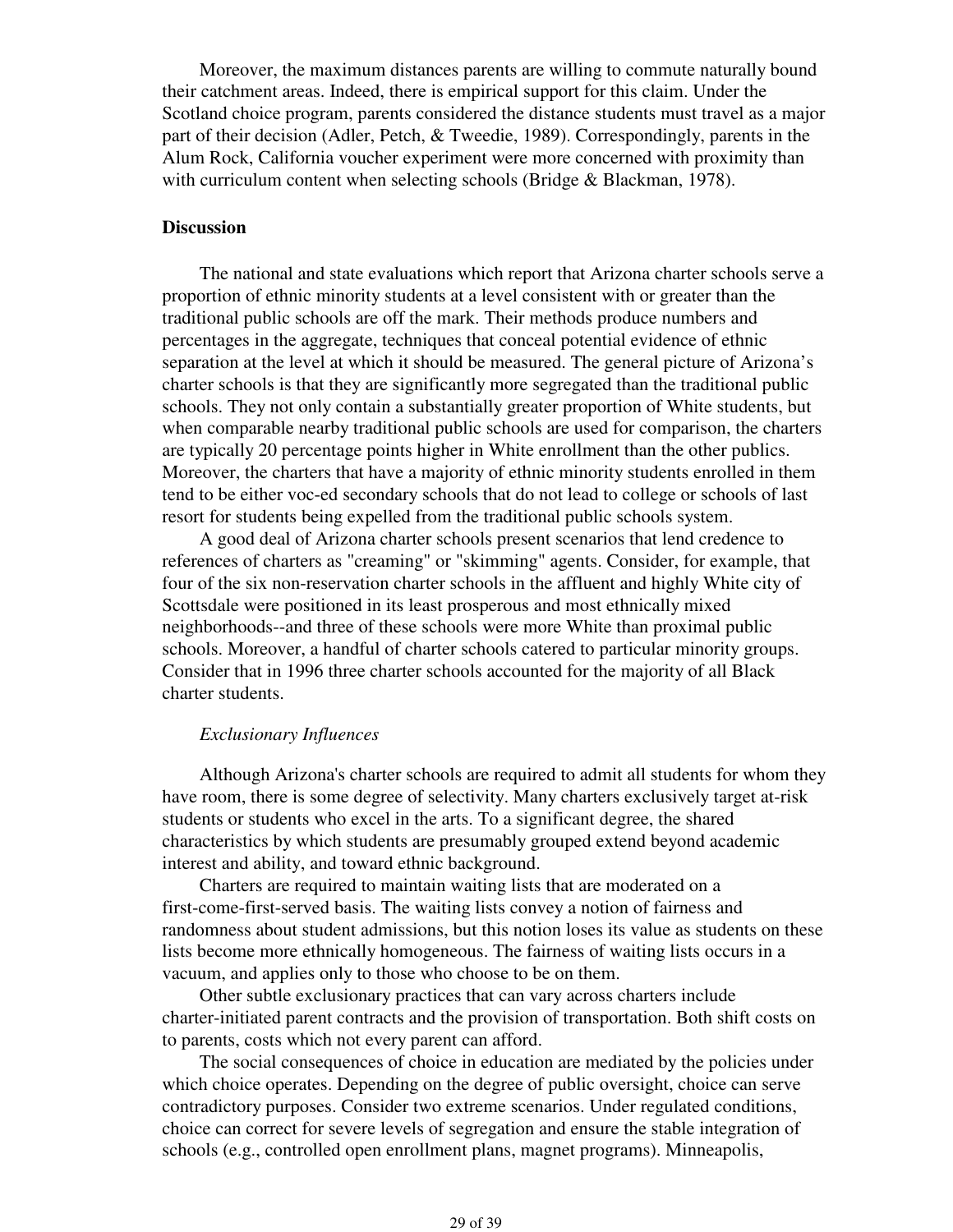Minnesota and Cambridge, Massachusetts endorse such policies. Conversely, unregulated choice can intensify ethnic stratification by allowing parents to remove their children from integrated schools (e.g., White flight). Arizona's laissez-faire charter legislation appears to fall in this latter group. Charter laws in other states include explicit nondiscriminatory requirements. For instance, charter legislation in California and Minnesota require ethnic enrollment quotas (Brock-Nelson, 1998). It comes as no surprise, then, that charter schools in these states are less ethnically concentrated than Arizona charter schools.

 The ethnic separation on the part of Arizona's charter schools, though de facto, is an insidious by-product of unregulated school choice. If parents can choose where to send their children to school, they are likely to choose schools with students of similar orientations to their own. Moreover, it is well documented that choosers (in this case, charter students and parents) differ from non-choosers in several meaningful ways, which further contributes to the stratification of students along ethnic and socioeconomic lines.

 Finally, many charter schools are newly created institutions, which not only allow for parents (primarily of White students) to escape racial integration but also allow for the founders of the fledgling schools to orchestrate the escape plan. Before dismissing such a statement as conspiratorial supposition, one should consider that by far the most common form of charter school advertisement and recruitment is word-of-mouth. Word-of-mouth communication tends to remain within homogeneous groups.

#### *Ethnic Separation and Equity*

 Libertarians and political conservatives alike challenge democratic notions of equality of opportunity; for them, freedom of choice is the basis for an equitable system. Beneath this ideological tenet lies less of an attempt to reduce the gap in resources between the advantaged and disadvantaged and more of attempt to promote the rights of the individual. There is a tradeoff, however, between the freedom to choose and the assurance of equality of opportunity. Separate but equal has not worked in the past, and it is doubtful that it will work now.

 The claim by choice advocates that charters equalize educational opportunity by offering minority students options previously available to more advantaged (White) students does not stand up very well to the evidence here. Although it is true that many ethnic minorities are well represented by several charter schools, most are in voc-ed schools and at- risk schools of last resort. This is not to say that all of the at-risk and voc-ed charter schools do children a disservice. It is probably the case that several of these schools serve students better than their former public schools. Similarly, this is not to say that all the non-voc-ed, non- at-risk ethnocentric charter schools are poorly serving students. It could be argued that minorities are using the charter vehicle for some interesting and worthwhile purposes. However, though some students undoubtedly benefit, the majority probably do not.

 Students in segregated schools lose out on the well documented academic and social benefits of integration. Beyond, and perhaps underlying, the educational benefits of integrated schools is a balance of political support. Ethnic and class-based separation polarizes the political interests which look out for neighborhood schools, which results in further disparities in resources, quality of teachers, number of supportive parents, and the like. Schools without political support struggle, and the students suffer commensurately.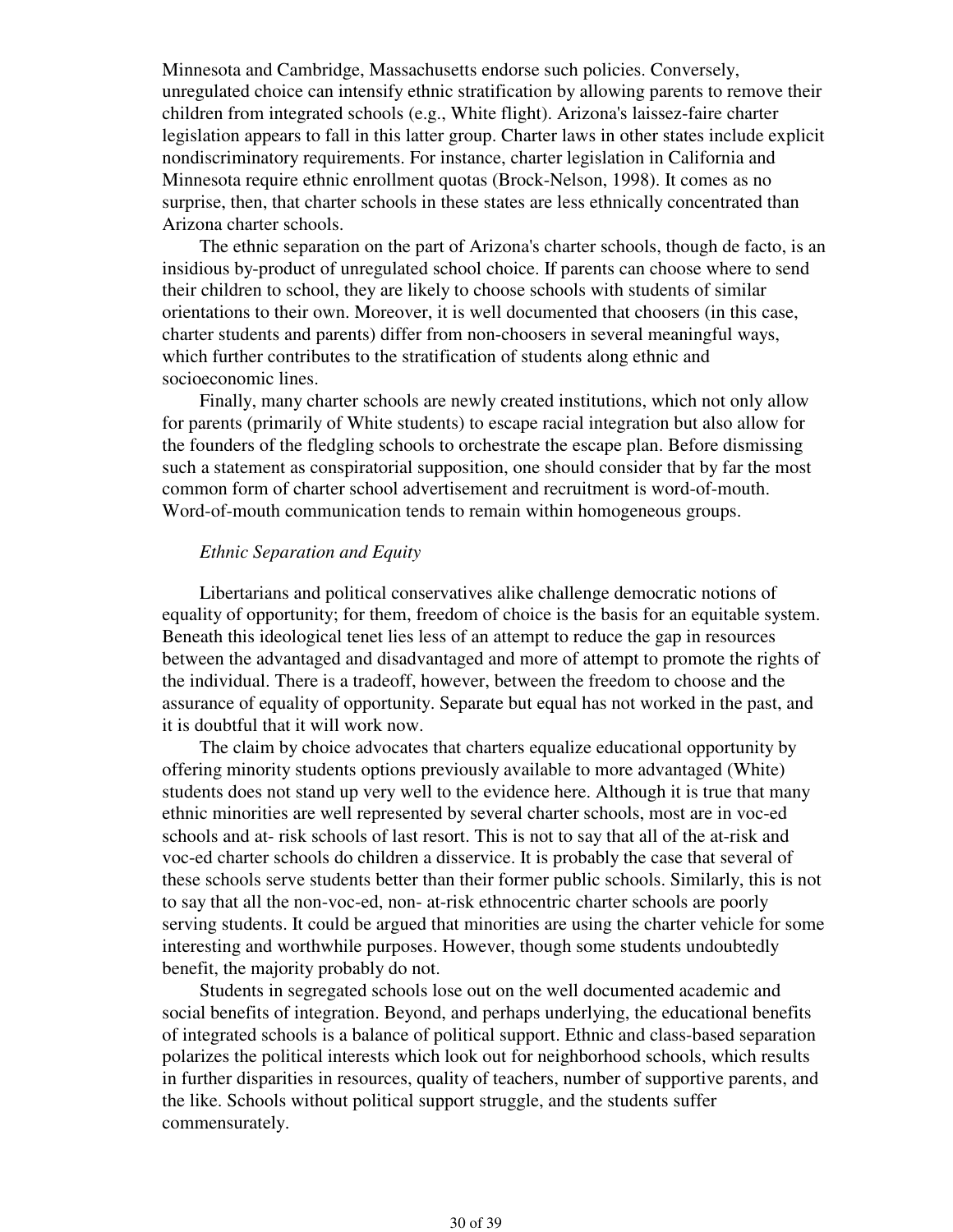#### **Conclusions**

 These analyses were undertaken to discover the existence of a phenomenon, if it existed. They were not undertaken to attach a single descriptive number to the degree of ethnic separation in the entire State of Arizona. Nor do these analyses address in the most definitive ways possible the motives, mechanisms or reasons for ethnic separation in charter schools. Such determinations must await the findings of other research, differently conceived and differently executed. This said, it is not our intention to gainsay the value and importance of the analyses here performed. They may be found, in spite of their limitations, to be adequate to serve as the basis for legal action under the Civil Rights Act, for example.

 Beyond any legal accountability, do not charters have the responsibility to their parents and students (on academic and social grounds) to offer a diverse community of learners? Do they not have the civic obligation to achieve in their schools the ethnic representation of their community, given they are schools of choice with no local attendance boundaries to confine their ethnic compositions? Public schools are not necessarily held to this same standard (except in instances of court-ordered desegregation or district-initiated racial balance improvement plans), but neither are they under the same rules of choice.

 The degree of ethnic separation in Arizona schools is large enough and consistent enough to warrant concern among education policymakers. But in what ways should the state intervene in cases of de facto segregation? Given the political milieu, it is doubtful that Arizona would legislate racial quotas similar to those in Cambridge and Minneapolis. At the very least, charter schools should be required to actively pursue ethnic representation. Legislation should mandate that charters delineate and put into practice strategies to attract ethnically diverse students. We have entrusted the courts to insure equality of opportunity and to remedy any existing inequalities, and this is perhaps where to turn if the executive and legislative branches fail to act. The Arizona charter experiment should proceed with caution, because if left unchecked as it is now, we will likely see even greater ethnic stratification of the public school system.

#### **References**

Adler, M., Petch, A., & Tweedie, J. (1989). *Parental choice and educational policy*. Edinburgh: Edinburgh University Press.

Arizona Department of Education. ("n.d."). *Instructions for required reports: Replaces the uniform system of financial reporting--Section V*. Phoenix, AZ: Arizona Department of Education. Author.

Arizona Department of Education. (1997). *Charter schools handbook*. Phoenix, AZ: Arizona Department of Education. Author.

Becker, H. J., Nakagawa, K. & Corwin, R. G. (1995, April). *Parent involvement contracts in California's charter schools: Strategy for educational improvement or method of exclusion?* Los Alamitos, CA: Southwest Regional Laboratory Occasional Paper.

Bosetti, L. (1995, November). *Charter schools in Alberta.* Paper presented at Charting a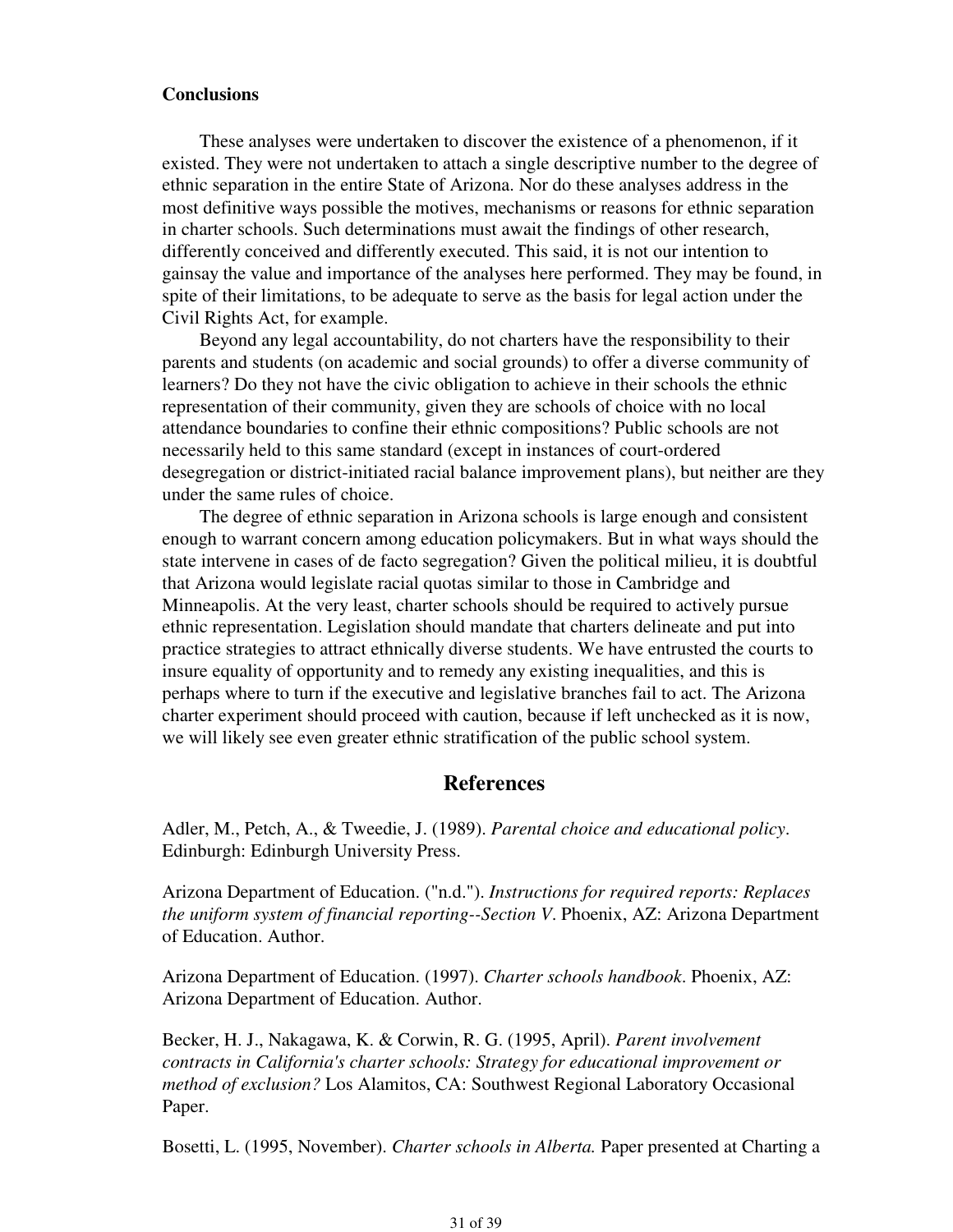New Course for Public Schools, Richmond, British Columbia. (ERIC Document Reproduction Service No. ED 399 634).

Bridge, R.G., & Blackman, J. (1978). A study of alternatives in American education, Vol. IV: *Family choice in schooling*. The RAND Corporation: Santa Monica, CA.

Brock-Nelson, L. V. (1998). Arizona and California charter schools: A comparative study. Doctoral Dissertation, Arizona State University, Tempe, AZ.

Budde, R. (1988). *Education by charter: Restructuring school districts key to long-term continuing improvement in American education*. Andover, MA: Regional Laboratory for Educational Improvement of the Northeast & Islands. (ERIC Document Reproduction Service No. ED 295 298).

Buechler, M. (1996). *Charter schools: Legislation and results after four years* (Indiana Education Policy Center, Policy Rep. PR-B13). Bloomington, IN: School of Education Office.

Coleman, J. S., Kelly, S. D. & Moore, J. A. (1975). *Trends in school segregation, 1968-73.* Washington, D.C.: The Urban Institute (722-03-01).

Cookson, P. W. (1992). *The choice controversy*. Newbury Park, CA: Corwin Press, Inc.

Cortese, C. F., Falk, R. F., & Cohen, J. K. (1976, August). Further considerations on the methodological analysis of segregation indices. *Amerian Sociological Review, 41,* 630-637.

Corwin, R. G., & Flaherty, J. F. (Eds.) (1995, November). *Freedom and innovation in California's charter schools.* Los Alamitos, CA: Southwest Regional Laboratory.

Duax, T. (1992). Attrition at a nonselective magnet school: A case study of a Milwaukee public school. *Journal of Research and Development in Education, 25*(3), 173-181.

Dziuban, C. D., & Esler, W. K. (1983). Some relationships among indices of school desegregation. *American Educational Research Journal, 20*(1), 112- 122.

Echols, F. H., McPherson, A. F., & Willms, J. D. (1990). *Parental choice in Scotland. Journal of Educational Policy, 5,* 207-222.

Elmore, R. F. (1986). *Choice in public education.* New Brunswick, NJ: Center for Policy Research in Education, Rutgers University.

Elmore, R.F. (1987). Choice in public education. *Politics of Education Association Yearbook* (pp. 79- 98).

Fitzgerald, J., Harris, P., Huidekoper, P., & Mani, M. (1998, January). *1997 Colorado charter schools evaluation study: The characteristics, status and student achievement data of Colorado charter schools*. Denver, CO: The Clayton Foundation.

Fuhrman, S. H., & Elmore, R. F. (1995). Ruling out rules: The evolution of deregulation of state education policy. *Teachers College Record, 97*(2), 279- 309.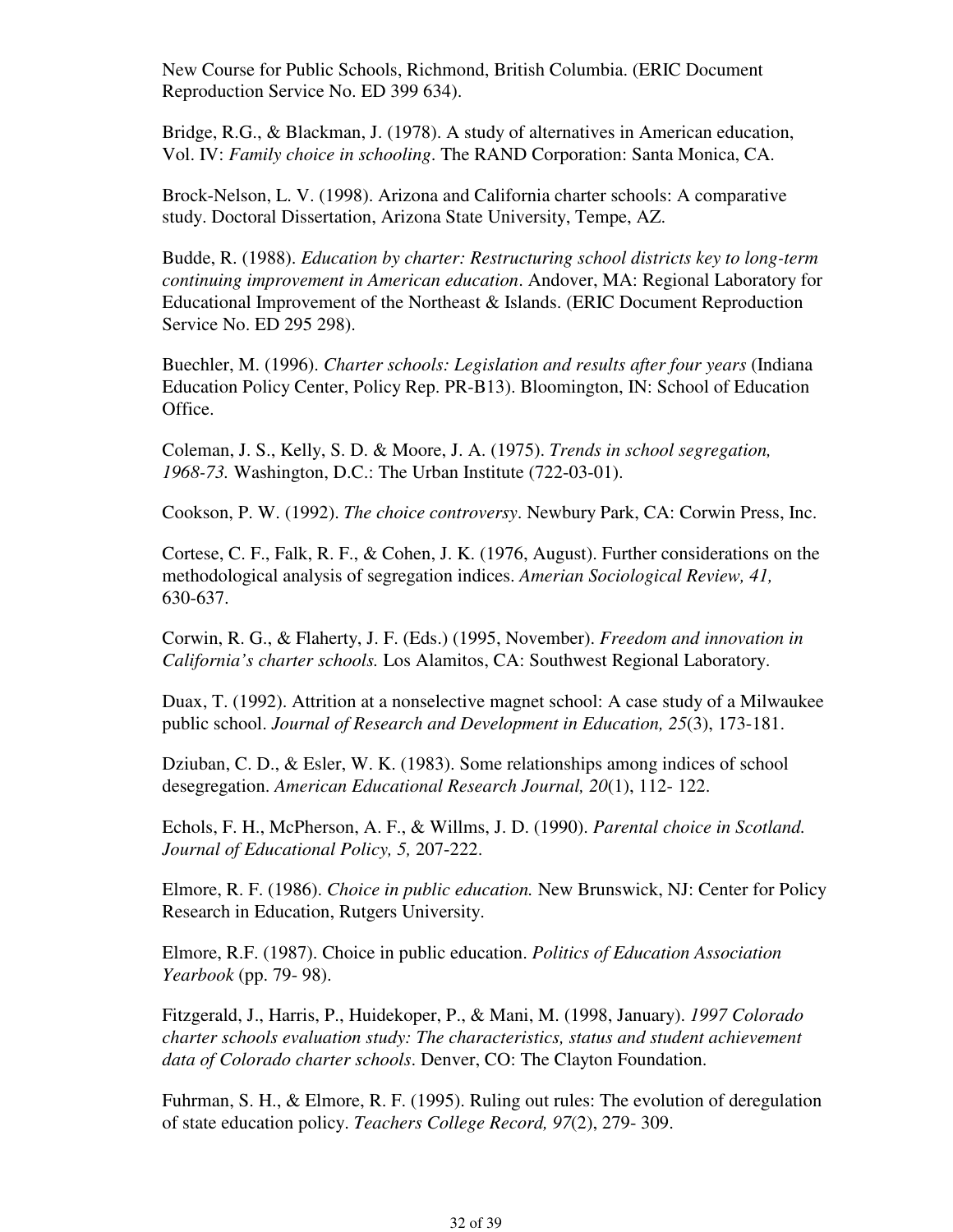Fuller, B., Elmore, R. F., & Orfield, G. (Eds.). (1996). *Who chooses? Who loses? Culture, institutions, and the unequal effects of school choice*. New York, NY: Teachers College Press.

Glass, G. V (1994). School choice: A discussion with Herbert Gintis. *Education Policy Analysis Archives, 2*(6). [On-line]. Available: http://olam.ed.asu.edu/epaa/v2n6.html

Glazerman, S. (1998, April). *School quality and social stratification: The determinants and consequences of parental school choice*. Paper presented at the annual meeting of the American Educational Research Association, San Diego, CA.

Hannaway, J., & Carnoy, M. (Eds.). (1993). *Decentralization and school improvement: Can we fulfill the promise?* San Fransisco, CA: Jossey-Bass.

Hlebowitsch, P. S. (1995). Can we find the traditional American school in the idea of choice? *NAASP Bulletin, 79*(572), 1-11.

*Introduction to ArcView GIS*. (1996). Redlands, CA: Environmental Systems Research Institute, Inc.

Kerckhoff, A. C. (Ed.). (1996). *Generating social stratification: Toward a new research agenda.* Boulder, CO: Westview Press.

Lee, V. E. (1995). San Antonio school choice plans: Rewarding or creaming? *Social Science Quarterly, 76*(3), 513-521.

Lee, V., & Croninger, R. G. (1994). Parental choice of schools and social stratification in education: The paradox of Detroit. *Educational Evaluation and Policy Analysis, 16*(4), 434-457.

Levin, H. M. (1996, December). *Educational vouchers: Effectiveness, choice, and costs*. Paper presented at annual meeting of the American Economics Association, New Orleans, LA.

Marshall, C. (1993). (Ed.) *The new politics of race and gender*. Bristol, PA: The Falmer Press.

Massey, D. S., & Denton, N. A. (1993). *American apartheid: Segregation and the making of the underclass*. Cambridge, MA: Harvard University Press.

McKinney, J. R. (1996, January). State open enrollment plans and desegregation: A delicate balance. *West's Education Law Quarterly, 5*(1), 1-11.

Mercil, S. B., & Williams, J. D. (1984, April). *Measures of school integration: Comparing Coleman's index to measures of species diversity*. Paper presented at the annual meeting of the American Educational Research Association, New Orleans, LA.

Moe, T. M. (1995). *Private vouchers*. Stanford, CA: Hoover Institution Press.

Moore, D. R., & Davenport, S. (1990). School choice: The new improved sorting machine. In W. Boyd and H. Walberg (Eds.), *Choice in education: Potential and*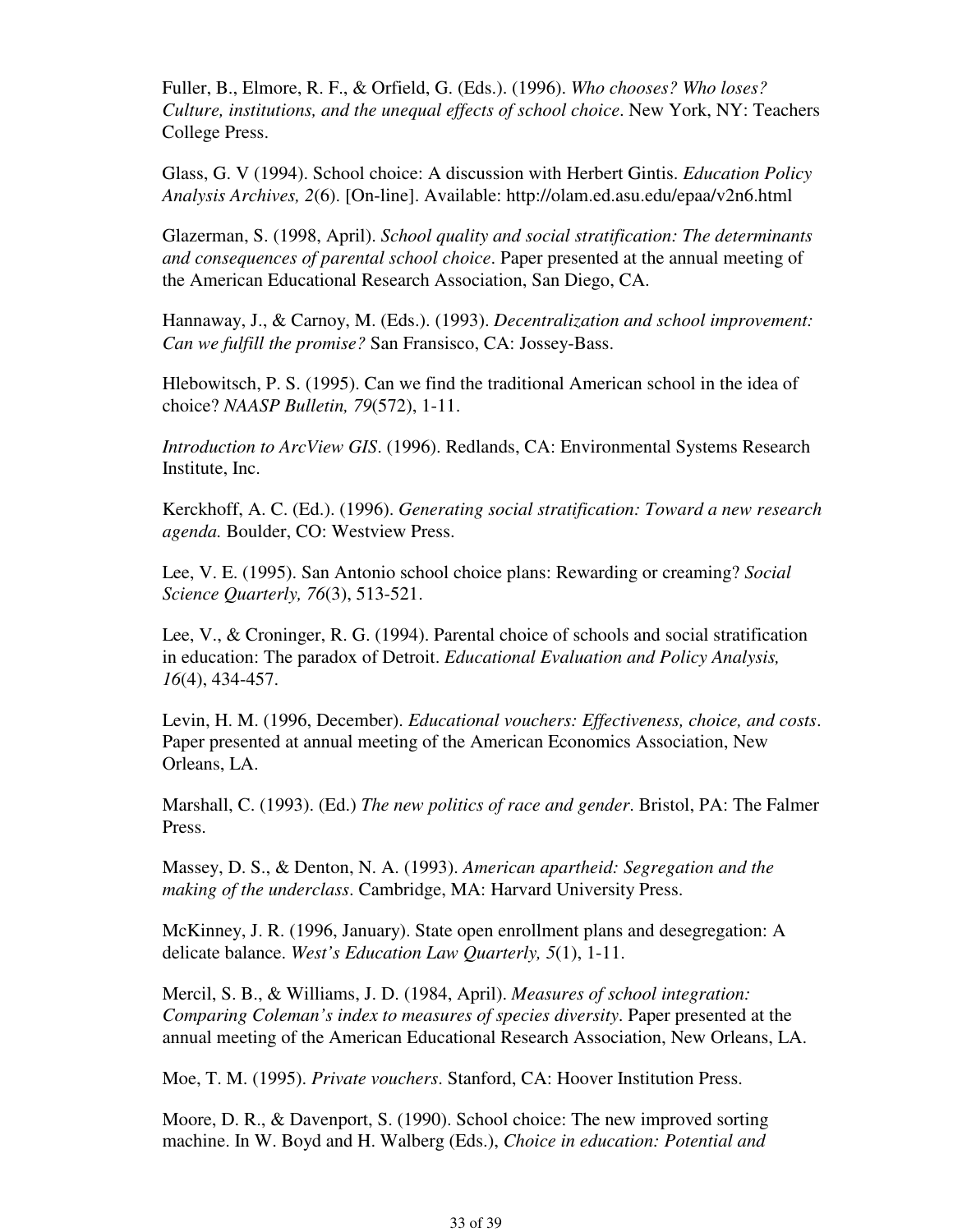*problems* (pp. 187-223). Berkeley, CA: McCutchan.

National Center for Education Statistics. (1995, June). *Use of school choice*. [On-line]. Available: http:///nces.ed.gov/pubs/95742r.html

Nelson, F. H. (1997, March). *How much thirty thousand charter schools cost*. Retrieved March 1, 1997, from the World Wide Web: http://www.aft.org/research/reports/private/Chartfin/index. htm

O'Neil, J. (1996). New options, old concerns. *Educational Leadership, 54*(2), 6-8.

Orfield, G., & Eaton, S. E. (1996). *Dismantling desegregation: The quiet reversal of Brown v. Board of Education*. New York, NY: New Press.

Orfield, G., Bachmeier, M. D., James, D. R., & Eitle, T. (1997). Deepening segregation in American public schools: A special report from the Harvard Project on School Desegregation. *Equity & Excellence in Education, 30*(2), 5-23.

Orfield, G., Schley, S., Glass, D., & Reardon, S. (1994). The growth of segregation in American schools: Changing patterns of separation and poverty since 1968. *Equity & Excellence in Education, 27*(1), 5- 8.

Perkins-Gough, D. (1997, Summer). Charter schools: Whom do they serve, and how well? *ERS Spectrum, 15*(3), 3-9.

Powell, J., Blackorby, J., Marsh, J., Finnegan, K., & Anderson, L. (1997). *Evaluation of charter school effectiveness*. SRI International. Retrieved April 28, 1998, from the World Wide Web: http://www.lao.ca.gov/sri\_charter\_schools\_1297- part1.html

Sconyers, N. (1996). *What parents want: A report on parents' opinions about public schools*. Washington, DC: Office of Educational Research and Improvement. (ERIC Document Reproduction Service No. ED 400 079).

Siegel, J. S. (1996, April). Geographic compactness vs. race/ethnic compactness and other criteria in the delineation of legislative districts. *Population Research and Policy Review, 15*, 147-164.

Smith, M. P., & Feagin, J. R. (Eds.). (1995). *The bubbling cauldron: Race, ethnicity, and the urban crisis*. Minneapolis: University of Minnesota Press.

Spring, J. (1976). *The sorting machine: National educational policy since 1945*. New York, NY: David McKay Company, Inc.

*SPSSX User's Guide.* (1983). New York, NY: McGraw-Hill Book Company.

Taebel, D., Barrett, E. J., Thurlow-Brenner, C., Kemerer, F., Ausbrooks, C., Clark, C., Thomas, K., Briggs, K. L., Parker, A., Weiher, G., Matland, R., Tedin, K., Cookson, C., & Nielsen, L. (1997, December). *Texas open-enrollment charter schools: Year one evaluation*. Texas State Board of Education.

Taeuber, K. E., & James, D. R. (1983). Racial segregation among public and private schools: A response. *Sociology of Education, 56* (4), 204-207.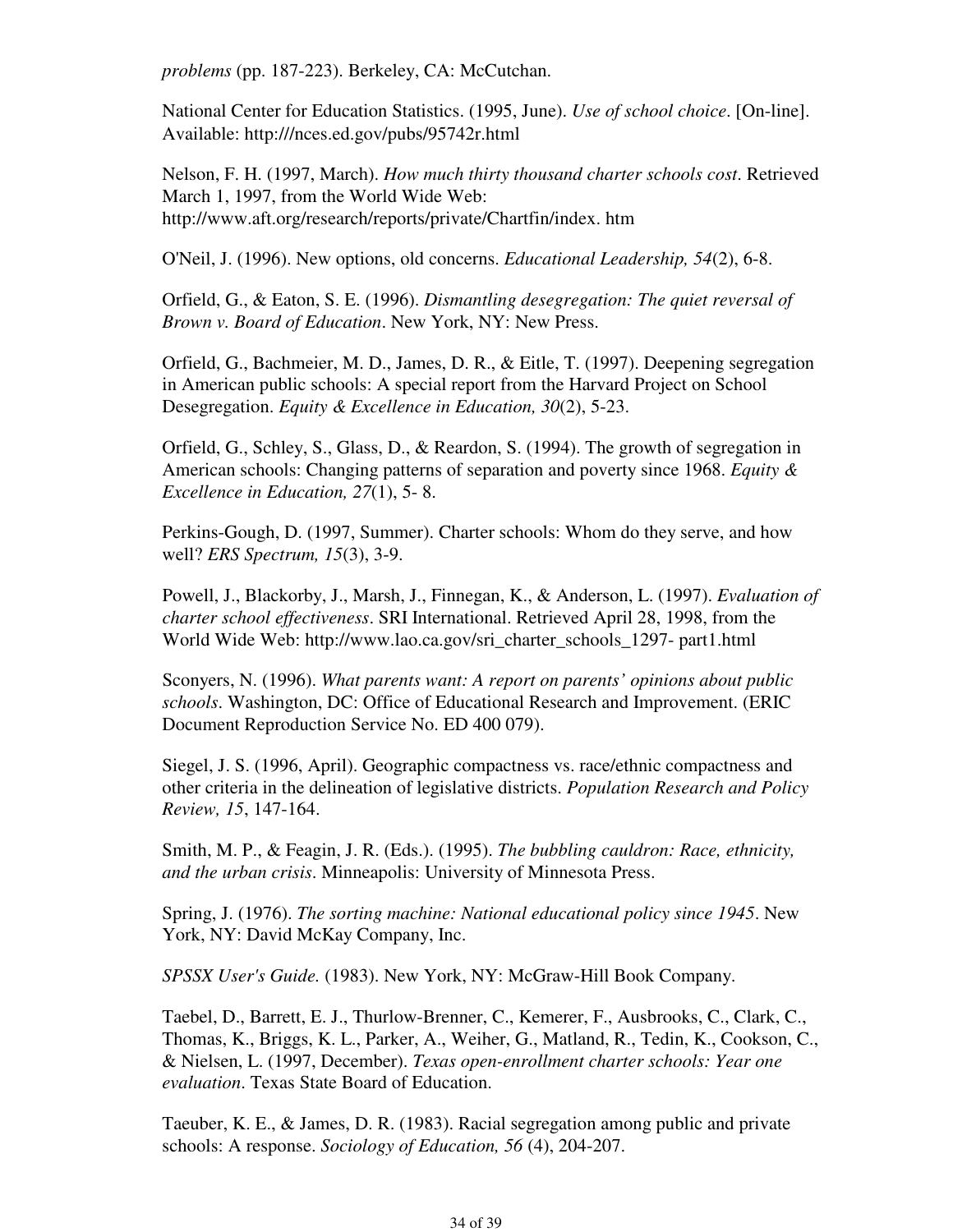Tukey, J. W. (1977). *Exploratory data analysis*. Reading, MA: Addison-Wesley Publishing Company.

Tyack, D. (1992). Can we build a system of choice that is not just a "sorting machine" or a market based "free- for-all"? *Equity and Choice, 9*(1), 13-17.

U.S. Department of Education, Office of Educational Research and Improvement. (1997). *A study of charter schools: First year report 1997.* RPP International and the University of Minnesota.

Walford, G., (1992). Educational choice and equity in Great Britain. *Educational Policy*, 6(2), 123-138.

Wells, A. S. (1993). The sociology of school choice: Why some win and others lose in the educational marketplace. In E. Rassel & R. Rothstein (Eds.), *School choice: Examining the evidence,* (pp. 29-48). Washington, D.C.: Economic Policy Institute.

Wells, A. S. (1993). *Time to choose: America at the crossroads of school choice policy*. New York: Hill and Wang.

Wells, A. S., & Crain, R. L. (1992). Do parents choose school quality or school status? A sociological theory of free market education. In P. W. Cookson Jr. (Ed.), *The choice controversy,* (pp. 65-82). Newbury Park, Calif.: Corwin Press.

Wells, A. S., Lopez, A., Scott, J., & Jellison, J. (1997, February). *Charter schools as postmodern institutions: Rethinking social stratification in an age of deregulated school choice*. Paper presented at the annual meeting of The Sociology of Education Association, Monterey, CA.

Whitty, G., (1997). Creating quasi-markets in education: A review of recent research on parental choice and school autonomy in three countries. *Review of Research in Education*, 22, 3-47.

Willms, D. J. (1986). Social class segregation and its relationship to pupils' examination results in Scotland. *American Sociological Review, 51,* 224-41.

Willms, D. J. (1996). School choice and community segregation. In A. C. Kerckhoff (Ed.), *Generating social stratification: Toward a new research agenda*. Boulder, CO: Westview Press, Inc.

Witte, J. F. (1993). The Milwaukee parental choice program. In E. Rassel & R. Rothstein (Eds.), *School choice: Examining the evidence,* (pp. 69-109). Washington, D.C.: Economic Policy Institute.

Wohlstetter, P., & Griffin, N. C. (1997, March). *Creating and sustaining learning communities: Early lessons from charter schools*. Paper presented at the annual meeting of the American Educational Research Association, Chicago, IL.

Zoloth, B. S. (1976). Alternative measures of school segregation. *Land Economics, 52*, 278-298.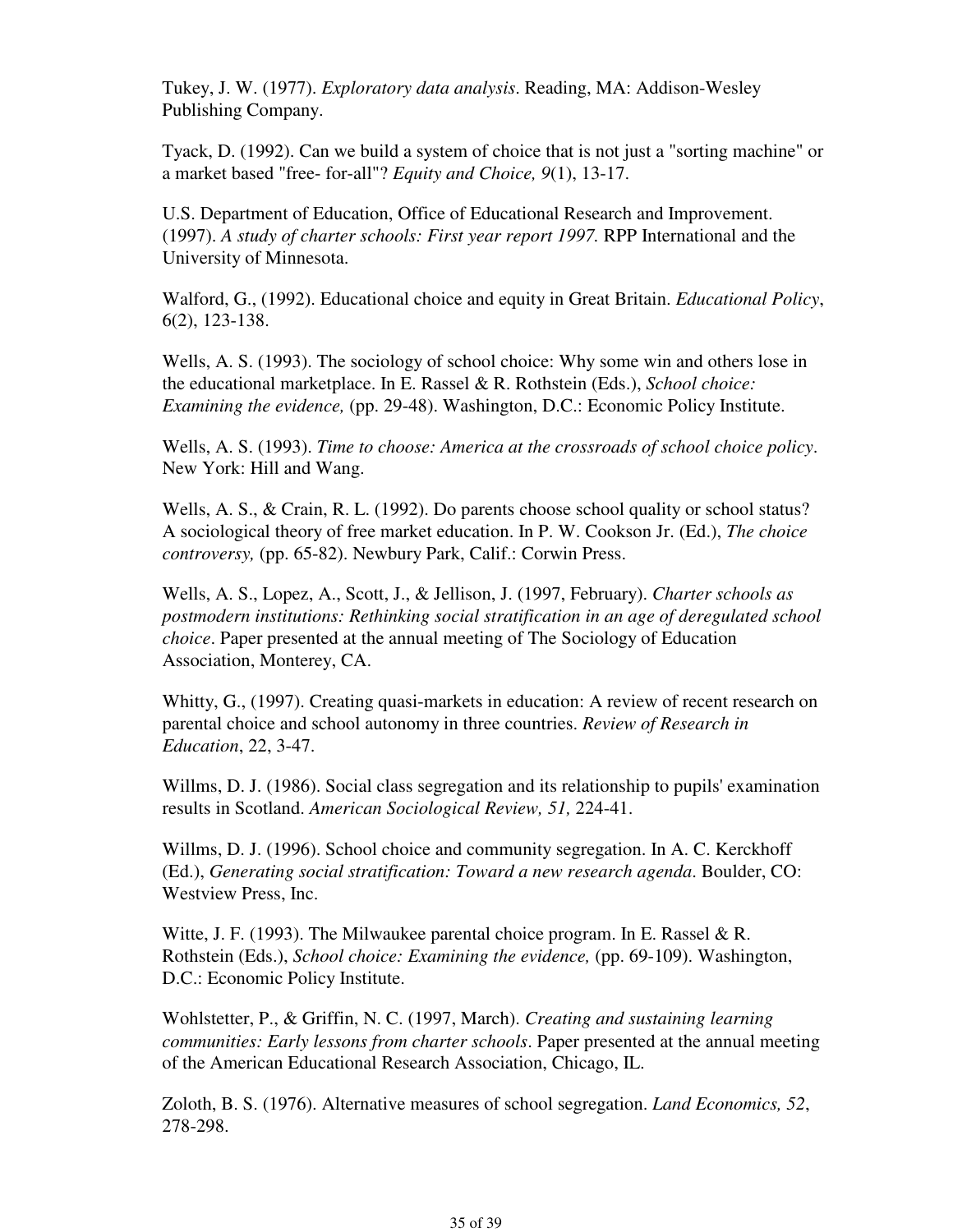## **About the Authors**

## **Casey D. Cobb**

Department of Education University of New Hampshire Durham, NH (603) 862-2048

### casey.cobb@unh.edu

Ph.D. Arizona State University, 1998 M.S. University of Maine, Orono, 1995 B.A. Harvard University, 1989

Casey Cobb is an Assistant Professor of Education at the University of New Hampshire where he teaches courses in research methods, assessment, statistics, and policy. He spent three years in Arizona while pursuing a Ph.D. in Education Policy at Arizona State University. His interests include education policy, school reform, and telecommunications.

## **Gene V Glass**

College of Education Arizona State University Tempe, AZ 85287-0211 (602) 965-9644

Email: glass@asu.edu

B.A. University of Nebraska, 1962 M.S. University of Wisconsin, 1963 Ph.D. University of Wisconsin, 1965

Gene Glass is Associate Dean for Research in the College of Education at Arizona State University. He is a Professor in the Division of Educational Leadership & Policy Studies of the College. His personal homepage is at http://olam.ed.asu.edu/~gene/.

### **Copyright 1999 by the** *Education Policy Analysis Archives*

The World Wide Web address for the *Education Policy Analysis Archives* is http://epaa.asu.edu

General questions about appropriateness of topics or particular articles may be addressed to the Editor, Gene V Glass, glass@asu.edu or reach him at College of Education, Arizona State University, Tempe, AZ 85287-0211. (602-965-9644). The Book Review Editor is Walter E. Shepherd: shepherd@asu.edu. The Commentary Editor is Casey D. Cobb: casey.cobb@unh.edu .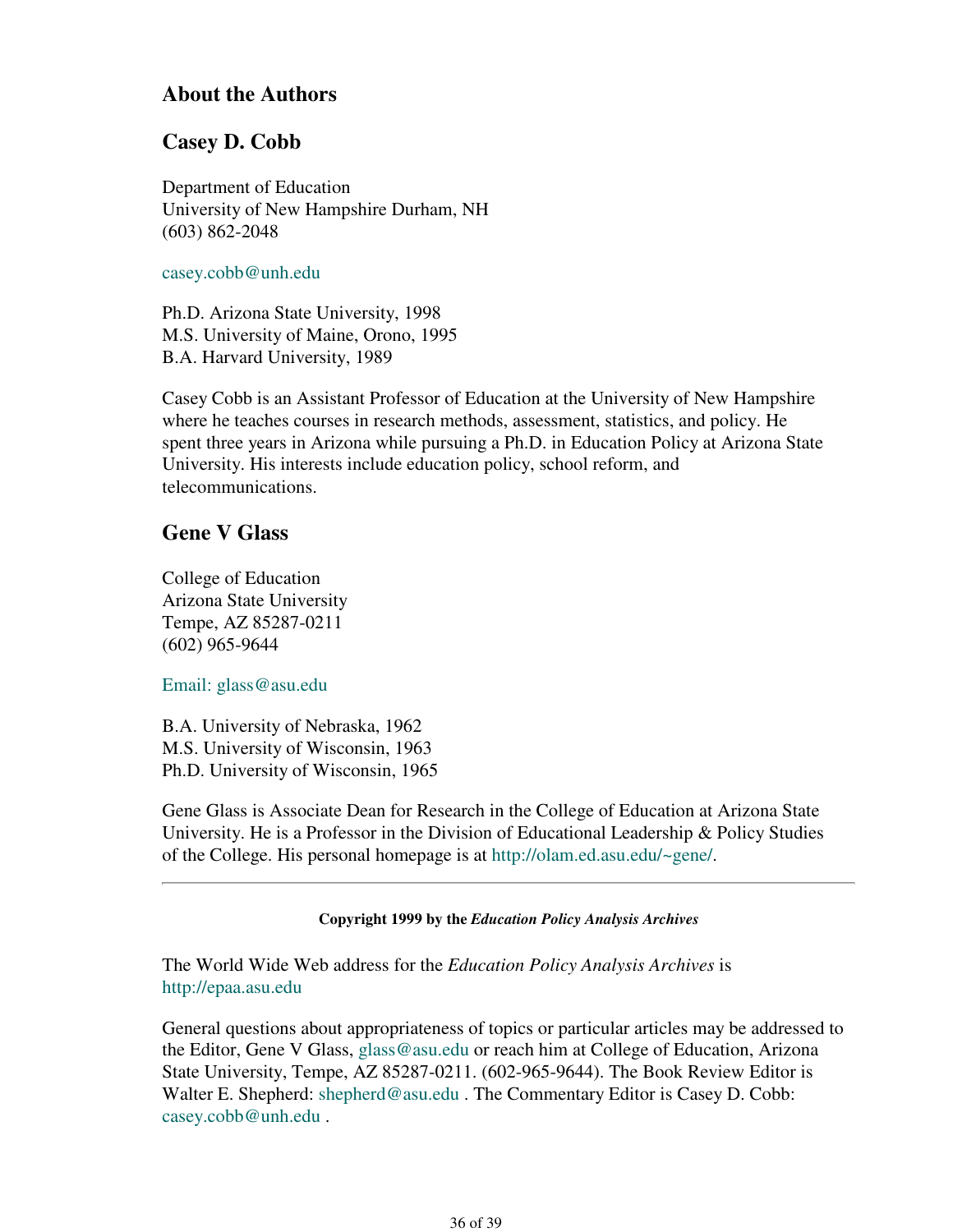## **EPAA Editorial Board**

Michael W. Apple University of Wisconsin

John Covaleskie Northern Michigan University

Alan Davis University of Colorado, Denver

Mark E. Fetler California Commission on Teacher Credentialing

Thomas F. Green Syracuse University

Arlen Gullickson Western Michigan University

Aimee Howley Ohio University

William Hunter University of Calgary

Daniel Kallós Umeå University

Thomas Mauhs-Pugh Green Mountain College

William McInerney Purdue University

Les McLean University of Toronto

Anne L. Pemberton apembert@pen.k12.va.us

Richard C. Richardson Arizona State University

Dennis Sayers Ann Leavenworth Center for Accelerated Learning

Michael Scriven scriven@aol.com

Robert Stonehill U.S. Department of Education

David D. Williams Brigham Young University Greg Camilli Rutgers University

Andrew Coulson a\_coulson@msn.com

Sherman Dorn University of South Florida

Richard Garlikov hmwkhelp@scott.net

Alison I. Griffith York University

Ernest R. House University of Colorado

Craig B. Howley Appalachia Educational Laboratory

Richard M. Jaeger University of North Carolina--Greensboro

Benjamin Levin University of Manitoba

Dewayne Matthews Western Interstate Commission for Higher Education

Mary McKeown-Moak MGT of America (Austin, TX)

Susan Bobbitt Nolen University of Washington

Hugh G. Petrie SUNY Buffalo

Anthony G. Rud Jr. Purdue University

Jay D. Scribner University of Texas at Austin

Robert E. Stake University of Illinois--UC

Robert T. Stout Arizona State University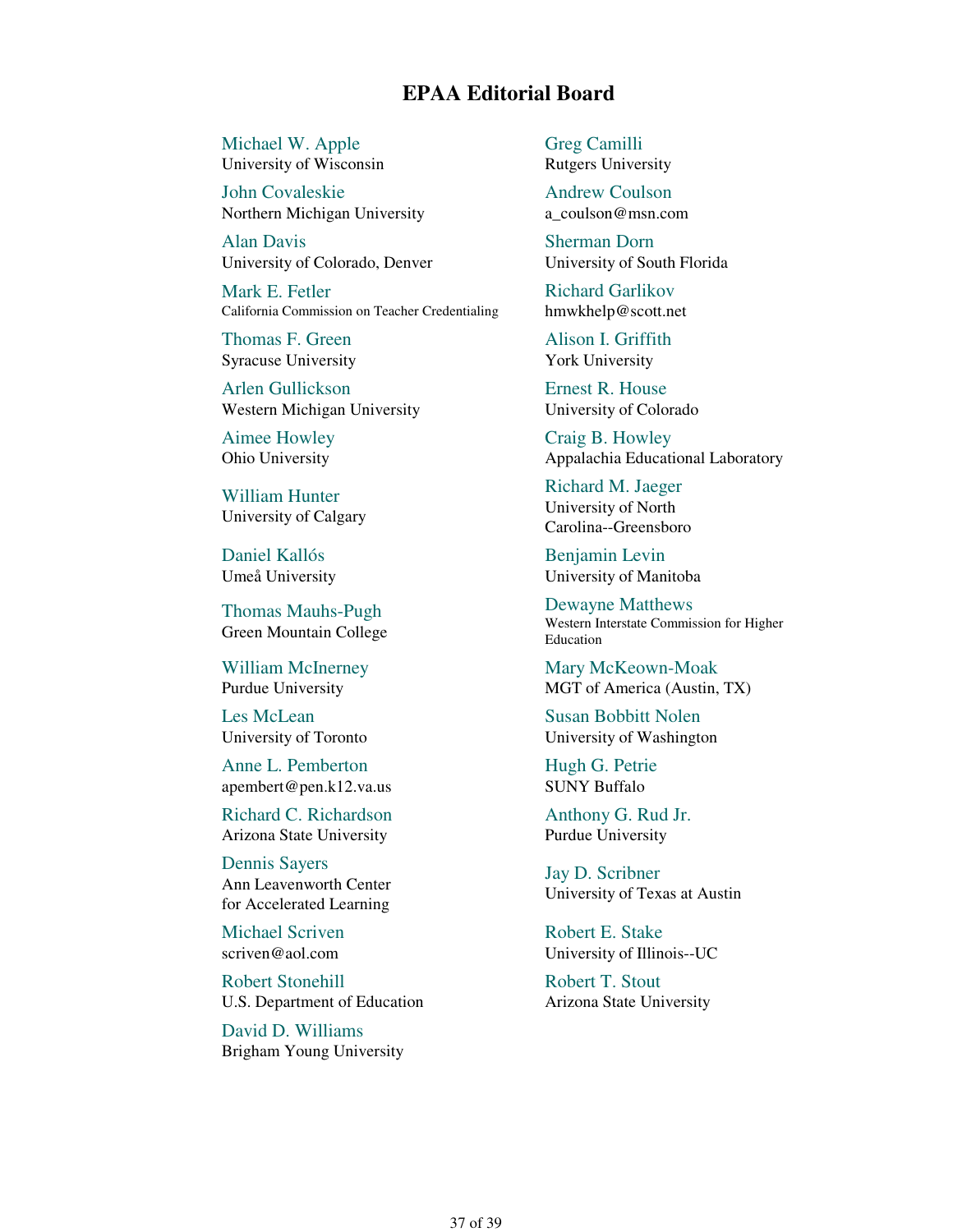## **EPAA Spanish Language Editorial Board**

**Associate Editor for Spanish Language Roberto Rodríguez Gómez Universidad Nacional Autónoma de México**

roberto@servidor.unam.mx

#### Adrián Acosta (México)

Universidad de Guadalajara adrianacosta@compuserve.com

#### J. Félix Angulo Rasco (Spain)

Universidad de Cádiz felix.angulo@uca.es

#### Teresa Bracho (México)

Centro de Investigación y Docencia Económica-CIDE bracho dis1.cide.mx

### Alejandro Canales (México)

Universidad Nacional Autónoma de México canalesa@servidor.unam.mx

#### Ursula Casanova (U.S.A.)

Arizona State University casanova@asu.edu

#### José Contreras Domingo

Universitat de Barcelona Jose.Contreras@doe.d5.ub.es

#### Erwin Epstein (U.S.A.)

Loyola University of Chicago Eepstein@luc.edu

#### Josué González (U.S.A.) Arizona State University josue@asu.edu

Rollin Kent (México) Departamento de Investigación Educativa-DIE/CINVESTAV rkent@gemtel.com.mx kentr@data.net.mx

María Beatriz Luce (Brazil) Universidad Federal de Rio Grande do Sul-UFRGS lucemb@orion.ufrgs.br

Javier Mendoza Rojas (México) Universidad Nacional Autónoma de México javiermr@servidor.unam.mx

Marcela Mollis (Argentina)